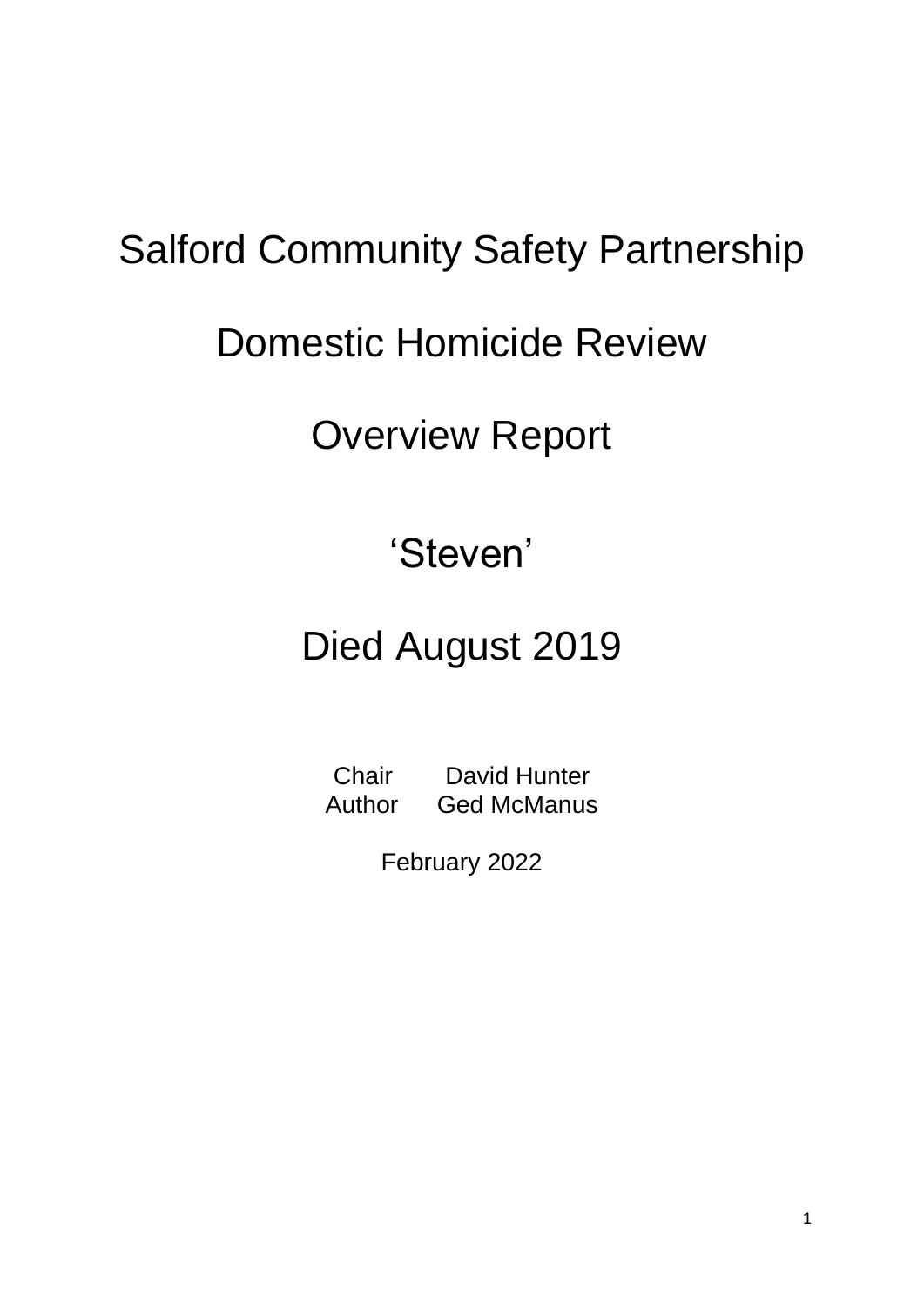|    | <b>INDEX</b>                                                                              | Page           |
|----|-------------------------------------------------------------------------------------------|----------------|
| 1  | Introduction                                                                              | 3              |
| 2  | <b>Timescales</b>                                                                         | 6              |
| 3  | Confidentiality                                                                           | $\overline{7}$ |
| 4  | <b>Terms of Reference</b>                                                                 | 9              |
| 5  | Methodology                                                                               | 11             |
| 6  | Involvement of Family, Friends, Work Colleagues, Neighbours and<br><b>Wider Community</b> | 12             |
| 7  | <b>Contributors to the Review</b>                                                         | 17             |
| 8  | The Review Panel Members                                                                  | 19             |
| 9  | Author and Chair of the Overview Report                                                   | 20             |
| 10 | <b>Parallel Reviews</b>                                                                   | 21             |
| 11 | <b>Equality and Diversity</b>                                                             | 22             |
| 12 | <b>Dissemination</b>                                                                      | 27             |
| 13 | Background, Chronology and Overview                                                       | 28             |
| 14 | Analysis                                                                                  | 37             |
| 15 | Conclusions                                                                               | 54             |
| 16 | Learning                                                                                  | 57             |
| 17 | Recommendations                                                                           | 59             |
|    | Appendix A Table of Significant Events                                                    | 60             |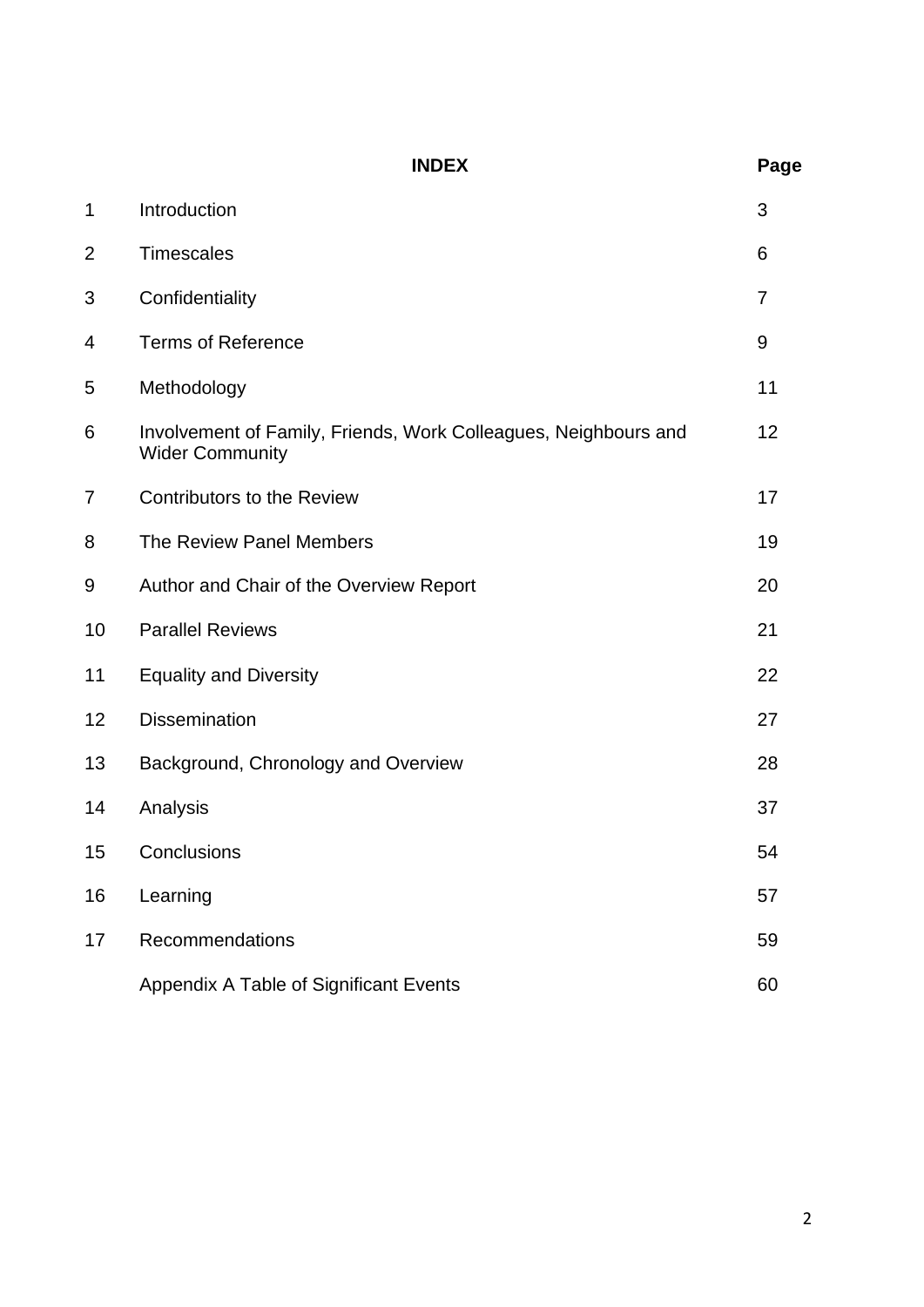#### 1 **Introduction**

- 1.1 This report of a Domestic Homicide Review (DHR) examines agency responses and support given to Steven**<sup>1</sup>** , a resident of Salford prior to his murder in August 2019. The DHR panel would like to offer their condolences to Steven's family on their tragic loss.
- 1.2 Steven's former wife supported his sons whilst Steven was on life support in hospital and was part of the decision to turn off life support when medical advice indicated that course of action. Steven's sons and his surviving sister consented for his former wife to represent them by taking part in the review. She provided the following tribute on behalf of his family.
- 1.3 Tribute to Steven

'He was a gentle giant with a heart of gold, he was full of life and laughter. Steven would help anyone and give them his last penny, he loved all animals, he had the most amazing smile and his laughter was infectious. He was an amazing dad, a treasured brother and fantastic husband. He is missed each and every day and his memory will live on through his family forever'.

For anyone suffering domestic violence.

'To anyone reading this, please seek help, speak to family or friends or a doctor, anyone who you can confide in. Don't feel embarrassed or ashamed you've done nothing wrong. There is help and support there for you and once you make that first step things will get better and you will get the help and support you desperately need, please don't suffer in silence, your life is important too'.

1.4 In addition to agency involvement the review will also examine the past to identify any relevant background or trail of abuse before the homicide, whether support was accessed within the community and whether there were any barriers to accessing support. By taking a holistic approach the review seeks to identify appropriate solutions to make the future safer.

**<sup>1</sup>** A pseudonym for the victim selected by the DHR panel.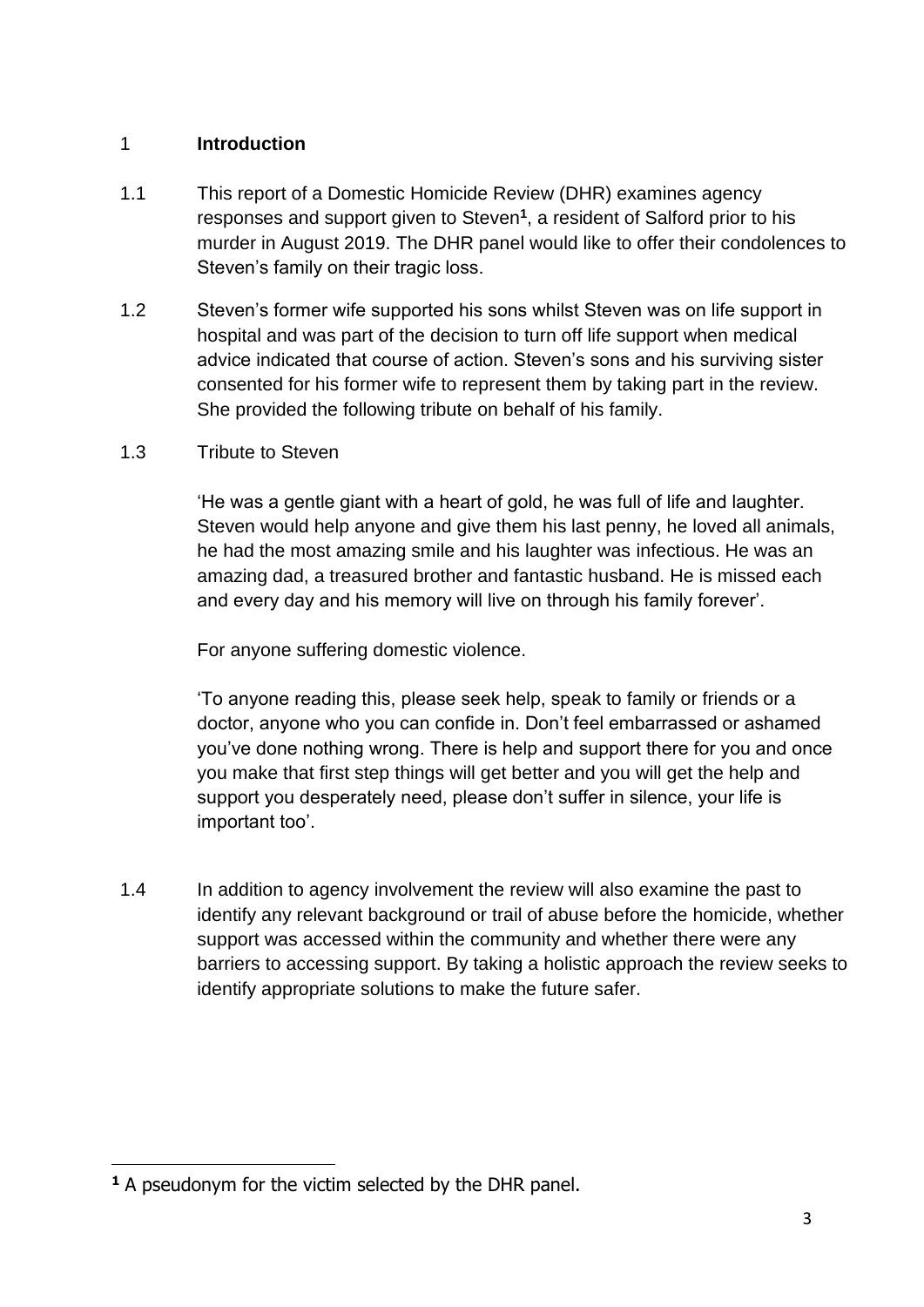- 1.5 For approximately twelve months before his murder Steven lived with Roland's (a juvenile) **<sup>2</sup>** mother Karen**<sup>3</sup>** . He had moved into her home where she lived with Roland, his young cousin and two other children. Although he appeared to others to be living with Karen, Steven maintained a tenancy on his own home for some months and applied for rehousing in his own name in May 2019. The application gave his own address and did not mention Karen or Roland.
- 1.6 There was tension amongst different parts of the family, for example Karen's adult daughter asked the police for a 'Clare's law' disclosure (DVDS)**<sup>4</sup>** in relation to Steven. Roland's two younger siblings were removed from the home by their father (Karen's estranged husband) and there was an investigation by Children's Social Care under section 47 of the Children Act 1989.
- 1.7 On the day of Steven's murder an argument broke out between Steven and Roland. This became physical and Roland stabbed Steven in the head with a kitchen knife. On the arrival of police and paramedics, Karen tried to protect Roland by telling them that another man had stabbed Steven and left the house.
- 1.8 Steven was taken to hospital but died from his injury the following day. Roland was arrested and charged with his murder. Karen was also arrested and charged with Perverting the Course of Justice.
- 1.9 Roland pleaded not guilty to Steven's murder and claimed that he had acted in self-defence. After a two week trial he was found guilty of murder and detained at Her Majesty's Pleasure (the youth equivalent of life imprisonment). He has to serve a minimum of 11 years imprisonment before he can be considered for release. Karen who had been granted bail did not appear in court and a warrant was issued for her arrest. She was later arrested and sentenced to eighteen months imprisonment for Perverting the Course of Justice.
- 1.10 The review will consider agencies contact and involvement with Steven, Roland and Karen from 16 February 2018, until Steven's murder in August 2019. This time period was chosen as it was several months before Steven and Karen were believed to have met and encompassed important life events for Roland. The panel agreed to extend the time period a week beyond the homicide in

**<sup>2</sup>** A pseudonym for the perpetrator selected by the DHR panel and agreed with the victim's family

**<sup>3</sup>** A pseudonym for the victim's partner and perpetrator's mother selected by the DHR panel and agreed with the victim's family

**<sup>4</sup>** Domestic Violence Disclosure Scheme [https://assets.publishing.service.gov.uk/government/uploads/system/uploads/attac](https://assets.publishing.service.gov.uk/government/uploads/system/uploads/attachment_data/file/575361/DVDS_guidance_FINAL_v3.pdf) [hment\\_data/file/575361/DVDS\\_guidance\\_FINAL\\_v3.pdf](https://assets.publishing.service.gov.uk/government/uploads/system/uploads/attachment_data/file/575361/DVDS_guidance_FINAL_v3.pdf)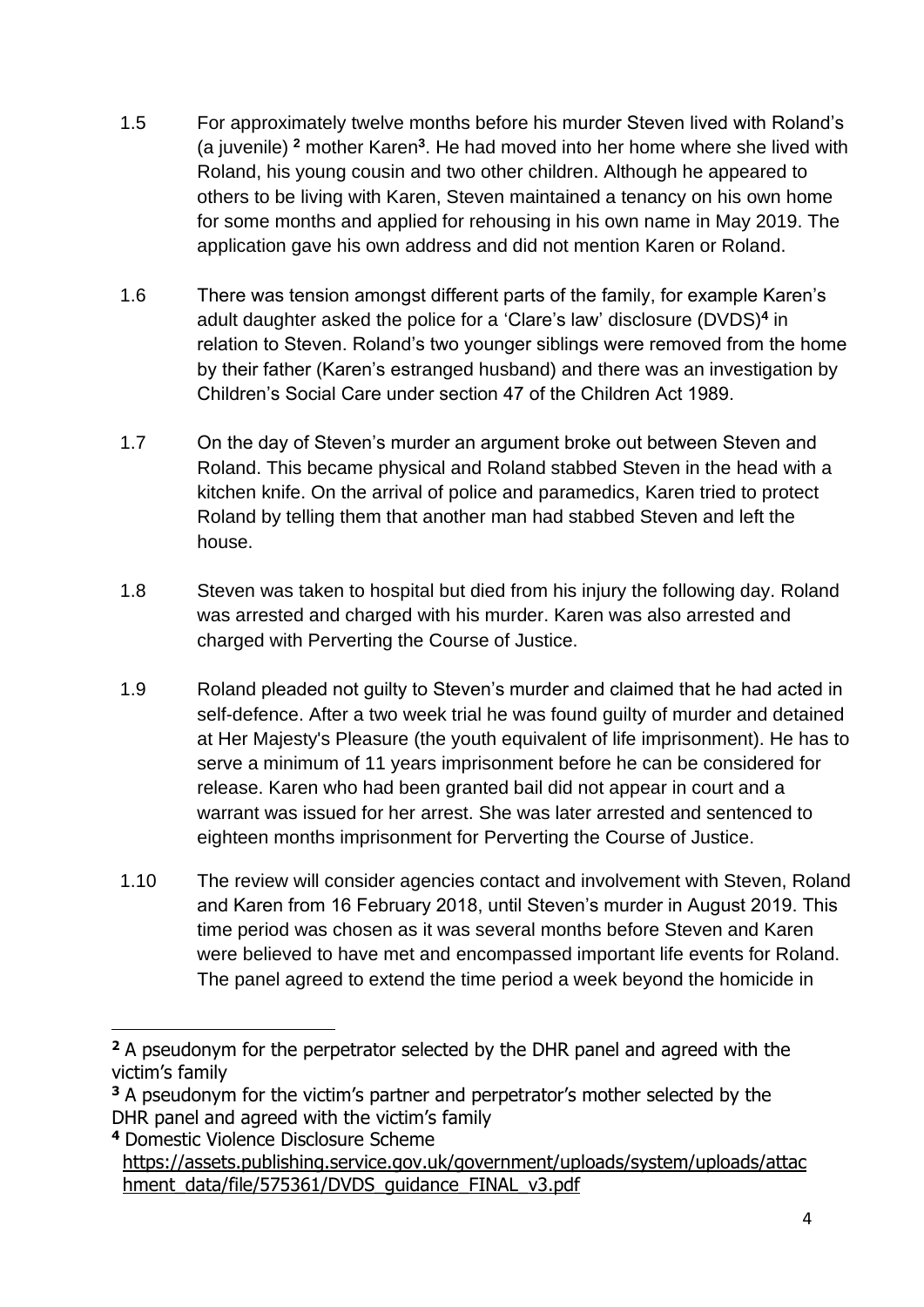order to incorporate any safeguarding issues after the homicide if that became appropriate. Background information prior to the terms of reference period was also available to the panel and is used in the report for context.

1.11 The intention of the review process is to ensure agencies are responding appropriately to victims of domestic violence and abuse by offering and putting in place appropriate support mechanisms, procedures, resources and interventions with the aim of avoiding future incidents of domestic homicide, violence and abuse. Reviews should assess whether agencies have sufficient and robust procedures and protocols in place, and that they are understood and adhered to by their employees.

#### 1.12 **Note:**

It is not the purpose of this DHR to enquire into how Steven died. That is a matter that has already been examined during Roland's trial.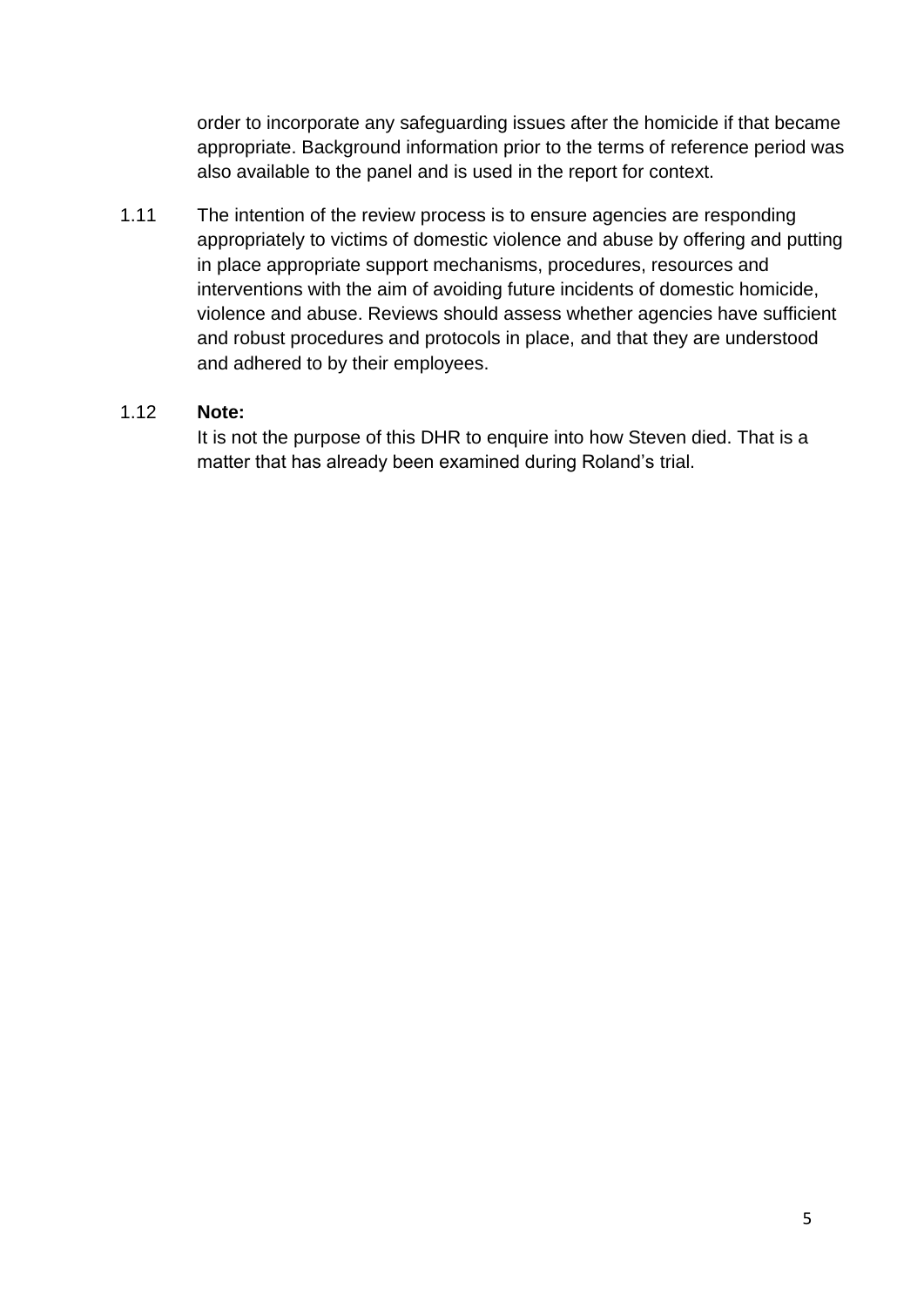#### 2 **TIMESCALES**

2.1 This review began on 31 October 2019 and was concluded on 16 December 2020 following consultation with Steven's family. The panel met on 31 October 2019 and decided on which agencies needed to complete Independent Management Reviews. Its next meeting was scheduled for 18 March 2020 when the panel would have reviewed the Independent Management Reviews (IMR's)**<sup>5</sup>** . This meeting was cancelled by restrictions in place as a result of the corona virus. The panel did not therefore meet to review the IMRs. However IMR queries were raised within subsequent virtual meetings.

> A decision was taken that the author should produce a draft report which would then be reviewed by the panel. The first draft of the report was reviewed by the panel in a meeting conducted using Microsoft Teams video conferencing on 2 June 2020. A new schedule for the review was agreed and three further meetings took place by video conference.

- 2.2 On 28 July 2020, the last scheduled meeting of the panel took place following which an updated version of the overview report was produced and shared with the panel. The report was then shared with Steven's family on 14 September 2020.
- 2.3 On 22 October 2020, the author of the report spoke to Steven's ex-wife who represented his sons and his sister. The family requested an amendment to the report which removed information that they considered personal to them. They also provided information in relation to Roland's actions which were unknown to the author of the report. After a further request for information from the police investigation this additional information in the form of text messages found on Roland's mobile phone has been confirmed and is now contained in the report.
- 2.4 Steven's family wished to make comment on the report in three other areas.
	- 1. The family thought that Steven's admissions to hospital with head injuries and his later attendance to see his GP when he complained of low mood were red flags for abuse and should have been recognised as such.
	- 2. Steven lived in a three bed flat and after the two other people living there left he fell into rent arrears as he was unable to pay the 'bedroom tax'. His family thought that if he had been moved to a one bedroom flat at this point then problems would have been avoided as he would not have built up the arrears that led to his eviction. They also think that it may

**<sup>5</sup>** IMRs are the reports submitted by agencies to the review.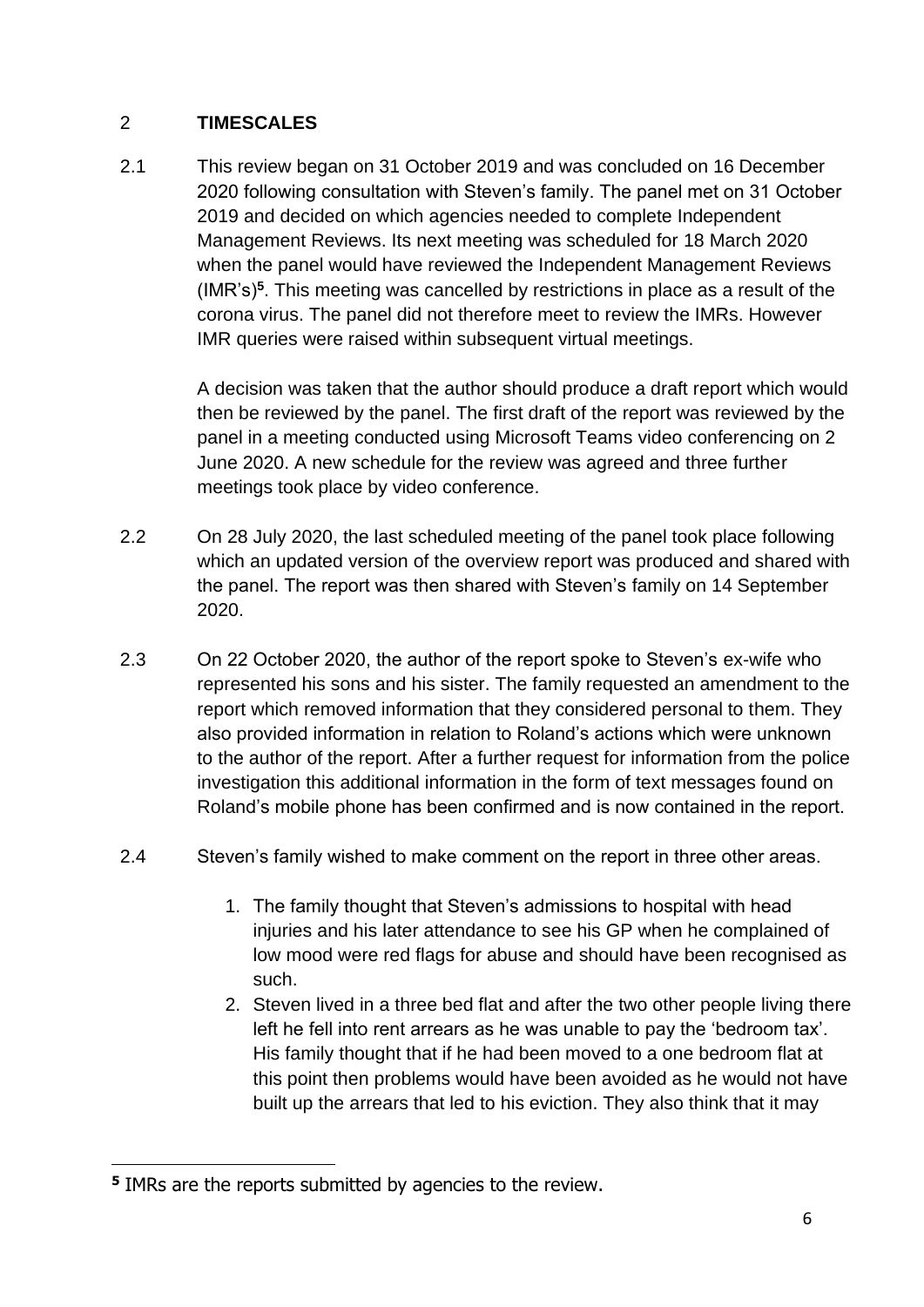have been in part the pressure of his housing situation which caused him to move in with Karen.

- 3. The family's view is that Steven's relationship with Karen was at the root of the issues between Steven and Roland. Their view is that when Karen began paying attention to Steven, Roland became jealous and this led to the animosity that Roland felt towards Steven. The family would have liked to see Karen make a contribution to the review.
- 2.5 After amendments were made to the report at their request the family were provided with a copy of the updated report. The family did not then engage further in the process and after consultation with their Victim Support homicide worker it was confirmed that the family no longer wanted to be involved. Nevertheless, the DHR chair will write to the family before publication and invite them to read the report. The DHR panel were provided with the updated report and agreed with the amendments that had been made. The process was concluded in December 2020.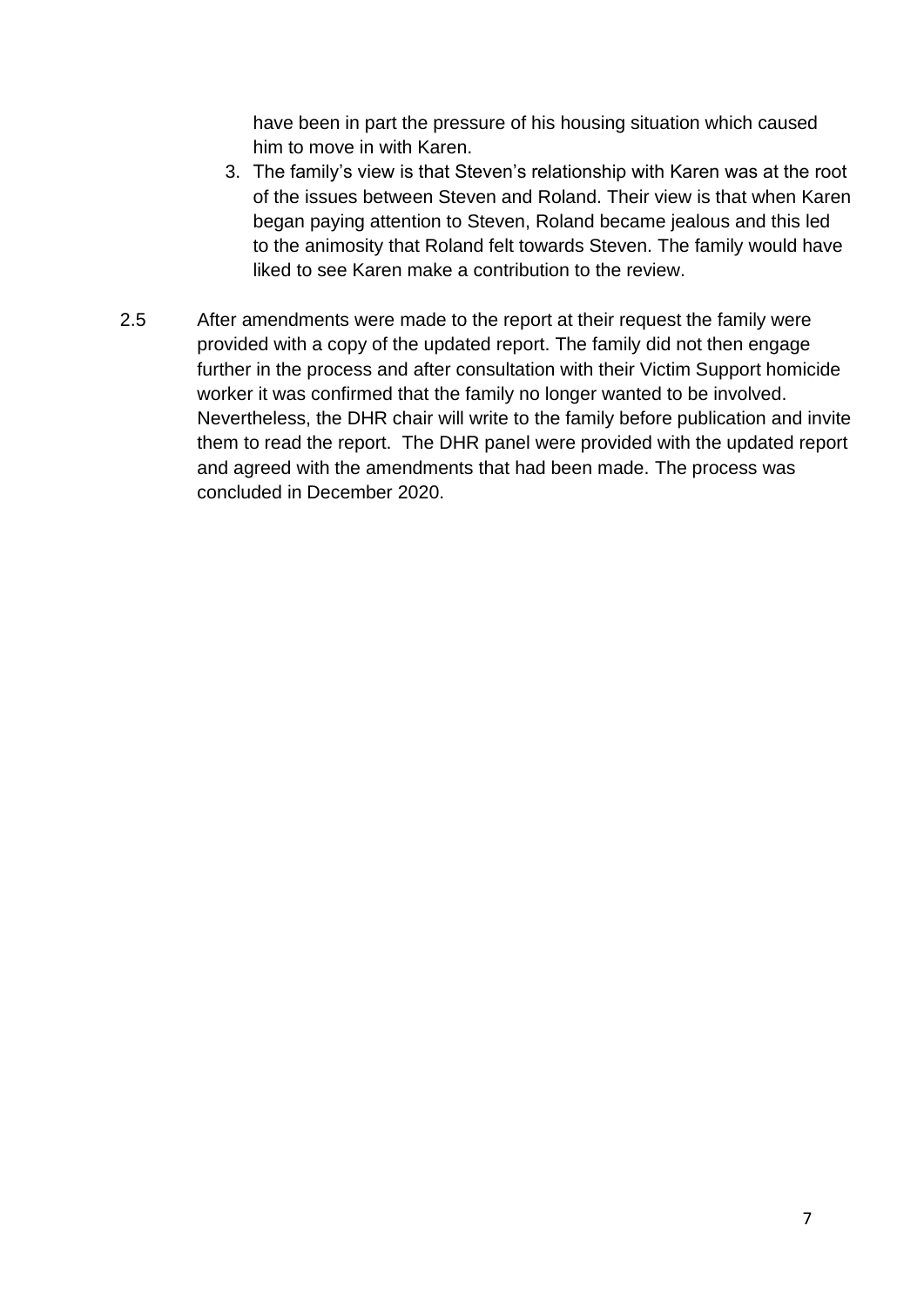### 3 **CONFIDENTIALITY**

- 3.1 The findings of each review are confidential until publication. Information is available only to participating officers, professionals, their line managers and the family, including their support worker, during the review process.
- 3.2 The report uses pseudonyms in order to protect the identity of the victim, perpetrator, and perpetrator's mother.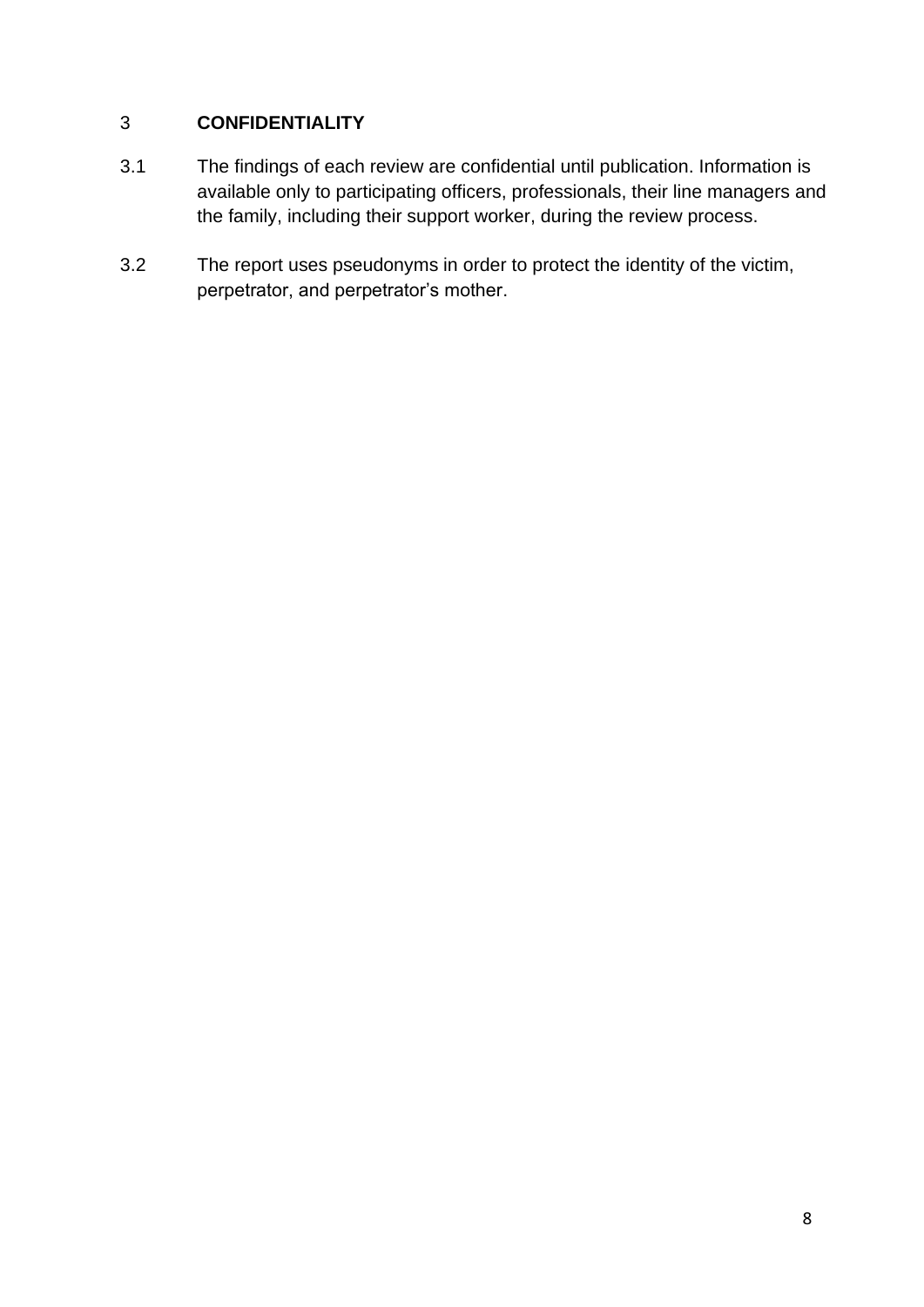#### 4 **TERMS OF REFERENCE**

#### 4.1 **The purpose of a DHR is to**

Establish what lessons are to be learned from the domestic homicide regarding the way in which local professionals and organisations work individually and together to safeguard victims;

Identify clearly what those lessons are both within and between agencies, how and within what timescales they will be acted on, and what is expected to change as a result;

Apply these lessons to service responses including changes to inform national and local policies and procedures as appropriate;

Prevent domestic violence and homicide and improve service responses for all domestic violence and abuse victims and their children by developing a coordinated multi-agency approach to ensure that domestic abuse is identified and responded to effectively at the earliest opportunity;

Contribute to a better understanding of the nature of domestic violence and abuse; and

Highlight good practice.

(Multi-Agency Statutory guidance for the conduct of Domestic Homicide Reviews 2016 section 2 paragraph 7)

#### 4.2 **Timeframe under Review**

The DHR covers the period 16 February 2018 to September 2019. See 1.10 for rationale.

#### 4.3 **Subjects of the review**

Steven age 52: Victim Roland age 17: Perpetrator Karen age 48: Partner of victim, mother of perpetrator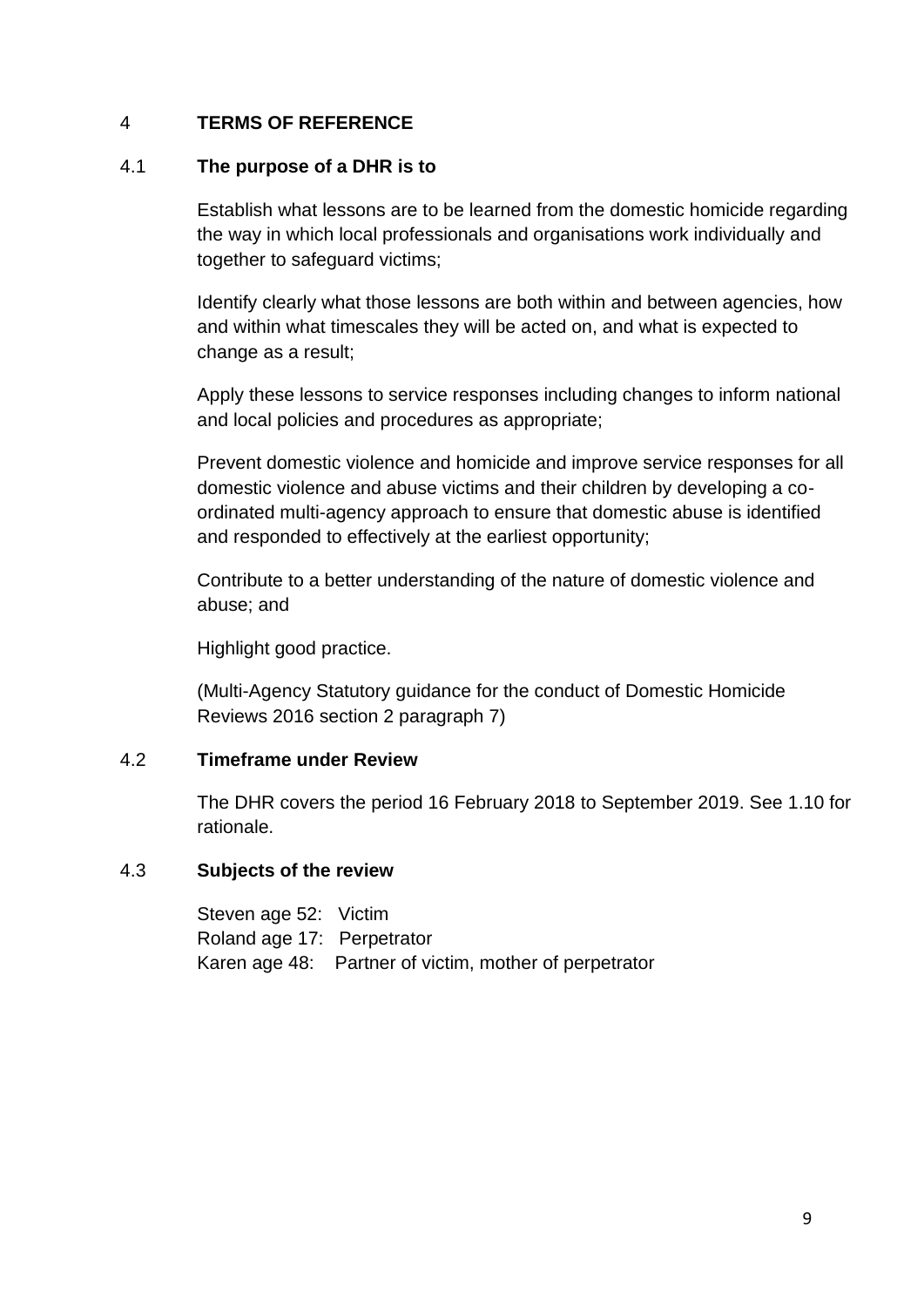#### 4.4 **Specific Terms**

- 1. What indicators of domestic abuse, including coercive and controlling behaviour, did your agency have that may have identified Steven as a victim of domestic abuse, and Roland as a perpetrator; what was the response?
- 2. What indicators of domestic abuse, including controlling and coercive behaviour, did your agency have that may have identified Steven as a perpetrator of domestic abuse, and Roland as a victim; what was the response?
- 3. What indicators of domestic abuse, including controlling and coercive behaviour, did your agency have that may have identified Karen as a victim and/ or perpetrator of domestic abuse; what was the response?
- 4. What influence did Roland's age have on your agency's dealing with him relevant to the terms of reference?
- 5. What barriers existed that may have prevented Steven from seeking help for his domestic abuse victimisation?
- 6. What barriers existed that may have prevented Roland from seeking help for any domestic abuse offending?
- 7. How did your agency respond to any potential child safeguarding indicators when dealing with domestic abuse involving Steven and Roland?
- 8. How did your agency take account of any racial, cultural, linguistic, faith or other diversity issues, when completing assessments and providing services to Steven and Roland?
- 9. Were there issues in relation to capacity or resources in your agency that affected its ability to provide services to Steven and/ or Roland, or on your agency's ability to work effectively with other agencies?
- 10. What learning has emerged for your agency?
- 11. Are there any examples of outstanding or innovative practice arising from this case?
- 12. Does the learning in this review appear in other domestic homicide reviews commissioned by Salford Community Safety Partnership?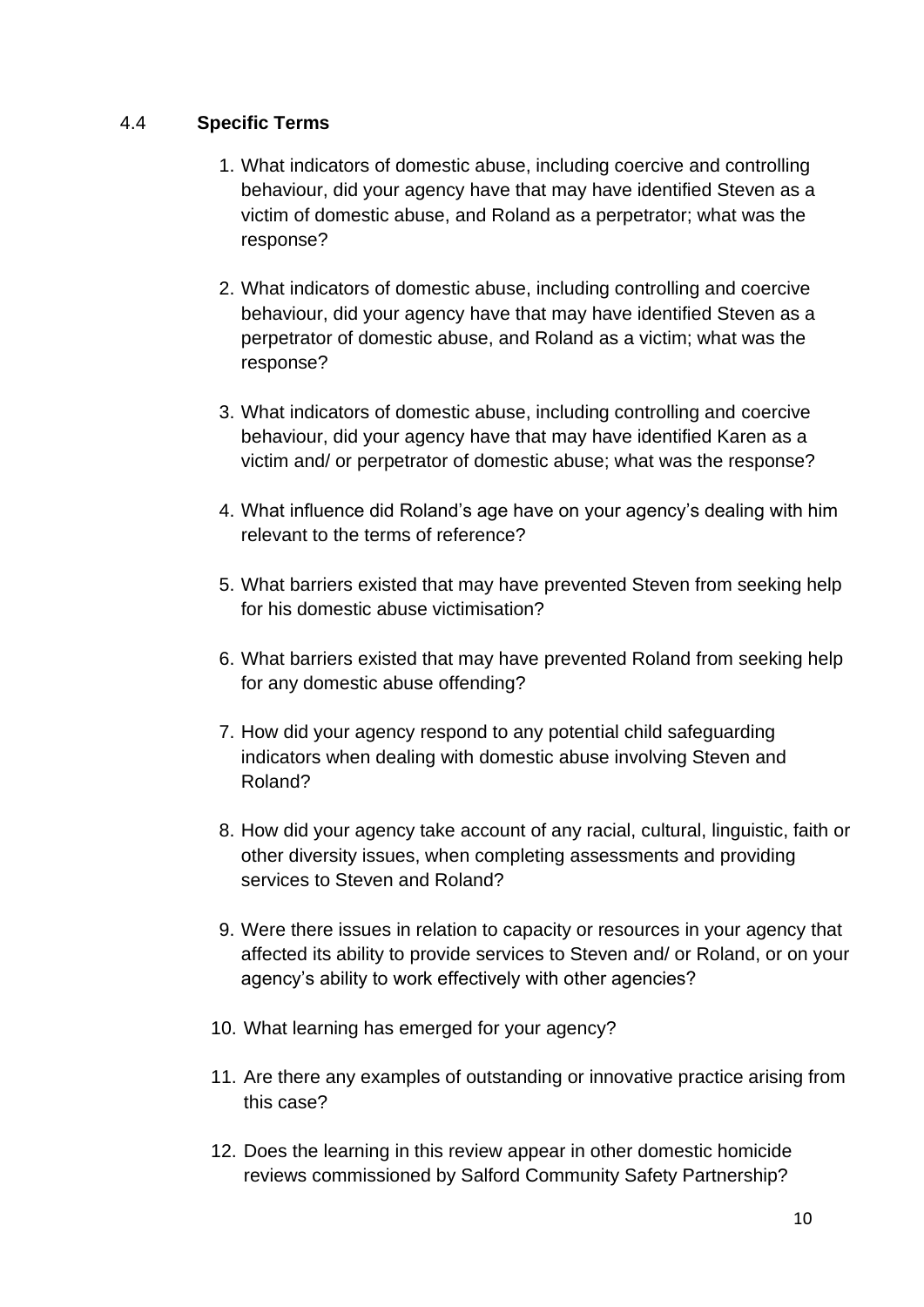### 5 **METHODOLOGY**

- 5.1 Following Steven's murder, formal notification of the homicide was sent to Salford Community Safety Partnership by Great Manchester Police on 1 September 2019. A screening meeting took place on 18 September 2019, where it was agreed to conduct a Domestic Homicide Review. The Home Office was then informed.
- 5.2 At the first DHR panel meeting an action was raised to discover whether the case had been screened by Salford Safeguarding Children Partnership to determine if it met the criteria for a child safeguarding practice review. On 25 November 2019, the Salford Safeguarding Children Partnership held a case review meeting and determined the circumstances did not meet the threshold for a child safeguarding practice review. The meeting did identify several points it felt would benefit from examination by the domestic homicide review. These are considered in Terms of Reference 2 and 4.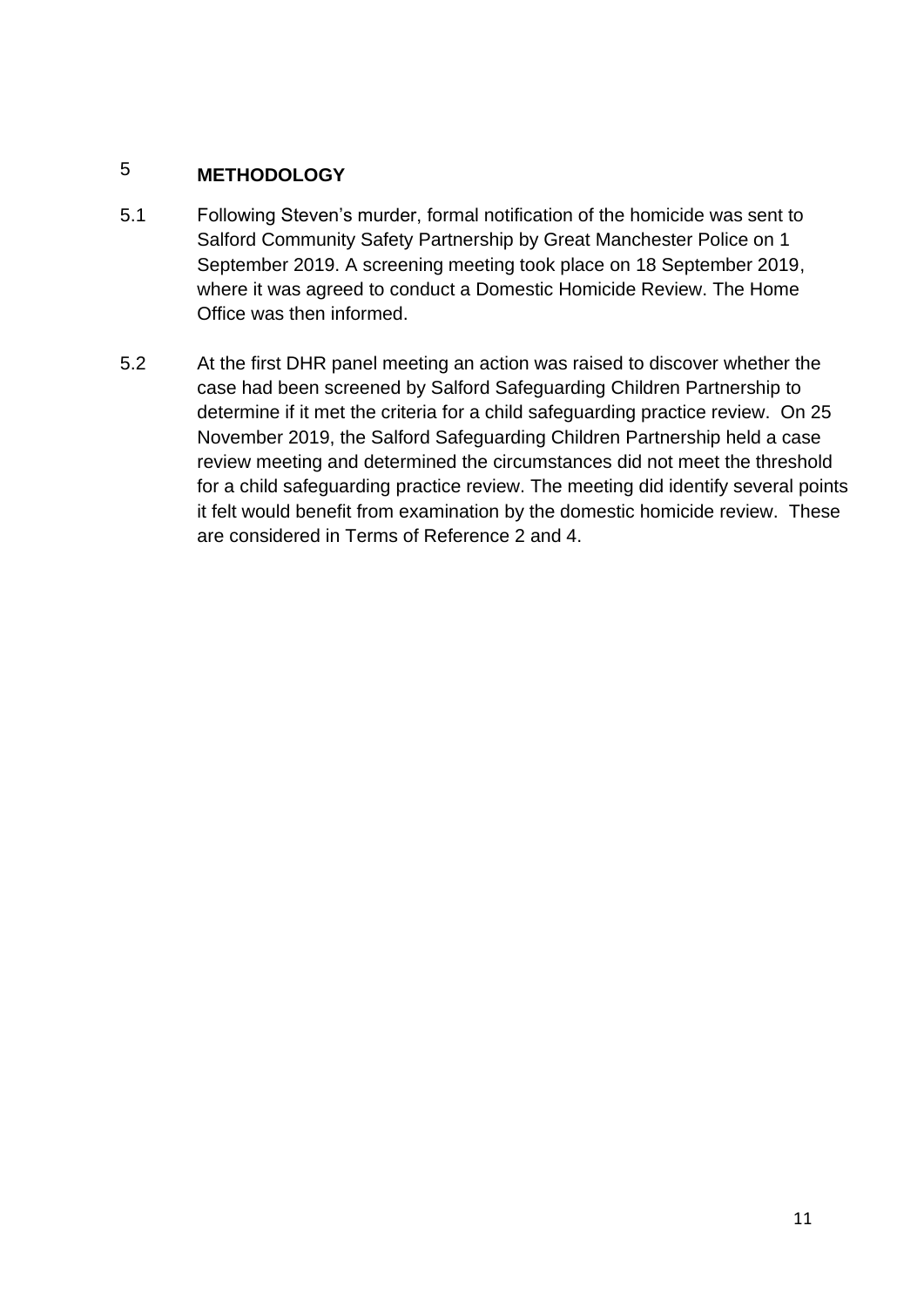#### 6 **INVOLVEMENT OF FAMILY, FRIENDS, WORK COLLEAGUES AND WIDER COMMUNITY**

#### 6.1 **Family**

6.1.1 The DHR Chair wrote to Steven's family inviting them to contribute to the review. The letters included the Home Office domestic homicide leaflet for families and the Advocacy After Fatal Domestic Abuse leaflet. The letters were personally delivered by the police Family Liaison Officers.

> The DHR chair wrote to Karen (the perpetrator's mother) in prison inviting her to contribute to the review and included the Home Office and AAFDA leaflets. She did not reply.

> The DHR chair was unable to establish reliable contact details for the perpetrator's siblings and cousin and made a decision, supported by the DHR Panel, not to pursue engagement with the perpetrator's extended family.

- 6.1.2 As set out at paragraph 1.2, Steven's family were represented by his former wife who agreed to speak to the author of the review and provided the tribute at paragraph 1.3. She also provided much of the biographical information which is set out in paragraph 13. Victim Support provided support to her as required.
- 6.1.3 In addition to the information at paragraph 13 Steven's family were able to provide information that was not known to agencies.
- 6.1.4 Steven met Karen in a pub whilst he was playing darts. Whilst it is uncertain exactly when, this was sometime in summer 2018. Karen quickly began spending time at Steven's flat where she would stay for several days at a time.
- 6.1.5 Steven shared his three bedroomed flat with his son and a friend. When the friend moved away he found it difficult to keep up with the rent. His son also moved out which made things more difficult.
- 6.1.6 Steven's family say that they feel he was being bullied by visitors to the flat who they believe were associates or family of Karen's. For example the walls of the flat were covered in offensive graffiti.
- 6.1.7 After Steven suffered a head injury in September 2018 he effectively moved in with Karen. Steven's family do not believe his 'accidental' explanation for his head injury and believe that he was assaulted by a family member or associate of Karen.
- 6.1.8 During the period when Steven was not living in his flat there continued to be reports of anti-social behaviour from the flat. Steven's family believe that the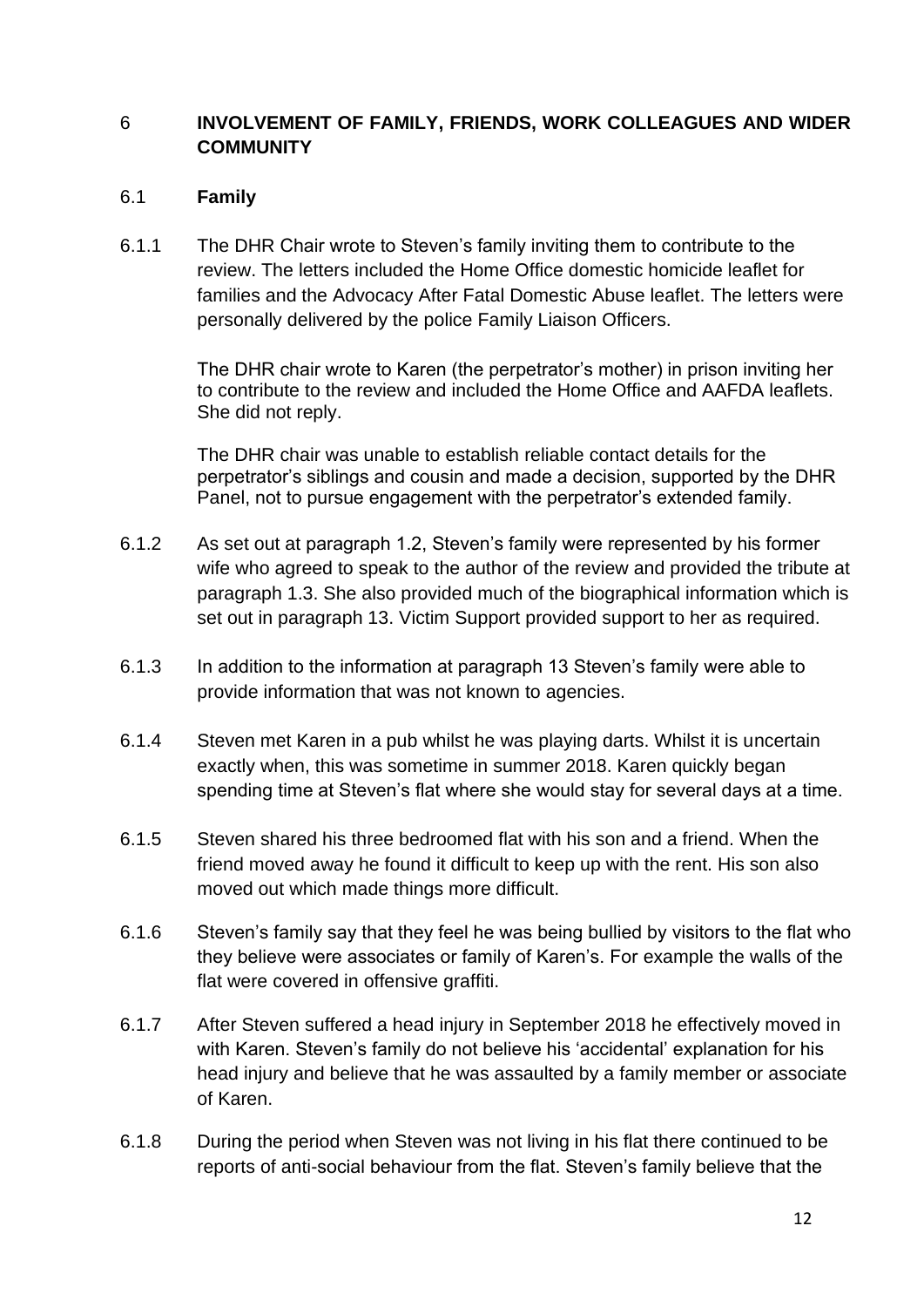flat had been taken over by Karen's family or associates resulting in noise and other complaints. This displays some of the features of "Cuckooing", where criminal gangs target the home of vulnerable people to be used for criminal practices, with victims often left with little choice but to cooperate. The practice is named after the parasitic nest stealing practices of the cuckoo bird.**<sup>6</sup>**

6.1.9 Steven maintained a relationship with his sons for some months, for example meeting them to go bowling or to the cinema but after a while he began to let them down and their relationship became more distant. He became guarded in what he said and in the last few months of his life he was not in touch with his family. They believe that if Steven had been suffering from abuse he would not have said anything and would have kept it to himself as he did not like being on his own.

#### 6.2 **Steven's Friend**

- 6.2.1 During the course of the criminal investigation the police made contact with a friend of Steven's who no longer lived in the Salford area. The friend was not seen as part of the DHR process.
- 6.2.2 The friend said that after the break-up of a relationship in 2017, he had moved into a spare bedroom at Steven's flat and had lived there for about a year. Steven's son also lived in the flat for some of the time. The friend moved out after around a year but kept in touch and visited Steven from time to time. During these visits Steven told him that he had met Karen. During one visit the friend saw a bag of white powder which he assumed was illicit drugs and spoke to Steven about it. Steven told him that the bag belonged to another man who had visited the flat. There is no information on whether Steven used drugs. It would be speculative to suggest that the later deterioration in his physical appearance was caused by drug use. As will be seen later in the report it appears Steven and Roland disapproved of potential drug use within the home.
- 6.2.3 The friend then moved away to a distant part of the country and the men did not keep in touch. About four weeks before Steven's murder his friend visited Salford and went to the flat to see him. He found the flat empty but after making enquiries with neighbours he visited Steven at Karen's house. The friend found that Steven was subdued and not his normal self. He looked 'rough' and had lost weight. Steven did not want to invite his friend into the house so they drove to a local retail park where the friend bought a mobile phone for Steven and

**<sup>6</sup>** Spicer, Moyle and Coomber (2019) The variable and evolving nature of Cuckooing as a form of criminal exploitation in street level drug market. Trends in organised crime.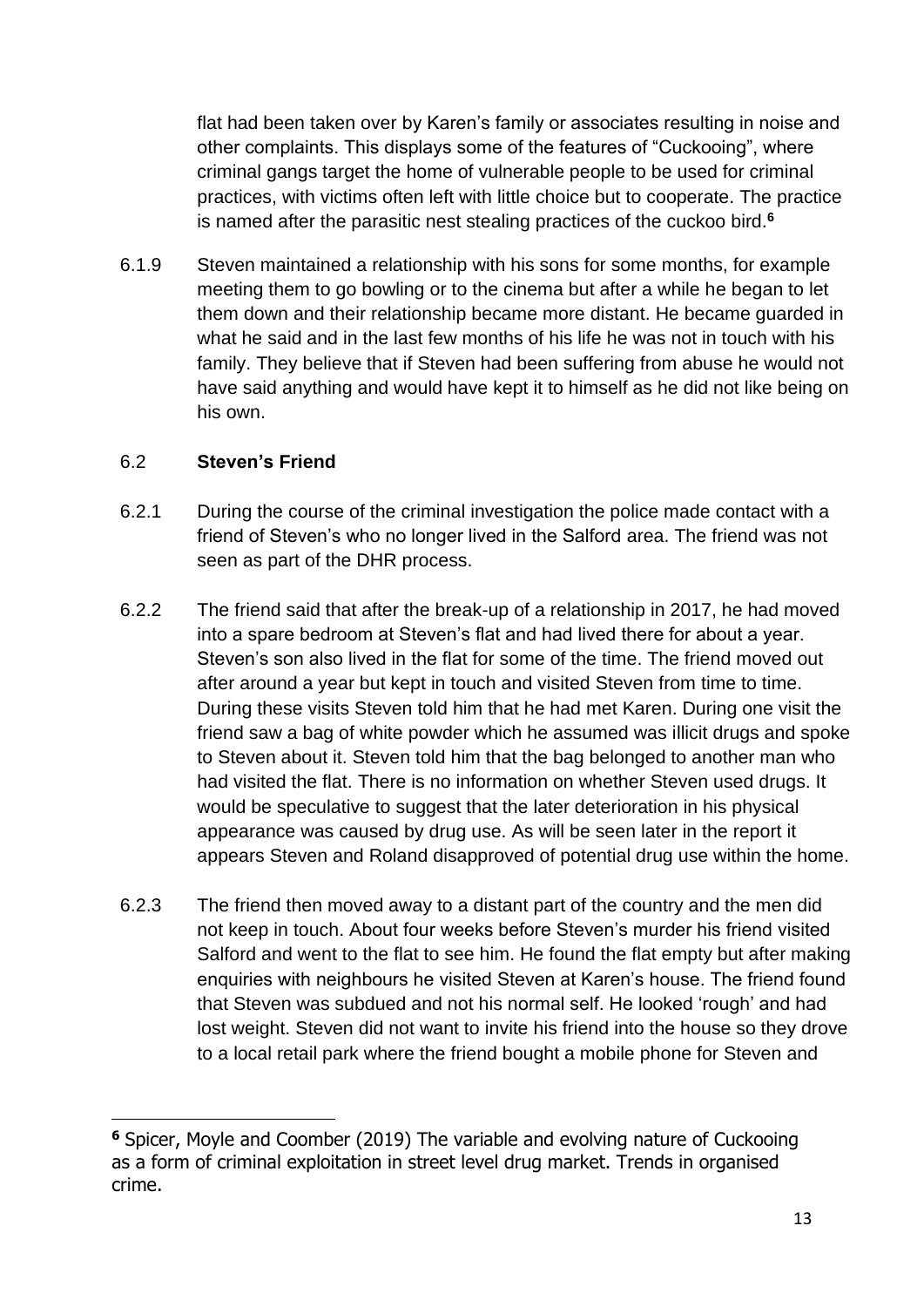told him to get in touch if he needed anything. Over the next few weeks the friend rang Steven but the phone was never answered.

6.2.4 Around ten days before Steven's murder, the friend visited him at Karen's house again. Steven answered the door but was unusually unwelcoming and asked, 'What do you want'. The friend noticed that Steven had a cut on his eyebrow and that his bare feet were dirty. When asked what was wrong Steven said 'Karen doesn't like you', his friend thought that this was a strange comment as he had never met Karen. A man and woman were standing behind Steven in the doorway. Steven's friend left and did not see him again.

#### 6.3 **The Perpetrator**

- 6.3.1 The independent chair of the review wrote to Roland in prison to invite him to take part in the review. Following this there were further communications with prison staff who were supporting Roland. However, after a number of discussions on the subject with prison staff Roland initially declined to take part in the review.
- 6.3.2 Roland did however agree to speak to his criminal justice worker. Roland was complimentary about the services that he had been engaged with at the Gypsy Wagon Heritage Project<sup>7</sup> and Salford City College. He said that he could remember speaking to a social worker and felt that he did not have any particular needs at that time. Through conversations with his criminal justice worker Roland later agreed to speak to the author of the review.
- 6.3.3 A prison transfer and restrictions on visiting as a result of the corona virus meant that arranging to speak to Roland was not possible for several months. However, prison staff were helpful in arranging a video meeting between Roland and the report's author when that became possible in late August 2020. Roland's comments to the author are repeated without judgement and no enquires have been made as to their efficacy.
- 6.3.4 Roland said that he was introduced to Steven soon after Karen and Steven had met. Roland could not remember exactly when this was but knew it was after Steven had been in hospital with a head injury (September 2018).
- 6.3.5 Roland said that he was wary of Steven and found him physically intimidating although at first thought that they had got on. As Steven and Karen's

**<sup>7</sup>** Members of the Salford Irish Traveller community, Salford Children's Services and Salford Community Leisure took part in a three year project to build a traditional Bill Wright-style Bow Top Gypsy wagon. They worked with a local Irish Traveller master craftsman, learning traditional skills of wagon making which have been passed down over many decades. They also learnt about the lifestyle, culture and traditions of life and survival on the road.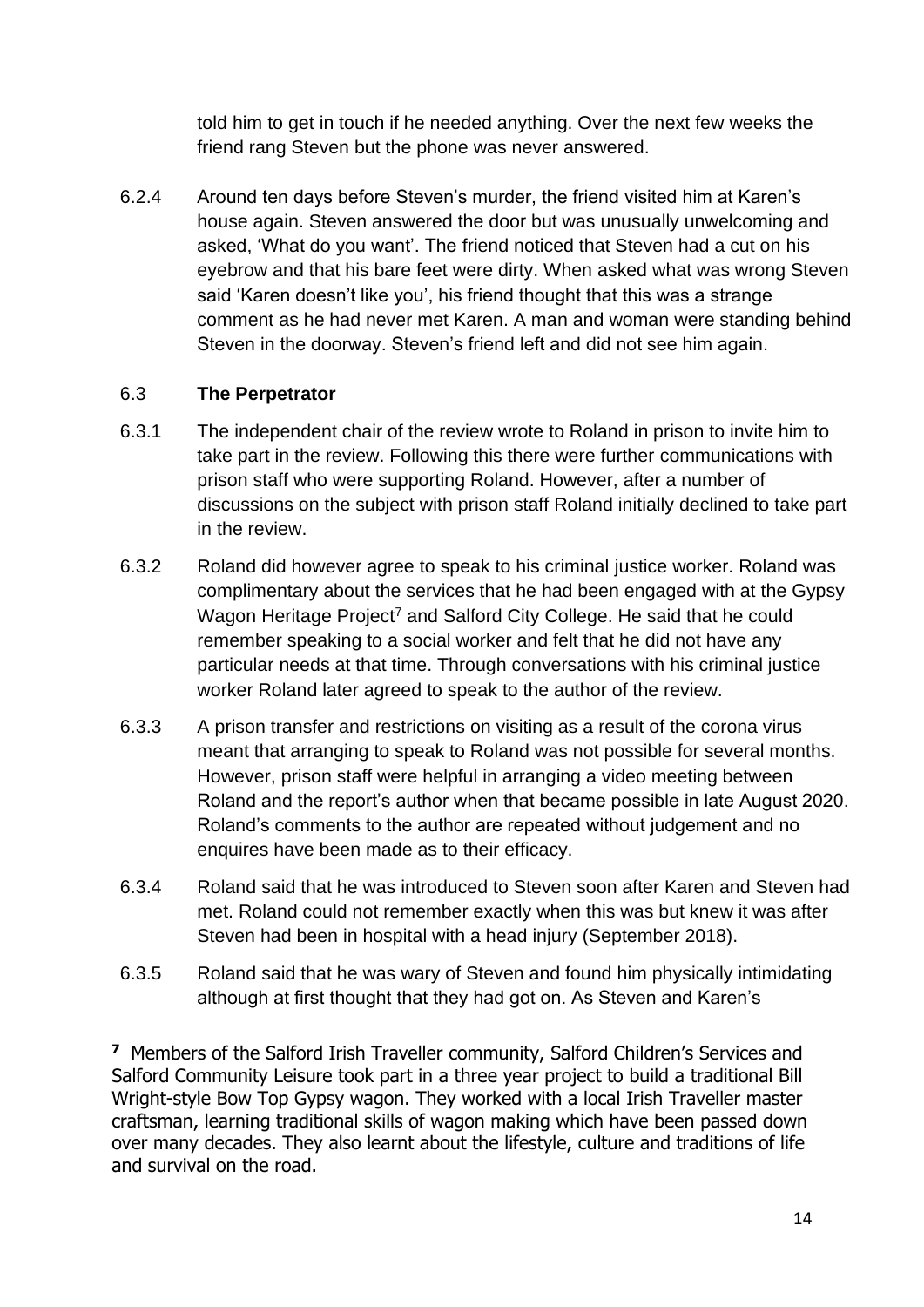relationship progressed Roland said that Steven became more aggressive verbally and this escalated into physical abuse, towards Karen, on a number of occasions. Roland said that he attempted to intervene to protect his mother during some incidents but that he then got on the wrong side of Steven and their relationship deteriorated.

- 6.3.6 Karen began spending time outside the home and was working informally for a friend although Roland did not know what this involved. The result though was that Roland and Steven spent much of the time together in the house. Roland said that he spent most of the time in his room playing games on his Xbox, only coming out to get food. Although he was trying to avoid Steven this led to further friction, for example there were arguments when Roland had only made food and drink for himself and not for Steven as well. On one occasion Roland said that this resulted in Steven throwing a cup of tea over him.
- 6.3.7 Roland was aware that Steven had two sons but thought that they had fallen out and were not in touch. He was aware that a friend of Steven's had bought a mobile phone for him and said that this was a cause of conflict with Karen as the purpose of the phone was to assist in something criminal that Steven and his friend were planning. There is no evidence the telephone was provided for other than altruistic reasons.
- 6.3.8 Professionals had observed that the home was historically kept in a very tidy and spotlessly clean state. However, photographs taken at the time of Steven's murder show that the house was very untidy with accumulations of clothes and rubbish right around the house. Roland said that after his two younger siblings were moved to live with his father Karen's behaviour changed. For example she started hoarding and often bought clothes and toys for the younger children in the hope that they would be returning to live with her at some point. This was compounded when Steven was evicted from his flat and moved all of his possessions into the house.
- 6.3.9 Roland said that he had been really unhappy and now wished that he had told someone about what was happening. In hindsight he thought that this could have been the police, a social worker, someone at college or a relative. He didn't tell anyone as it had been ingrained into him that the family sorted out its own problems and he was never to call the police. He acknowledged that he had called the police on one occasion to report that his brother had assaulted him but he had later bitterly regretted calling them.
- 6.3.10 Asked what he would say to anyone else in the same position Roland said 'Just tell someone'.

It is known that a person's experience in their formative years can impact on their later behaviour. It could not be determined whether Roland's childhood experiences contributed to the murder of Steven.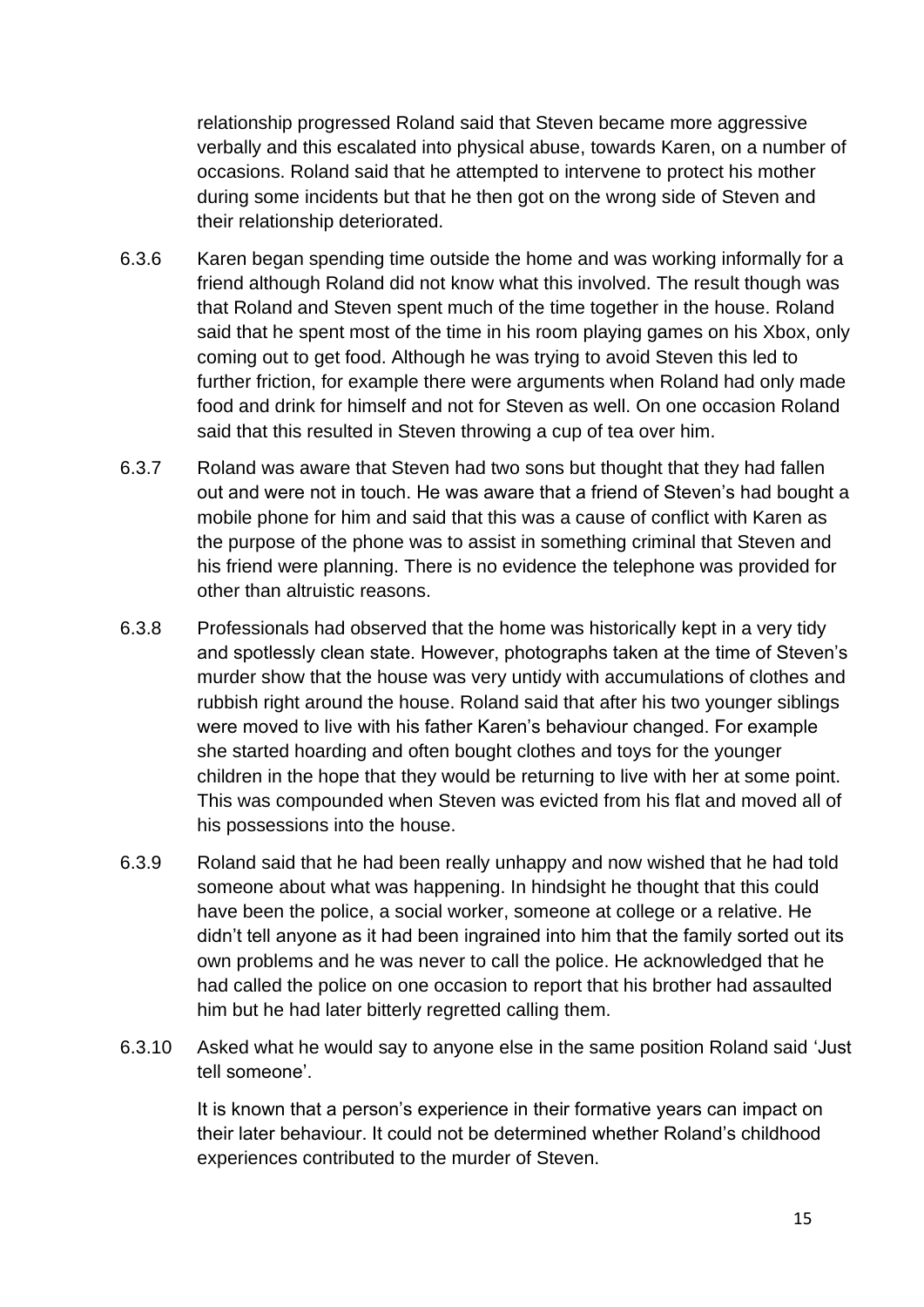Adverse Childhood Experiences [ACE]

It is not known whether Roland endured Adverse Childhood Experiences [ACE]**<sup>8</sup>** which are defined as 'highly stressful, and potentially traumatic, events or situations that occur during childhood and/or adolescence. They can be a single event, or prolonged threats to, and breaches of, the young person's safety, security, trust or bodily integrity.'

#### Impact of ACEs

Just like attachment, experiencing ACEs can have an impact on our future physical and mental health, and often ACEs can be barriers to healthy attachment relationships forming for children. Some of the effects of ACEs on our physical and mental health are:

- An increase in the risk of certain health problems in adulthood, such as cancer and heart disease, as well as increasing the risk of mental health difficulties, violence and becoming a victim of violence.
- An increase in the risk of mental health problems, such as anxiety, depression, and post-traumatic stress. 1 in 3 diagnosed mental health conditions in adulthood directly relate to ACEs.
- The longer an individual experiences an ACE and the more ACEs someone experiences, the bigger the impact it will have on their development and their health.

Some of the other things exposure to ACEs can impact, are:

- The ability to recognise and manage different emotions.
- The capacity to make and keep healthy friendships and other relationships.
- The ability to manage behaviour in school settings.
- Difficulties coping with emotions safely without causing harm to self or others.

**<sup>8</sup>** Source: [https://mft.nhs.uk/rmch/services/camhs/young-people/adverse-childhood](https://mft.nhs.uk/rmch/services/camhs/young-people/adverse-childhood-)experiences-aces-and-attachment/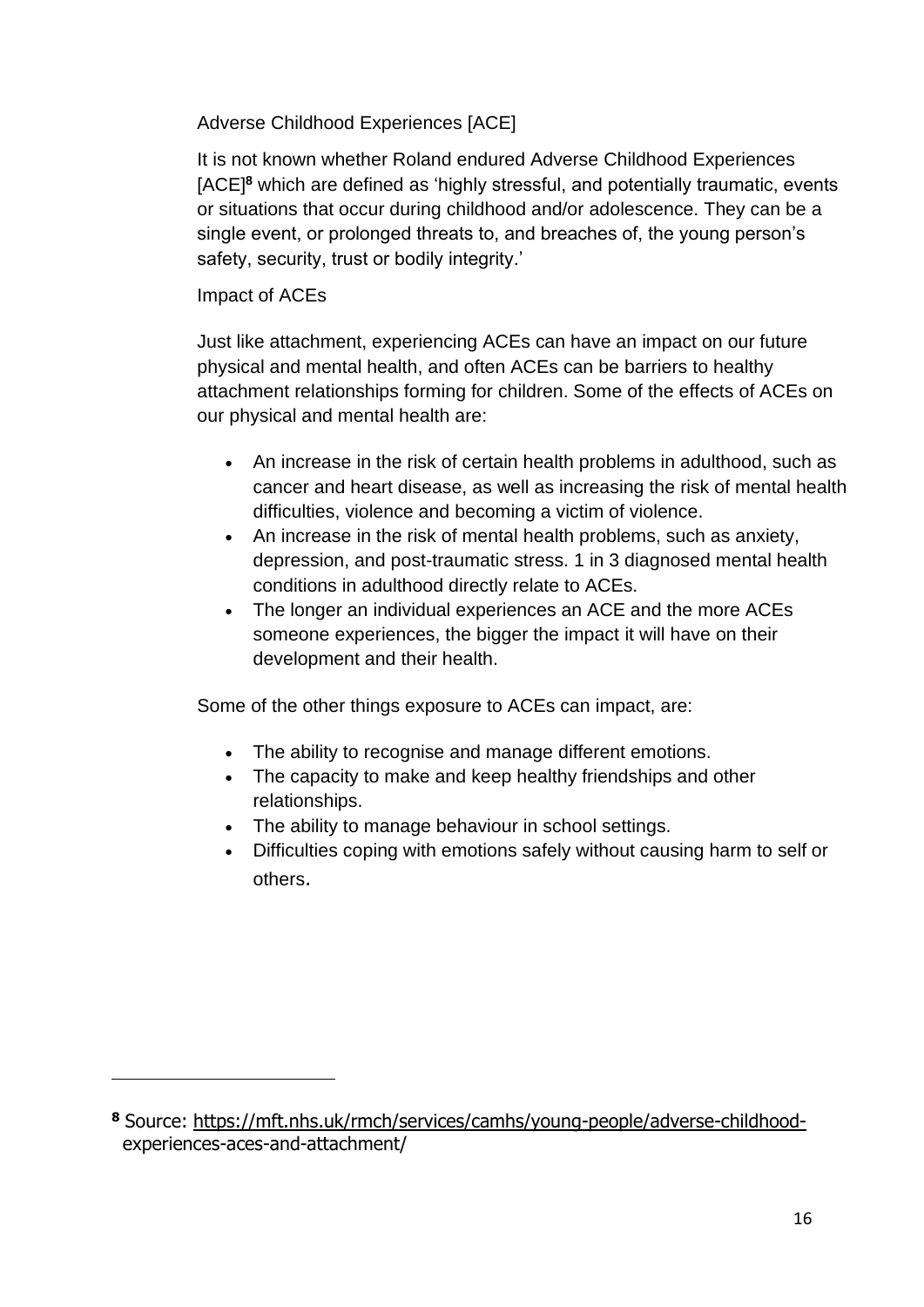#### 7 **CONTRIBUTORS TO THE REVIEW/ AGENCIES SUBMITTING IMRS<sup>9</sup>**

| 7.1 | Agency                                                                      | <b>Contribution</b> |
|-----|-----------------------------------------------------------------------------|---------------------|
|     | Greater Manchester Police (GMP)                                             | <b>IMR</b>          |
|     | <b>Salford Youth Justice Service</b>                                        | <b>IMR</b>          |
|     | <b>Salford Child and Adolescent Mental</b><br><b>Health Service (CAMHS)</b> | <b>IMR</b>          |
|     | Salford Ethnic Minority and Traveller<br><b>Achievement Service (EMTAS)</b> | <b>IMR</b>          |
|     | ForHousing                                                                  | <b>IMR</b>          |
|     | <b>Salford Housing Options</b>                                              | <b>IMR</b>          |
|     | <b>NHS Salford Clinical Commissioning</b><br>Group (CCG)                    | <b>IMR</b>          |
|     | <b>Salford Royal NHS Foundation Trust</b>                                   | <b>IMR</b>          |
|     | <b>Salford Children's Services</b>                                          | <b>IMR</b>          |
|     | <b>Salford Youth Service</b>                                                | <b>IMR</b>          |

7.2 As well as the IMRs, each agency provided a chronology of interaction with Steven, Roland and Karen including what decisions were made and what actions were taken. The IMRs considered the Terms of Reference (TOR) and whether internal procedures had been followed and whether, on reflection, they had been adequate. The IMR authors were asked to arrive at a conclusion about what had happened from their own agency's perspective, and to make recommendations where appropriate. Each IMR author had no previous knowledge of Steven, Roland or Karen or any involvement in the provision of services to them. The exception to this is EMTAS where the small numbers of staff meant that the IMR author had personal knowledge of Roland and Karen. The IMR author had knowledge of Roland and Karen because the EMTAS service had received a referral from Roland's primary school for some additional educational support which he was eligible for because of his Irish Traveller/ English Gypsy heritage. The IMR author was the lead Traveller Coordinator across the City at this time but did not support Roland directly. The IMR was quality assured by another senior member of staff and the DHR panel accepted that this was a reasonable and proportionate approach.

**<sup>9</sup>** Independent Management Reviews (IMRs) are detailed written reports from agencies on their involvement with Steven and/or the perpetrator.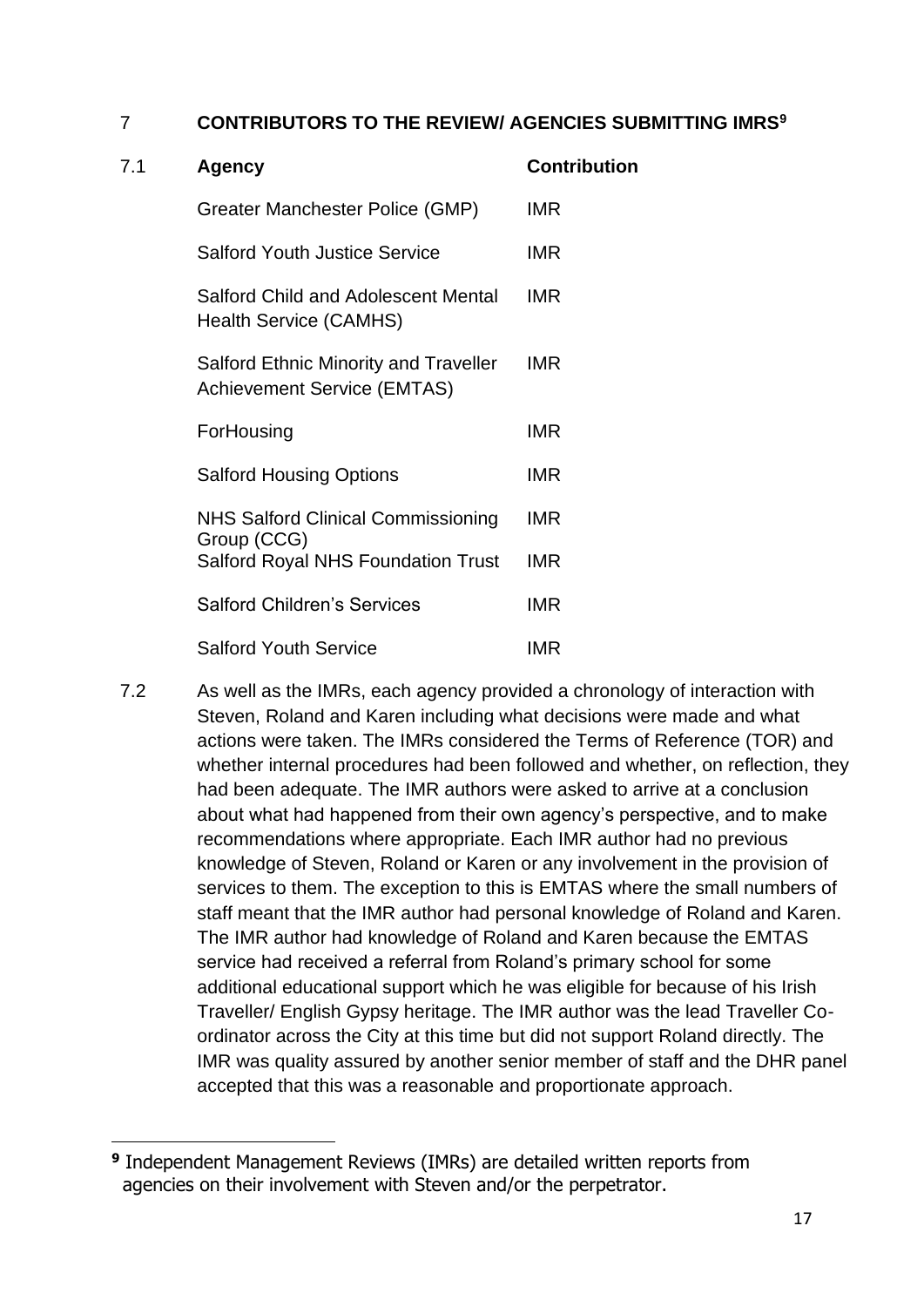- 7.3 The IMR should include a comprehensive chronology that charts the involvement of the agency with the victim and perpetrator over the period of time set out in the 'Terms of Reference' for the review. It should summarise the events that occurred, intelligence and information known to the agency, the decisions reached, the services offered and provided to Steven, Roland and Karen and any other action taken.
- 7.4 It should also provide an analysis of events that occurred, the decisions made, and the actions taken or not taken. Where judgements were made or actions taken that indicate that practice or management could be improved, the review should consider not only what happened but why.
- 7.5 Each homicide may have specific issues that require exploration and each IMR should consider carefully the individual case and how best to structure the review in light of the particular circumstances.
- 7.6 The IMRs in this case were of good quality and focussed on the issues facing the subjects of the review. They were quality assured by the original author, the respective agency and by the panel Chair. Where challenges were made, they were responded to promptly and in a spirit of openness and co-operation.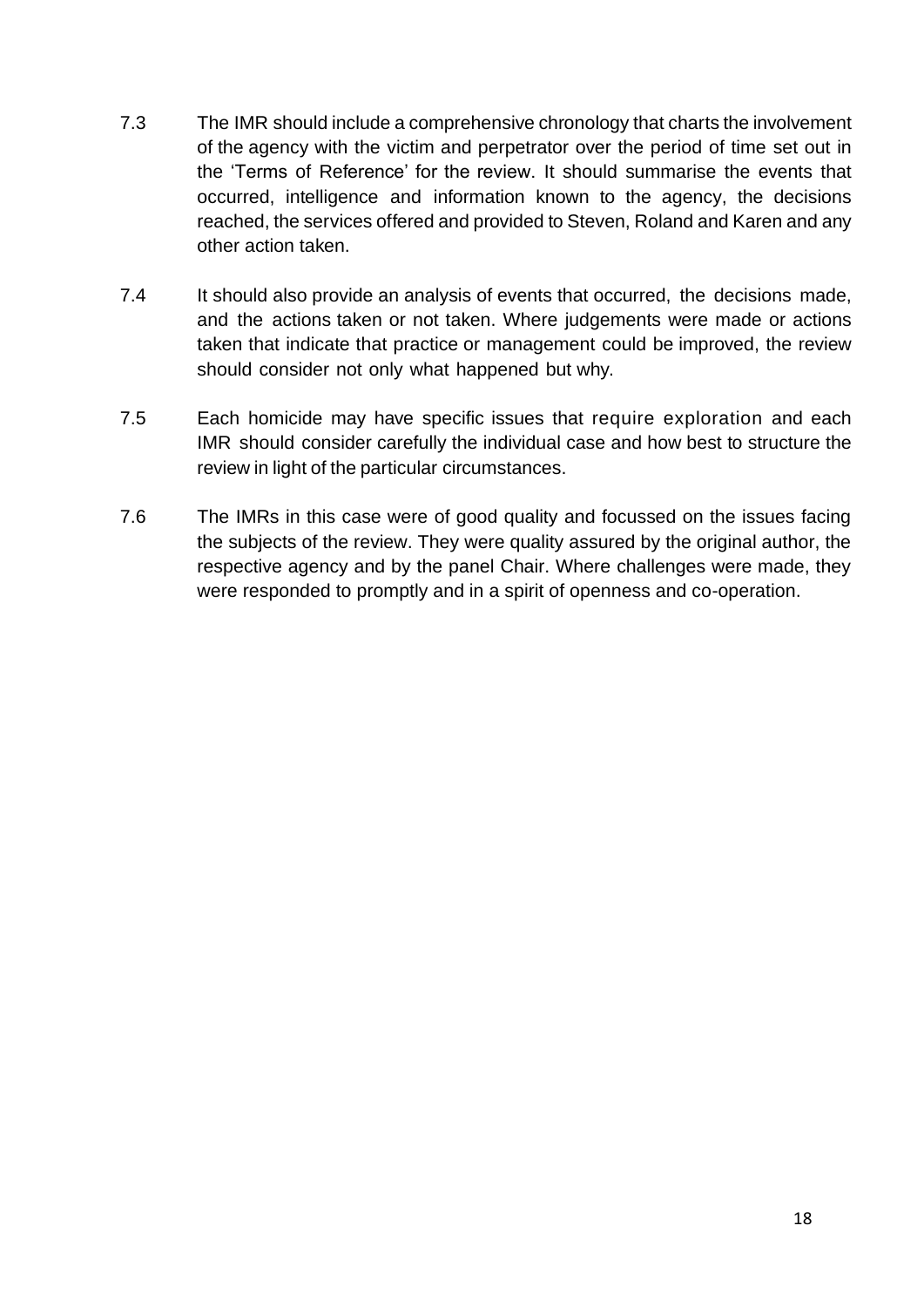### 8 T**HE REVIEW PANEL MEMBERS**

| David Hunter           | <b>Independent Chair</b>                                                         |
|------------------------|----------------------------------------------------------------------------------|
| <b>Ged McManus</b>     | Author                                                                           |
| <b>Roselyn Baker</b>   | <b>CSP Manager</b>                                                               |
| <b>Alison Troisi</b>   | <b>Detective Sergeant Greater</b><br><b>Manchester Police</b>                    |
| Jane Anderson          | <b>Housing Options</b>                                                           |
| Andrea Patel           | <b>Salford CCG</b>                                                               |
| Kay Davidson           | <b>Salford Youth Justice Service</b>                                             |
| Jacqueline Marsh       | <b>Greater Manchester Mental</b>                                                 |
| Emma Ford              | <b>Health NHS Foundation Trust (GMMH)</b><br><b>Head of Safeguarding Salford</b> |
| <b>Mark Fitton</b>     | <b>Children's Services</b><br>ForHousing                                         |
| Dawn Redshaw           | Salford Women's Aid                                                              |
| <b>Tim Rumley</b>      | <b>Salford Youth Service</b>                                                     |
| <b>Gail Winder</b>     | <b>Salford Royal NHS Foundation Trust</b>                                        |
| <b>Chris Howl</b>      | Salford City Council Policy and                                                  |
| <b>Natalie Stables</b> | <b>Equality Officer</b><br><b>Salford Ethnic Minority and Traveller</b>          |
| Mary Fenner            | <b>Achievement Service</b><br><b>Salford Child and Adolescent Mental</b>         |
| <b>Rhys Dower</b>      | <b>Health Service (CAMHS)</b><br>LGBT Foundation Manchester <sup>10</sup>        |

**<sup>10</sup>** LGBT Foundation is a national charity delivering advice, support and information services to lesbian, gay, bisexual and trans communities.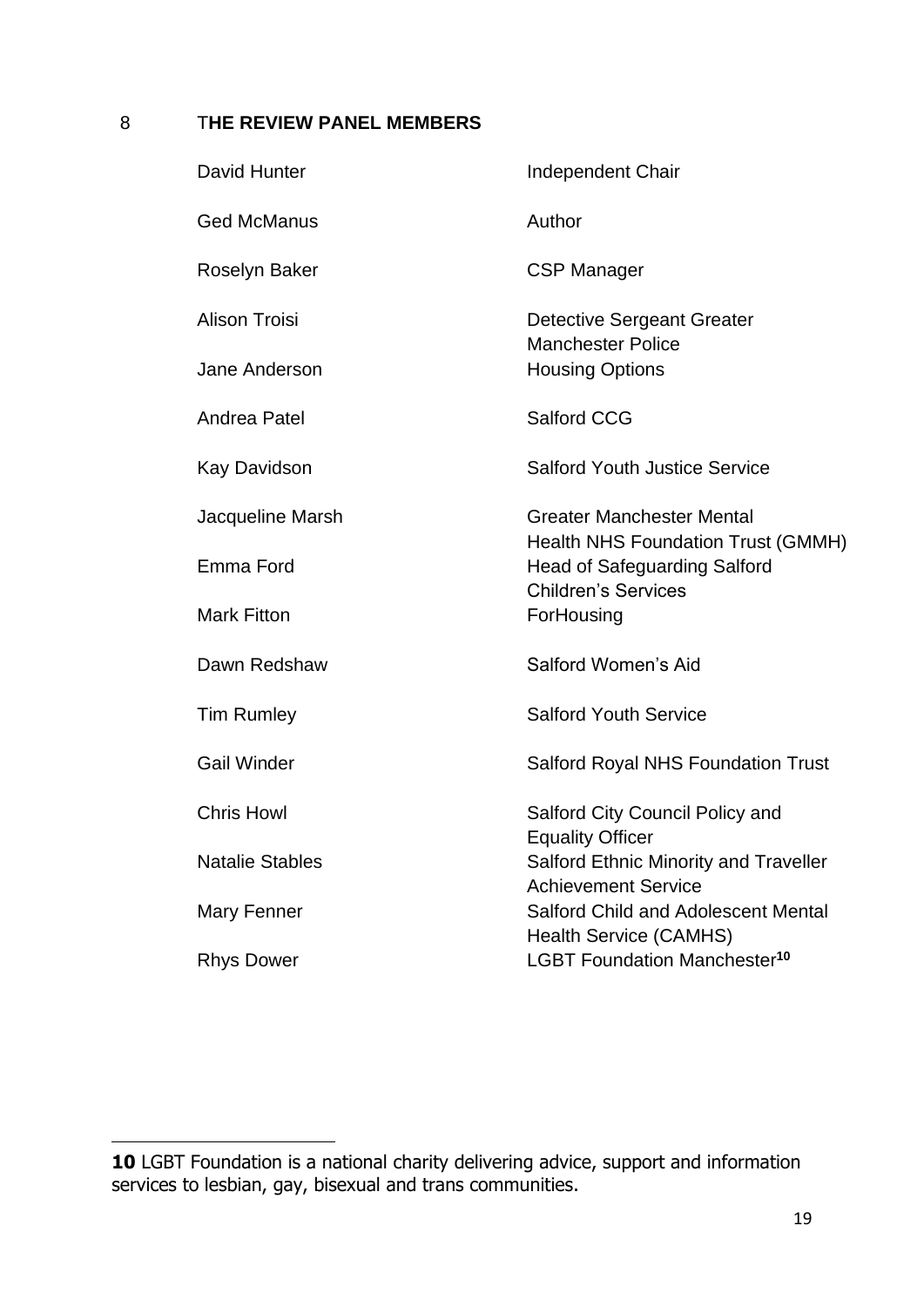#### 9 **AUTHOR AND CHAIR OF THE OVERVIEW REPORT**

- 9.1 Sections 36 to 39 of the Home Office Multi-Agency Statutory Guidance for the Conduct of Domestic Homicide Reviews December 2016 sets out the requirements for review chairs and authors. In this case the Chair and Author were separate persons.
- 9.2 David Hunter was appointed as the DHR Chair. David is an independent practitioner who has chaired and written previous DHRs, Child Serious Case Reviews, Multi-Agency Public Protection Reviews and Safeguarding Adults Reviews and was judged to have the experience and skills for the task. Before retiring from full time work in 2007 he served in the armed forces and police service. He did not serve in Greater Manchester.
- 9.3 Ged McManus, another independent practitioner assisted the independent Chair and wrote the report. He has chaired and written previous DHRs and Safeguarding Adult Reviews. He is currently the Independent Chair of a Safeguarding Adult Board in the north of England (not Greater Manchester) and was judged to have the skills and experience for the role. Prior to becoming an independent practitioner he served for over thirty years in the police service. He did not serve in Greater Manchester.
- 9.4 Neither independent practitioner has conducted previous work in Salford and they are both entirely independent of any agency involved in the review.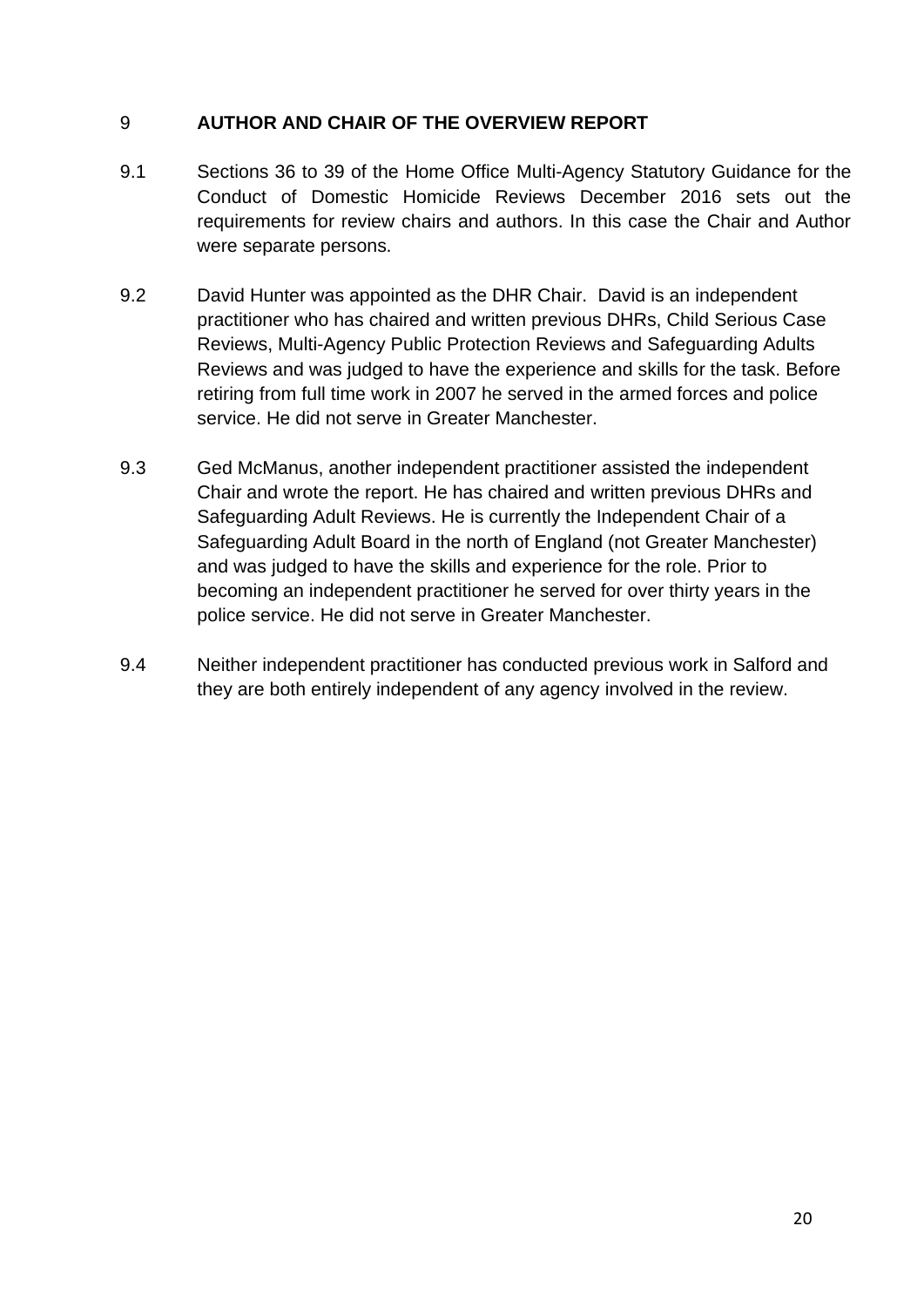#### 10 **PARALLEL REVIEWS**

- 10.1 An inquest was opened and adjourned immediately following Steven's murder. The Coroner decided on 27 May 2020, that the inquest hearing was not to be resumed following receipt of notification of the conclusion of the criminal trial, a provision made available under Schedule 1 of the Coroners and Justice Act 2009.
- 10.2 There are no other parallel reviews to this case. See paragraph 5.2 for an explanation of why there was not a child safeguarding practice review.
- 10.3 A DHR should not form part of any disciplinary inquiry or process. Where information emerges during the course of a DHR that indicates disciplinary action may be initiated by a partnership agency, the agency's own disciplinary procedures will be utilised; they should remain separate to the DHR process.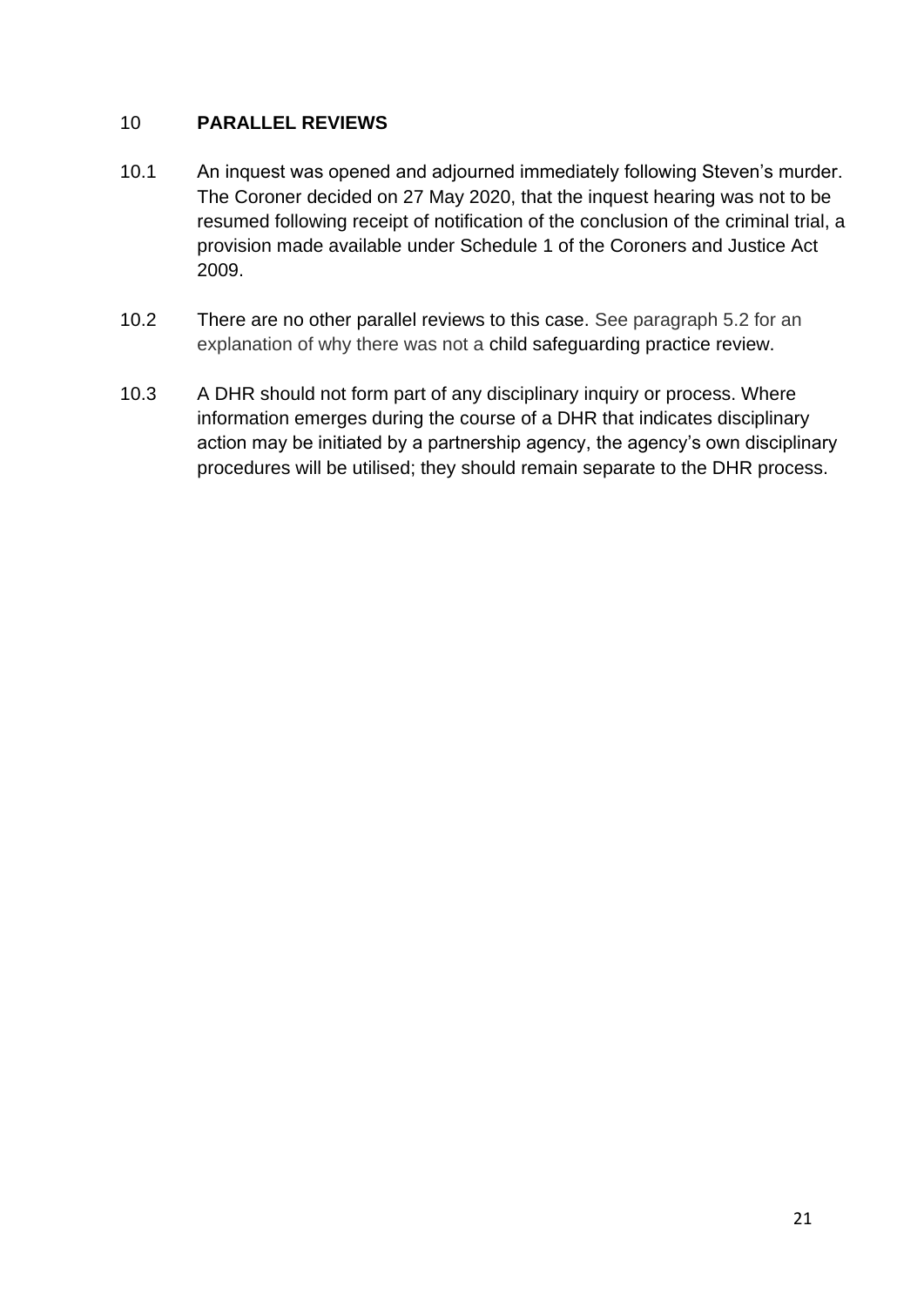### 11 **EQUALITY AND DIVERSITY**

- 11.1 Section 4 of the Equality Act 2010 defines protected characteristics as:
	- ➢ **age** (for example an age group would include "over fifties" or twenty-one year olds. A person aged twenty-one does not share the same characteristic of age with "people in their forties". However, a person aged twenty-one and people in their forties can share the characteristic of being in the "under fifty" age range).
	- ➢ **disability** (for example a man works in a warehouse, loading and unloading heavy stock. He develops a long-term heart condition and no longer has the ability to lift or move heavy items of stock at work. Lifting and moving such heavy items is not a normal day-to-day activity. However, he is also unable to lift, carry or move moderately heavy everyday objects such as chairs, at work or around the home. This is an adverse effect on a normal day-to-day activity. He is likely to be considered a disabled person for the purposes of the Act).
	- ➢ **gender reassignment** (for example a person who was born physically female decides to spend the rest of her life as a man. He starts and continues to live as a man. He decides not to seek medical advice as he successfully 'passes' as a man without the need for any medical intervention. He would have the protected characteristic of gender reassignment for the purposes of the Act).
	- ➢ **marriage and civil partnership** (for example a person who is engaged to be married is not married and therefore does not have this protected characteristic. A divorcee or a person whose civil partnership has been dissolved is not married or in a civil partnership and therefore does not have this protected characteristic).
	- ➢ **pregnancy and maternity**
	- ➢ **race** (for example colour includes being black or white. Nationality includes being a British, Australian or Swiss citizen. Ethnic or national origins include being from a Roma background or of Chinese heritage. A racial group could be "black Britons" which would encompass those people who are both black and who are British citizens).
	- ➢ **religion or belief** (for example the Baha'i faith, Buddhism, Christianity, Hinduism, Islam, Jainism, Judaism, Rastafarianism, Sikhism and Zoroastrianism are all religions for the purposes of this provision. Beliefs such as humanism and atheism would be beliefs for the purposes of this provision but adherence to a particular football team would not be).
	- ➢ **sex**
	- ➢ **sexual orientation** (for example a man who experiences sexual attraction towards both men and women is "bisexual" in terms of sexual orientation even if he has only had relationships with women. A man and a woman who are both attracted only to people of the opposite sex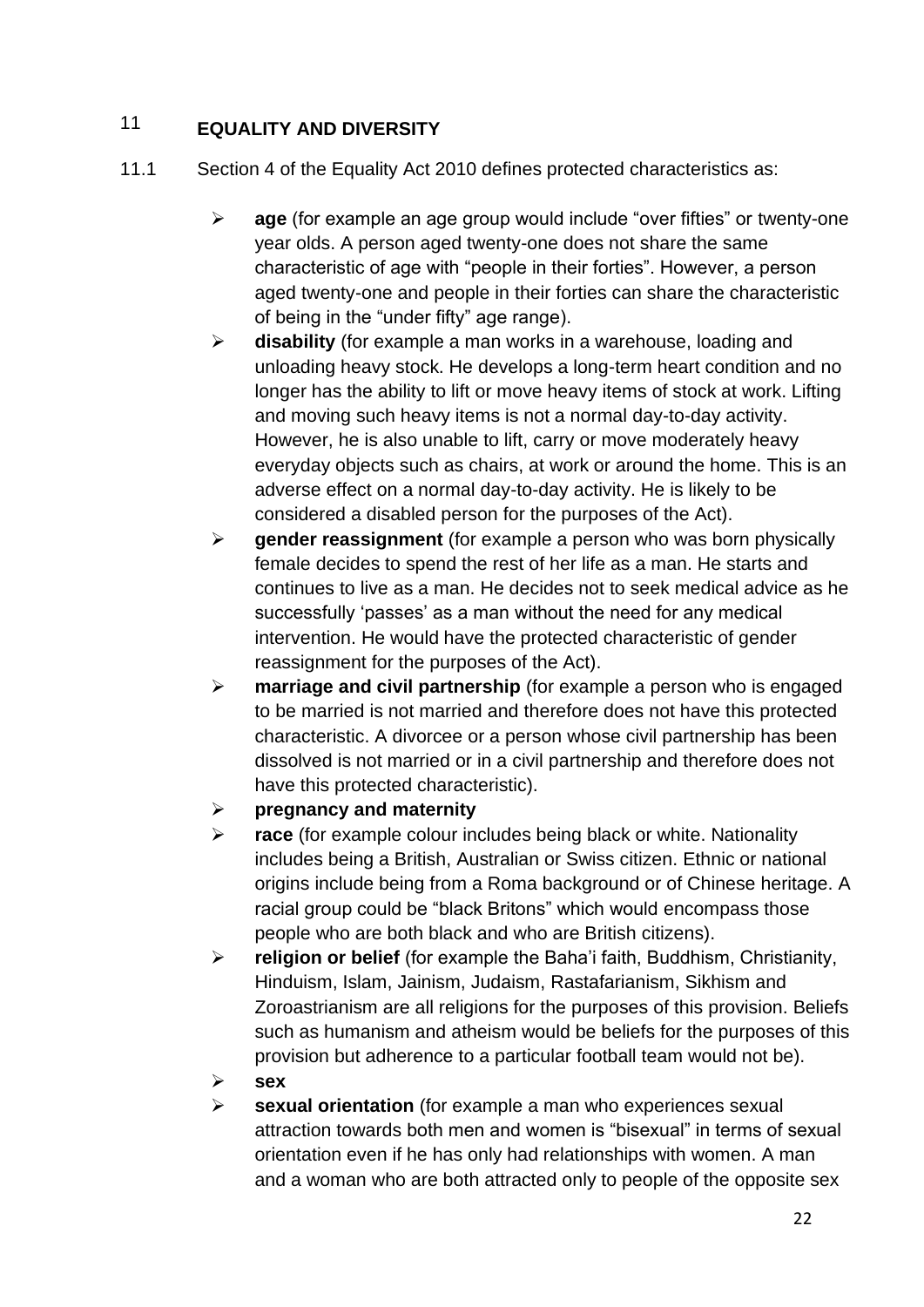from them share a sexual orientation. A man who is attracted only to other men is a gay man. A woman who is attracted only to other women is a lesbian. So a gay man and a lesbian share a sexual orientation).

Section 6 of the Act defines 'disability' as:

- (1) A person (P) has a disability if:
- (a) P has a physical or mental impairment, and
- (b) the impairment has a substantial and long-term adverse effect on P's ability to carry out normal day-to-day activities.
- 11.2 Steven was white male of British Heritage, and a non-traveller. Any abuse towards him may not have been seen as domestic abuse; but more as antisocial behaviour and low value criminal damage.

It can be argued that Steven entered a cultural environment he knew little about. That fact alone may have added to any other vulnerabilities he was experiencing. For example, in 2019 Steven sustained a known head injury. Later that year he complained to his GP of memory loss and low mood. He was medicated for his low mood which appeared to have its origins in the earlier head injury. These matters may well have added to his existing vulnerability of living in an unfamiliar cultural environment where he faced hostility from the perpetrator.

11.3 Roland was of dual heritage English Gypsy and Irish Traveller.

Roland had expressed to support workers that he thought he was bisexual. He had briefly attended an LGBT group and attended a PRIDE march. He later expressed his regret at making the disclosure. It is unknown if any of this information was known to his family.

The following research extract offers some insight into the complexities faced by members of the LGBT community.

'Many lesbian, gay, bisexual, and transgender (LGBT) people from Gypsy Roma and Traveller communities sadly experience homophobia, which is similar to many other cultures. Many hide their sexual identity because they fear rejection by their family and community, others because of their religious beliefs.

There is no empirical research or statistics to evidence the hidden problem of homophobia within the Gypsy Roma Traveller communities against their own LGBT community. From our own casework and engagement with the wider Gypsy Roma Traveller (GRT) NGO sector and various other stakeholder groups, we know this is a real issue within the GRT community, however it is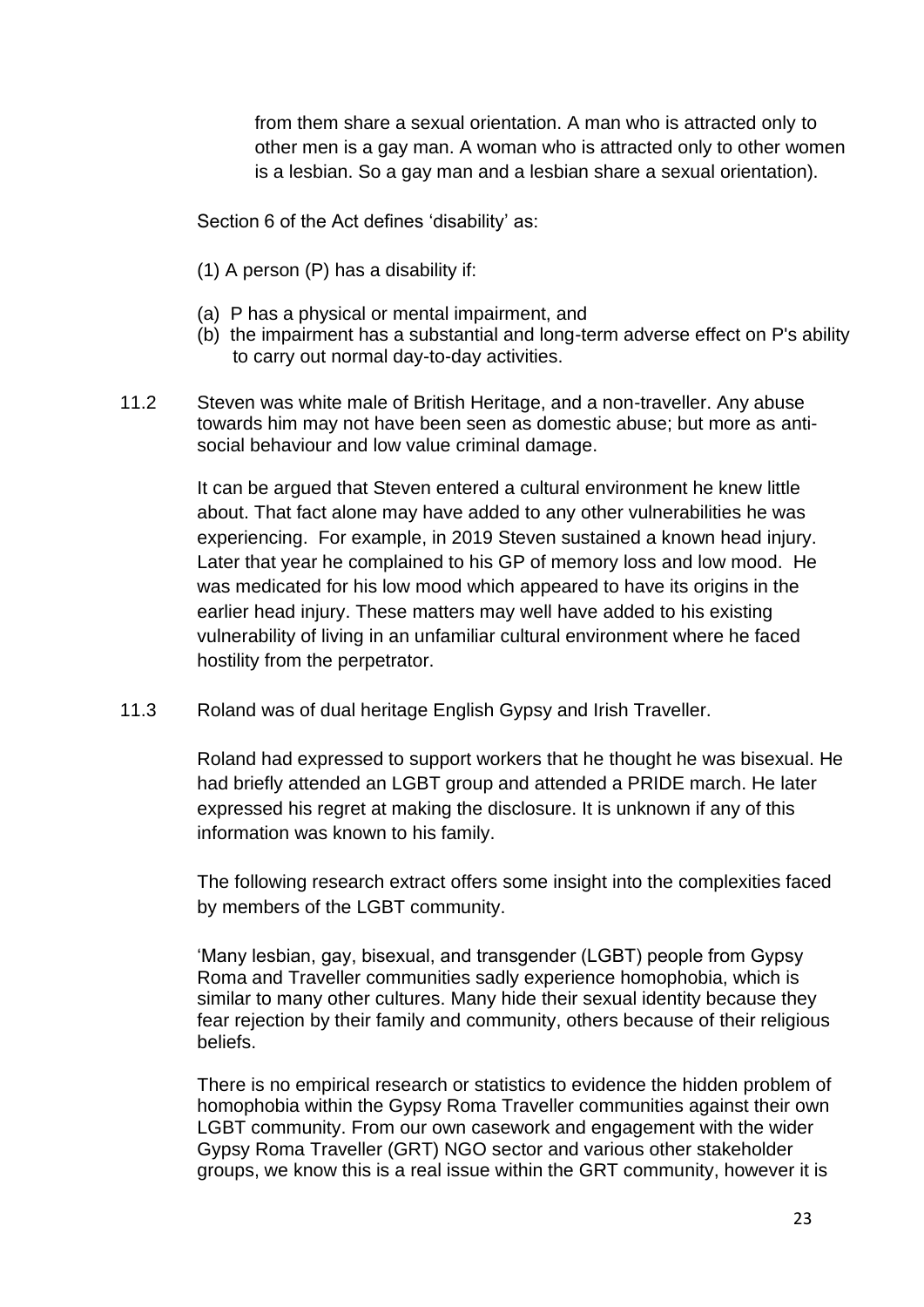still rarely talked about.

The shame and guilt inflicted on LGBT community members has and can force many to live their lives in denial, in secret, fearing for their health and wellbeing.**<sup>11</sup>**

- 11.4 Roland was invited to join the Heritage Lottery Project Wagon project because of his Gypsy/Traveller Heritage, and it was an opportunity to try and engage him back into some kind of structured educational experience after he had been Electively Home Educated for several years.
- 11.5 Karen had lived a settled lifestyle for several years. The following information based on research illustrates the experience and associated difficulties faced by women from the traveller community.

No reliable statistics are available regarding prevalence of domestic abuse in Gypsy + Traveller communities, however a 2007 study in Wrexham found that 61% of married English Gypsy women and 81% of married Irish Traveller women interviewed had experienced direct domestic abuse .

While many incidents of domestic abuse are perpetrated by husbands and intimate partners, other family members may be perpetrators of domestic abuse.

Domestic abuse is accepted as normal for many women. A pilot project in Leeds found that many women from the Gypsy and Traveller community who accessed their training were surprised to learn that many behaviours they took for granted were actually forms of domestic abuse.

Research suggests that domestic violence may first commence in some incidents when a family moves into a house and tensions arise as they experience isolation, discrimination, financial hardship and depression. Anecdotal evidence suggests that domestic abuse occurs particularly when women become more economically or politically active outside of the home while traditional male roles are less easy to sustain thus challenging traditional gender roles.

There is a strong belief within the Gypsy and Traveller community that marriage is for life. Divorce is rarely acceptable and women who do leave their husband often experience shame and discrimination, or have to leave the community entirely:

**<sup>11</sup>** Source:<https://travellermovement.org.uk/advocacy-support/lgbt>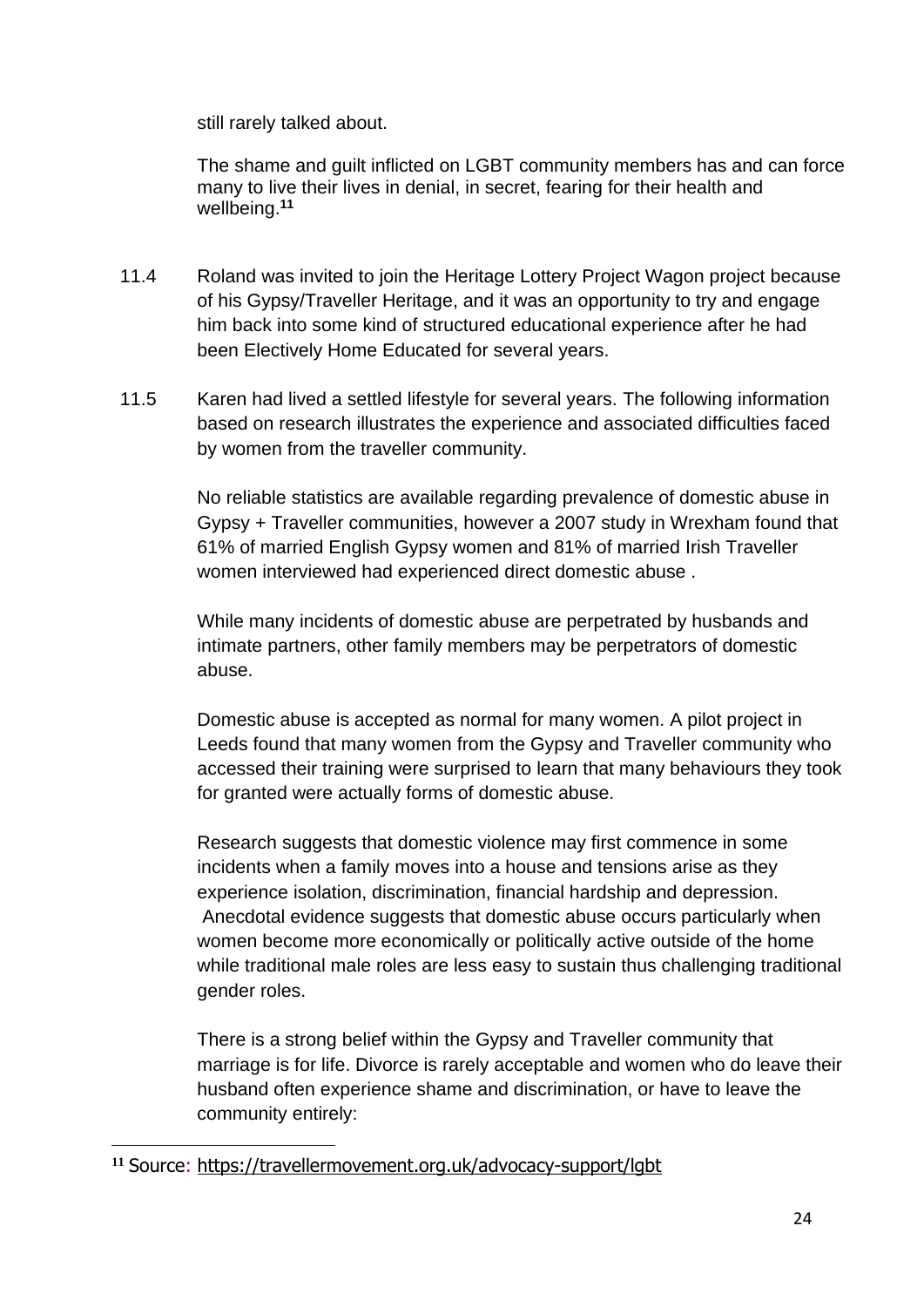Anecdotal information suggests that insecurely accommodated or nomadic women experiencing violence will often put their family first, prioritising the need to maintain a home over their own health and well-being.

A lack of awareness about domestic abuse and the services available to help victims means that women often feel that leaving an abusive relationship is not an option.

Barriers to Leaving an Abusive Relationship:

If a woman leaves her husband, she may have to leave her whole community, which can mean leaving her culture and way of life and facing the prejudice of the settled population alone'.**<sup>12</sup>**

11.6 Domestic homicide and domestic abuse in particular, is predominantly a gendered crime with women by far making up the majority of victims, and by far the vast majority of perpetrators are male. A detailed breakdown of homicides reveals substantial gendered differences. Female victims tend to be killed by partners/ex-partners. For example, in 2018, according to the Office of National Statistics homicide report;

> "There were large differences in the victim-suspect relationship between men and women. A third of women were killed by their partner or ex-partner (33%, 63 homicides) in the year ending March 2018. In contrast, only 1% of male victims aged 16 years or over were killed by their partner or ex-partner

> Men were most likely to be killed by a stranger, with over one in three (35%, 166 victims) killed by a stranger in the year ending March 2018. Women were less likely to be killed by a stranger (17%, 33 victims).

Among homicide victims, one in four men (25%, 115 men) were killed by friends or social acquaintances, compared with around one in fourteen women (7%, 13 women).

11.7 An additional problem besetting women from the travelling community is Patriarchy; a system of social organization characterized by male dominance.

> 'Women's role in Gypsy and Traveller communities: The National Traveller Women's Forum (Ireland) (NWTF) sets out the position as follows:

<sup>12</sup> www.equalityhumanrights.com/en/file/6231/download?token=XyDGlOUh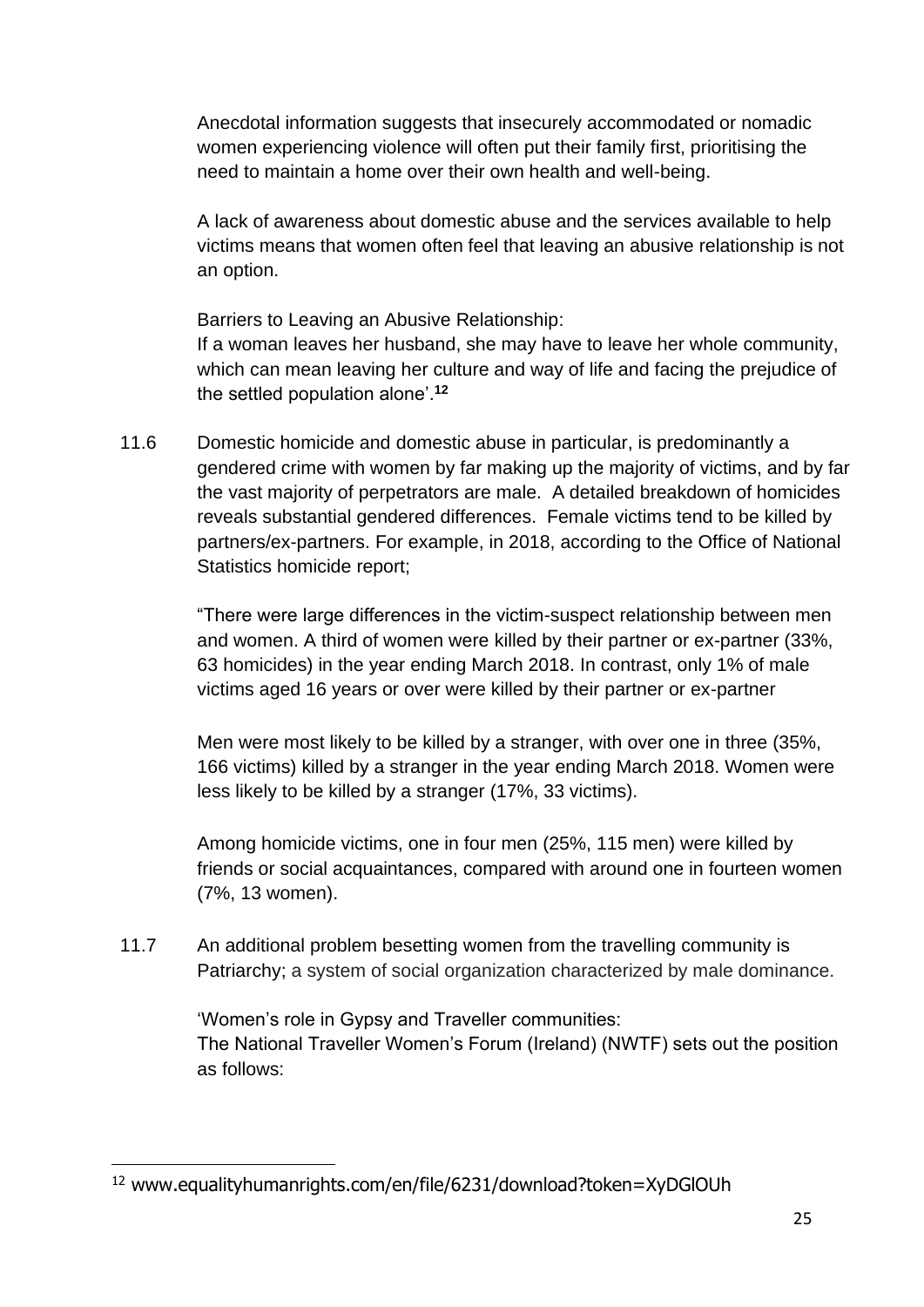Traveller women play a central role in Traveller society. In the domestic sphere, they assume responsibility for child rearing, care of the home and the welfare of both their immediate and extended families. Similar to women in the settled community, they are often the key point of contact with frontline service providers such as GPs, social workers, local authority personnel with responsibility for accommodation, schools, etc. In this context, the welldocumented existence of institutional discrimination and prejudice directed at GRT is more likely to affect Traveller women than Traveller men…

Broadly speaking, gender roles are clearly divided in the Traveller with distinct divisions between experiences, expectations, decision-making authority and the sense of value associated with each sex. In the main, and undoubtedly with exceptions, men are the dominant grouping, with more access to power, control and decision-making authority'.**<sup>13</sup>**

11.8 No one outside the household had a clear picture of what was happening. Steven's friend suspected something but did not know what. The panel discussed whether Steven being male (sex) and older meant that what was happening to him was either less understood or dismissed as a different form of violence but could not come to a conclusion. The panel recognised that Steven was different from the rest of the household as he was not from the travelling community.

**<sup>13</sup>** [https://travellermovement.org.uk/phocadownload/userupload/Women/Briefing](https://travellermovement.org.uk/phocadownload/userupload/Women/Briefing-paper-on-GRT-women-March-2017_2017.03.07_final.pdf)paper-on-GRT-women-March-2017 2017.03.07 final.pdf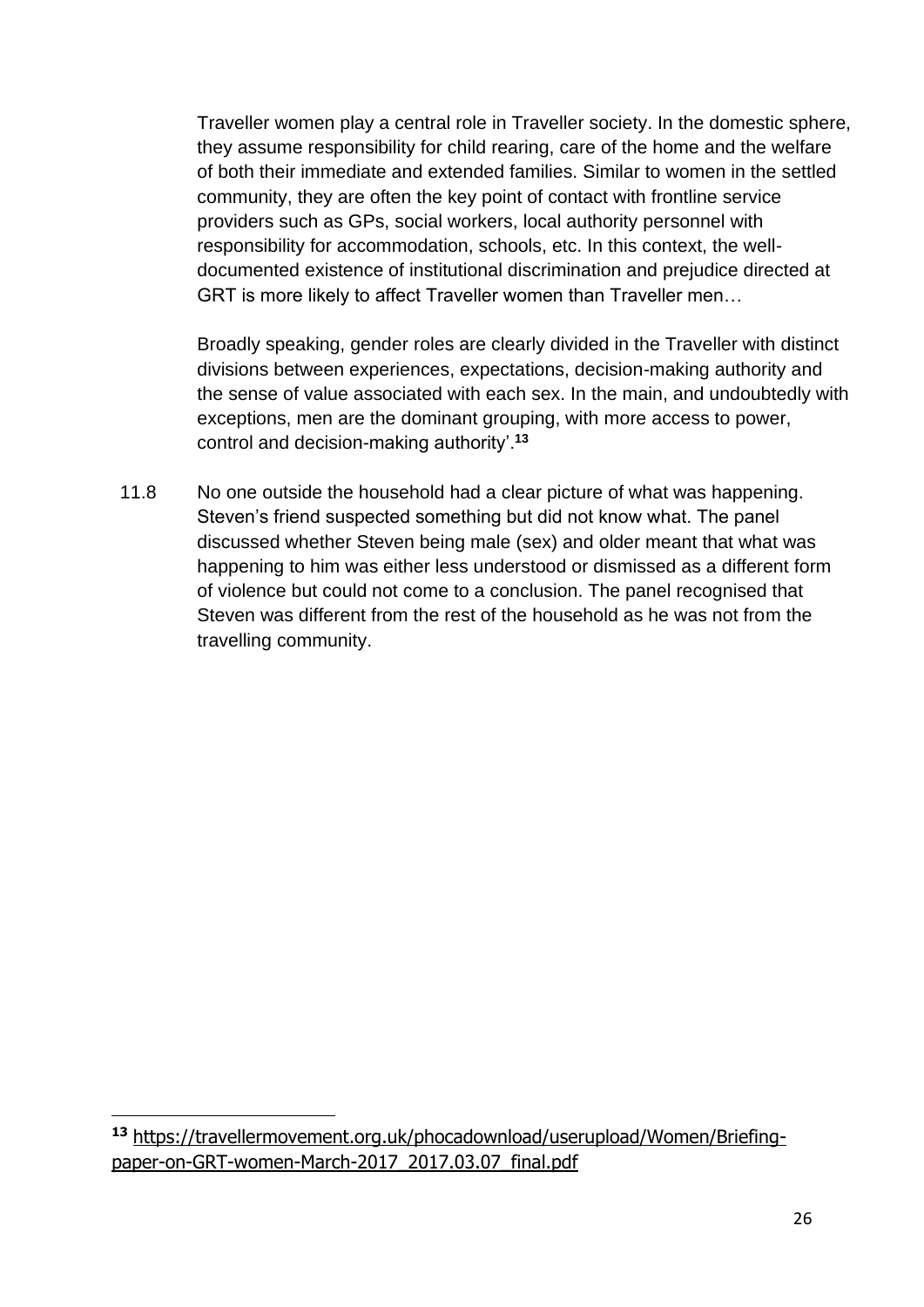## 12 **DISSEMINATION**

- 12.1 The following people/organisation will be furnished with a copy of the report prior to publication.
	- ➢ Steven's family,
	- ➢ Home Office,
	- ➢ Salford CSP and its constituent agencies.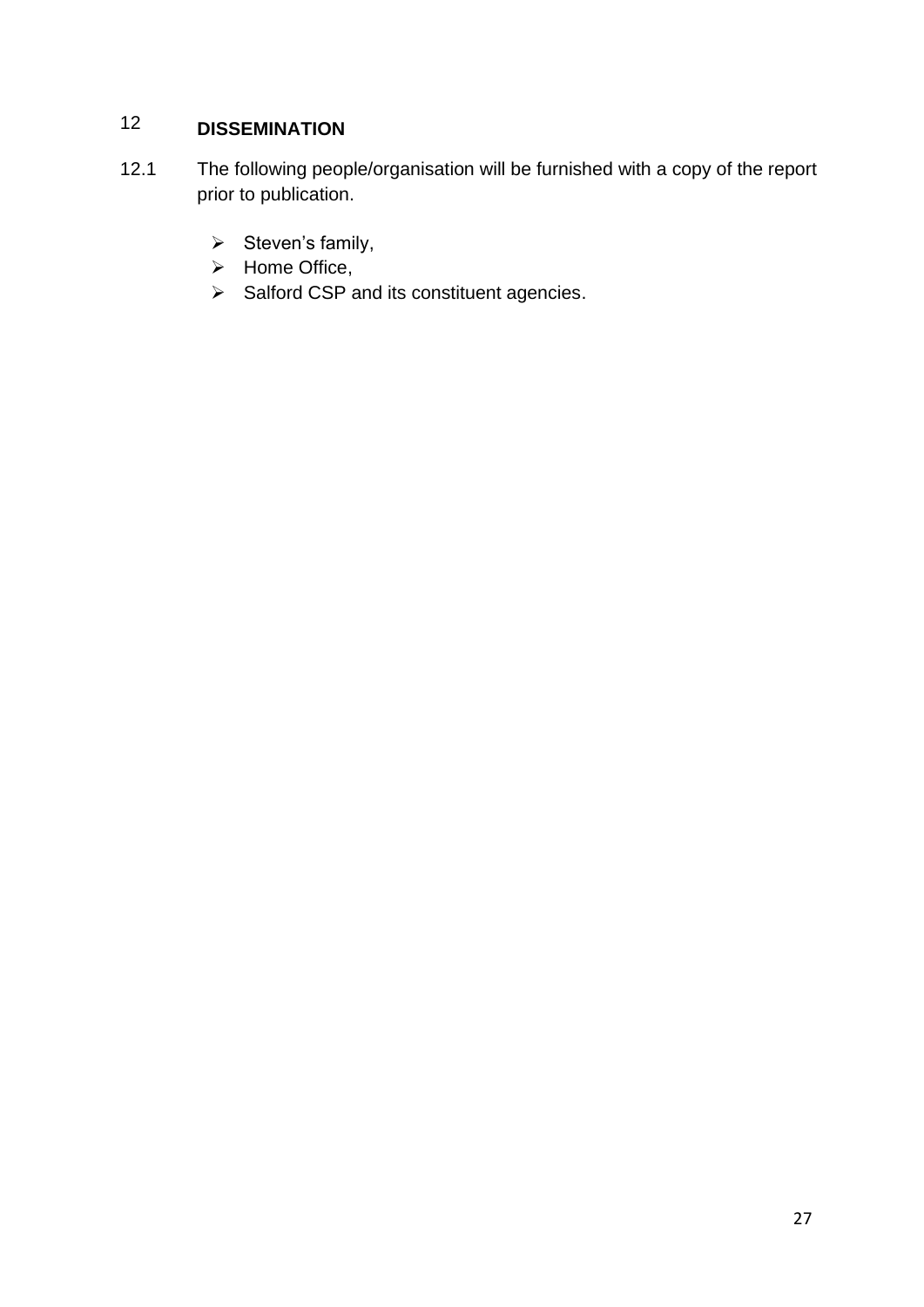#### 13 **BACKGROUND, OVERVIEW AND CHRONOLOGY**

#### 13.1 **INTRODUCTION**

13.1.1 This part of the report combines the Background, Overview and Chronology sections of the Home Office DHR Guidance overview report template. This was done to avoid some duplication of information and to recognise that the review was looking at events over an extended period of time. The narrative is told chronologically. It is built on the lives of the family and punctuated by subheadings to aid understanding. The information is from documents provided by agencies and the family and material gathered by the police during the homicide investigation.

#### 13.2 **Steven**

- 13.2.1 Steven was the oldest of four siblings and was born in the Manchester area. His mother died when he was nine years old and together with his siblings he spent much of his childhood in foster care. When his father started a relationship with a new partner, Steven and his siblings went back to live with their father but the arrangements broke down and they spent time in foster care again. Steven's father passed away when Steven was fifteen. On leaving foster care Steven was provided with a flat by the local authority and became independent.
- 13.2.2 Steven met his wife when he was twenty four, they got married in 1995 and had two children together. As a young man he worked at a DIY store but injured his leg when he fell from a loading bay and did not work after that.
- 13.2.3 The couple separated in August 2015. Steven moved into his son's flat and then lived with his brother for some time before obtaining a flat with ForHousing in December 2016. His oldest son and a friend moved in with him. At around this time Steven attended hospital seeking treatment for injuries on two occasions. On the first he said he had walked into a door and the second that he had stabbed himself in the leg whilst doing DIY. These attendances were before Steven met Karen.
- 13.2.4 On 31 August 2018 Steven was admitted to hospital suffering from a bleed on the brain. He was treated and discharged on 7 September 2018. He said that he had lost his balance and hit the back of his head on a door some days previously and had fallen into a brick wall before that. Steven told his family the same story about his head injury, but they think that he may have been assaulted as there were rumours circulating to that effect. No assault was reported and there is no evidence that Steven was assaulted.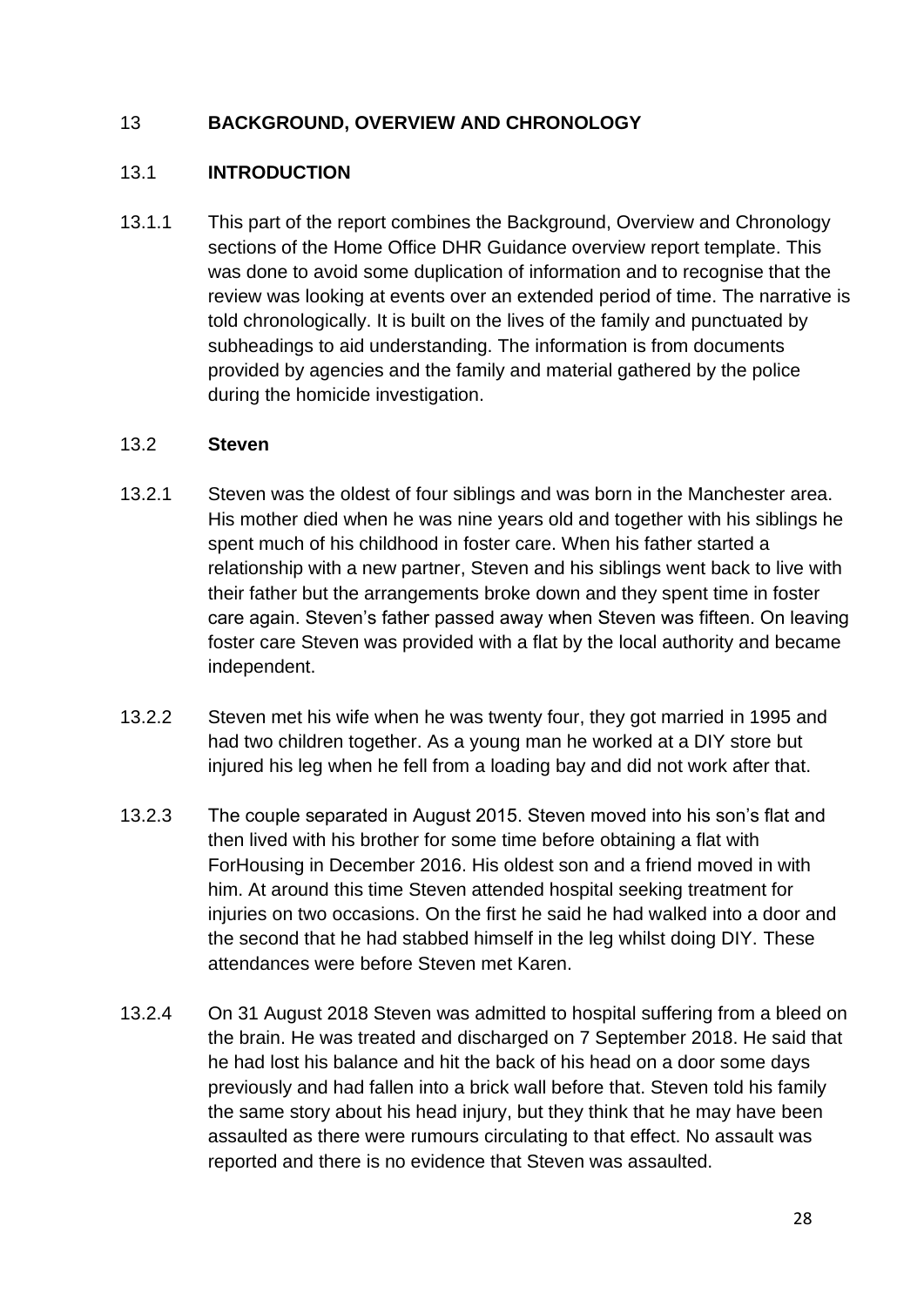13.2.5 On 17 September 2018, Steven was admitted to hospital following a bicycle accident which resulted in a fall down an embankment. On examination he had sustained a head injury. A subconjunctival haematoma**<sup>14</sup>** was evident to the right eye, however Steven explained that this injury was sustained from a fight with a friend after drinking four cans of lager. Steven remained as an inpatient for observations and was subsequently discharged on 20 September 2018. The head injury continued to cause Steven problems and he sought help from his GP for low mood and loss of memory.

#### 13.3 **Karen**

- 13.3.1 Karen is of English Gypsy heritage. She has been married twice and had three children in each relationship. The relationship with her second husband, Roland's father, broke down in the Summer of 2018 and it seems that she formed a relationship with Steven soon after.
- 13.3.2 Karen's three older children to her first marriage did not live in the family home and maintained independent lives. She was in touch with her older son and one of her daughters who did visit the family home but was estranged from another daughter.
- 13.3.3 Karen lived in the family home with her second husband and the three children of that relationship until the Summer of 2018, when the relationship with her husband broke down and he left. Roland was the oldest sibling living in the house, being 16 in 2018.
- 13.3.4 Karen had a history of not attending her own medical appointments and sometimes did not take her children to their medical appointments. Her GP attempted to engage Karen in medication reviews but after many attempts to engage her were unsuccessful Karen was deleted from the GP's list in June 2019.

#### 13.4 **Roland**

13.4.1 Roland was referred to CAMHS by a school nurse in July 2014, aged 12 because of angry outbursts at school and home. At school he was reported

**<sup>14</sup>** Subconjunctival haemorrhage is one cause of a red eye. It is caused by a small bleed behind the covering of the eye. It can look alarming but it usually causes no symptoms and is usually harmless.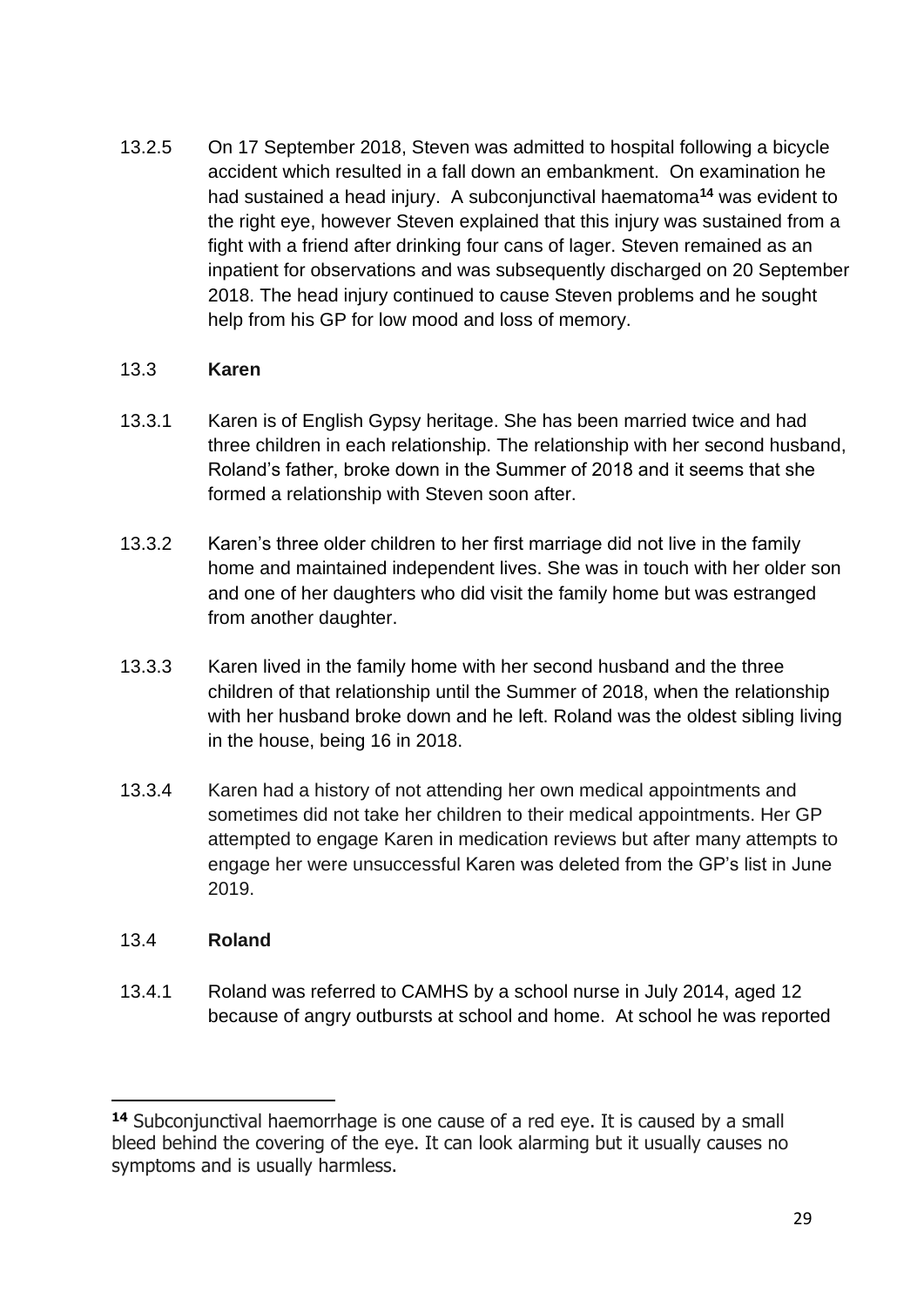by teachers to pick up chairs to throw them and use racist and sexist language, although he could be polite and well-mannered at times.

- 13.4.2 Roland was seen by CAMHS (sometimes with Karen) for ten sessions between January and May 2015. A cognitive assessment was completed during two of these sessions that indicated that Roland's ability was largely in the average range, but with difficulty with the coding subtest, which uses skills similar to those used in handwriting, and is a measure of Processing Speed. Teacher assessments described Roland as fidgety in class and easily distracted, and he started to be home schooled. Hyperactive and distractible behaviour was observed in clinic. Karen reported impulsivity, e.g. with roads, not able to cross safely, also that she had difficulty putting in boundaries regarding behaviour, computer use and sleeping. Work was agreed with Roland and Karen on his anxiety using Cognitive Behavioural Therapy (CBT). Some improvement was reported over time with separation from Karen, sleeping independently and with going out in crowded places. Roland was referred for an opinion regarding ADHD**<sup>15</sup>** in May 2015 and did not attend further appointments. Roland was offered another appointment and subsequently attended appointments between December 2015 and April 2016 to address his possible ADHD, ongoing sleeping problems and behavioural difficulties.
- 13.4.3 Roland stopped attending school in December 2014 and became home schooled (Elective Home Education {EHE}). The panel heard that Roland's school and EMTAS tried hard to prevent Roland going into EHE through ongoing dialogue, phone calls and home visits. The panel were told that it is not an uncommon occurrence for the families of secondary aged Gypsy and Traveller children to opt for EHE. Children who are being home educated are visited once a year by a local authority officer. The author of the DHR was given access to reports compiled after annual visits by the EHE Coordinator. The reports were positive and highlighted that Roland had access to work books and a computer. He enjoyed reading and focussed on English and maths.
- 13.4.4 From February 2016 to September 2018, Roland attended the Gypsy Wagon Heritage Project, this involved him in developing practical skills, for example sanding and painting as well as personal development such as giving a presentation to others.
- 13.4.5 In 2017, Roland attended an LGBT group and received support from a youth worker who specialises in work with LGBT young people. Roland went on a

**<sup>15</sup>** Attention Deficit Hyperactivity Disorder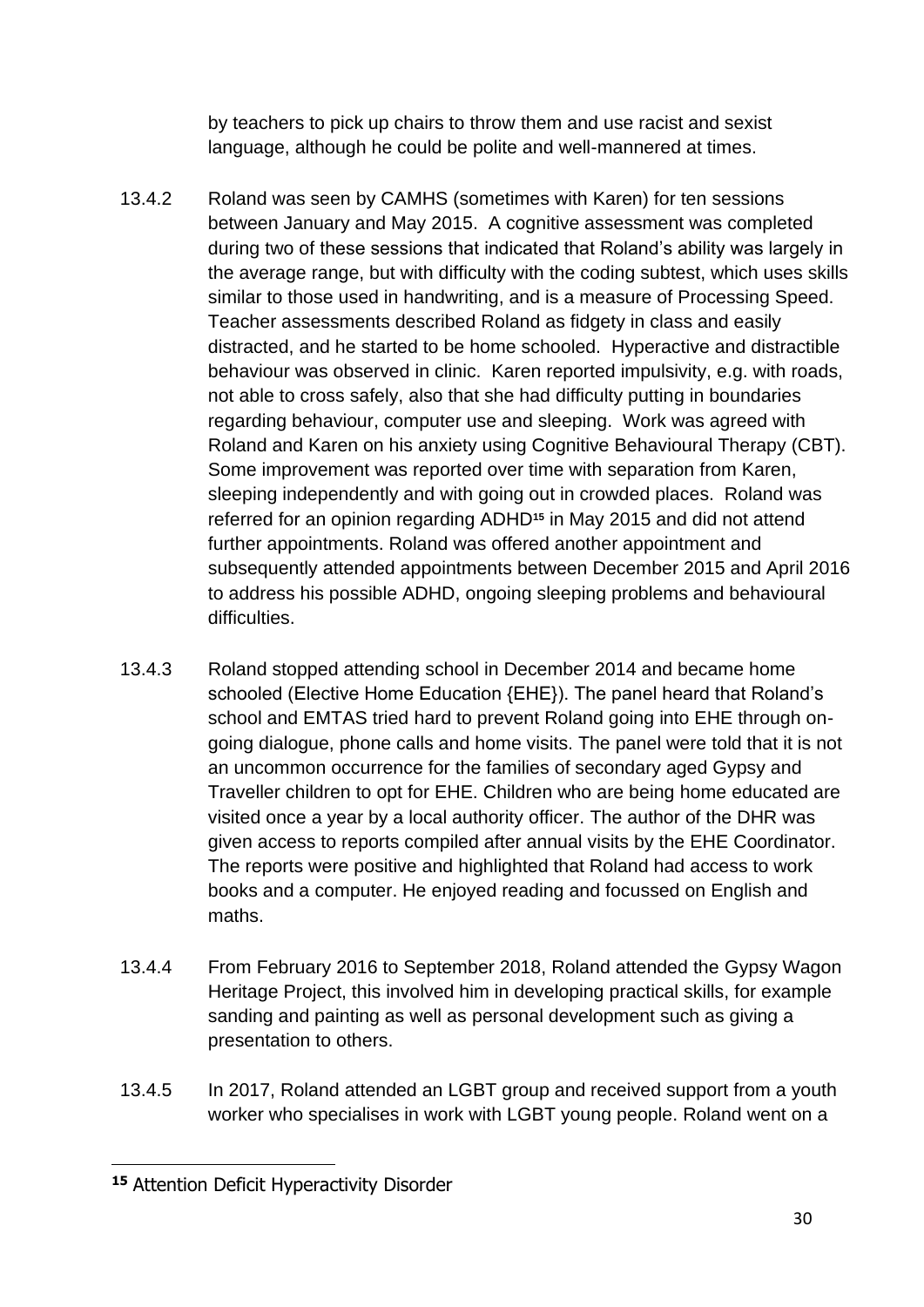Pride march with young people from Salford LGBT group. Between January and June 2018 Roland attended the Salford Youth Council once a week. During this time he disclosed that he was bisexual. Roland had a series of fallouts with peers in the group. He later disclosed to a youth worker his regret over disclosing that he was bisexual.

- 13.4.6 In September 2018, Roland started a college course (Multi Trade Skills entry level) at Salford City College. He presented at college as a mature individual and was selected as class representative for the college student council due to his balanced views and ability to interact well with others. He interacted well with staff and students and presented as a polite and balanced young man. Roland's attendance at college was poor and Karen was invited to attend college to discuss this and an isolated incident of poor behaviour. She declined to attend the meeting.
- 13.4.7 After Christmas 2018, Roland's attendance at college reduced further and attempts were made to reengage him or find an alternative form of education or training. In March 2019 Roland returned to almost full time attendance at college for two weeks and worked to complete his entry Level 3 qualification. He worked closely with his tutors to complete the relevant workbooks and attained the level 3 qualification. He reported a minor illness on 19 March 2019 and did not attend college again. This meant he missed the last two weeks of the course but had already completed the qualification. Although Roland's attendance was poor it did not stand out amongst a challenging cohort of students where attendance is generally sporadic for some students. Roland was eligible and was invited to enrol on the Multi Skills level 1 course for September 2019. Steven's murder happened before Roland needed to enrol.

#### 13.5 **Steven, Karen and Roland**

- 13.5.1 The DHR panel do not have definitive information around when Steven and Karen began a relationship. Steven's family told the author of the review that he had met Karen in a pub whilst he was playing darts and began a relationship with her. Initially she would stay at his flat for several days at a time, although it is likely that sometime in September 2018, Steven began staying with Karen at her house for at least some of the time. He maintained his own tenancy until June 2019, when he was evicted due to rent arrears. When presenting to the Housing Options Service at that time he said he was staying with a friend and gave Karen's address.
- 13.5.2 On 14 October 2018, Roland contacted the police and reported that his older brother had 'head-butted' him and may have broken his nose. This was said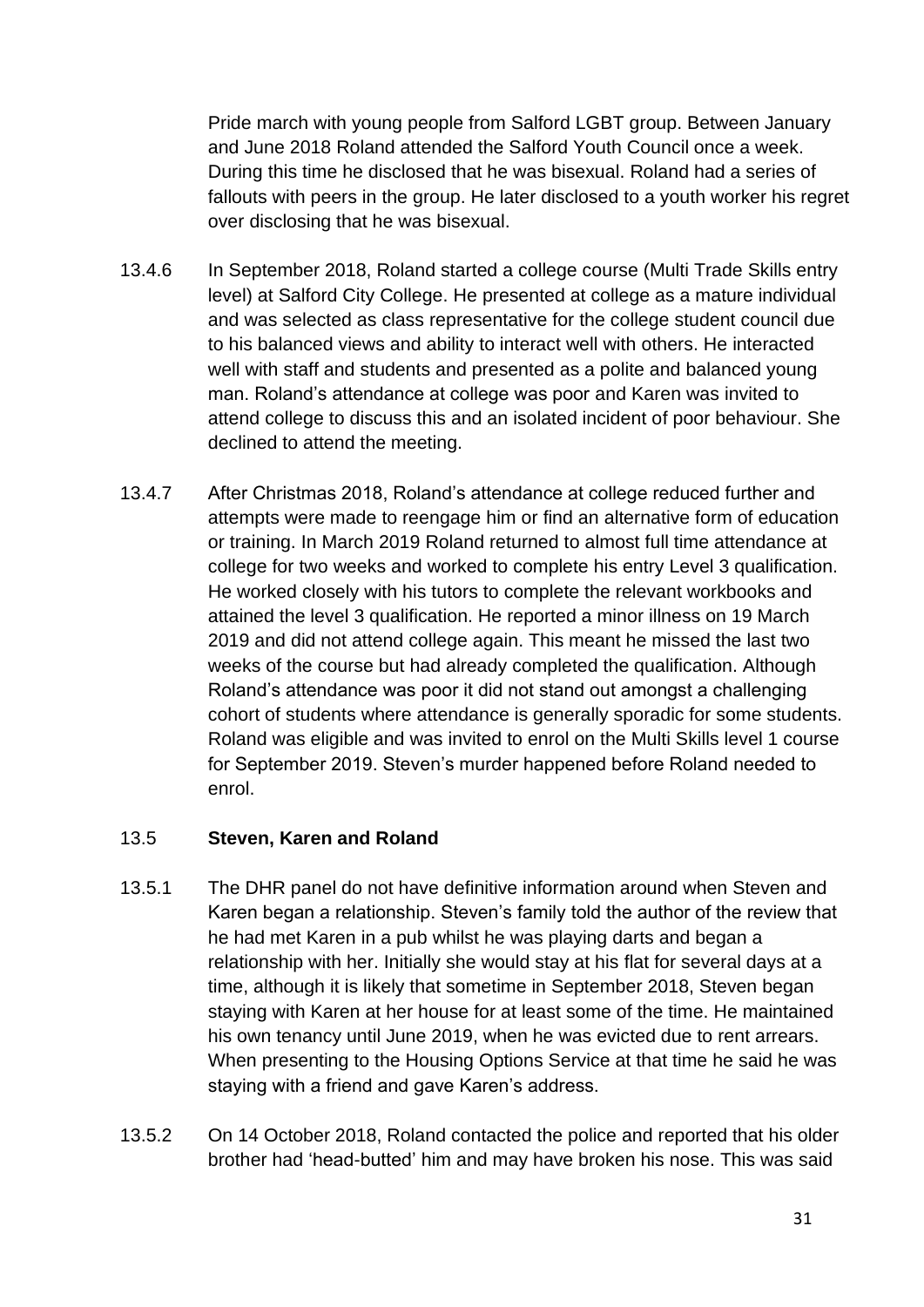to be because Roland had called their sister a whore. On police arrival Roland and Karen did not want to make a complaint. A DASH**<sup>16</sup>** risk assessment was completed which recorded a standard risk. A crime was recorded but no further action was taken. Roland's older brother was said to have been at the house because he didn't like Karen's new boyfriend (Steven) who she had been seeing for four weeks. Two days later a social worker visited Roland at home to follow up on his report to the police that he had been assaulted by his brother. Roland said that he had lied to the police. He said that he was out walking the dog and got into a dispute with three young people who were calling him fat and one of these 'head-butted' him. He returned home and his brother was making fun of him, saying that he should have defended himself. Due to this Roland said he phoned the police and said that his brother had 'head-butted' him. (Roland told the report's author that he had in fact been assaulted by his brother but that he now thought it was an accident and regretted calling the police).

- 13.5.3 On 15 October 2018, Roland's father removed the younger siblings from Karen's care after collecting them from school. The school made a safeguarding referral due to the children not receiving appropriate medical attention. Some days later their father reported that one of the children had made comments suggestive of abuse. A strategy meeting, regarding the younger siblings, held the following day decided that the threshold for an enquiry under Section 47 Children Act 1989**<sup>17</sup>** was met and that enquiry was initiated. Domestic abuse was not a factor in the decisions made.
- 13.5.4 On 15 October 2018, Karen's adult daughter contacted the police asking for information about Steven under the DVDS. Karen was said to be aware of the application. The case was assessed and it was decided that insufficient grounds existed for a disclosure to be made and Karen's daughter was informed. Karen was handed a 'non-disclosure letter'; this set out that an enquiry under the DVDS had been made and that nothing was to be disclosed.

It is not known what prompted Karen's daughter to make the DVDS request.

Additional enquiries with Greater Manchester Police reveal that the original form is no longer available and in any event the reasons for the DVDS request are not specifically recorded.

**<sup>16</sup>** Domestic Abuse, Stalking and Honour Based Violence. www.safelives.org.uk **<sup>17</sup>** Section 47 places a duty on a local authority to investigate … if they have reasonable cause to suspect that a child who lives, or is found, in their area is suffering, or is likely to suffer, significant harm.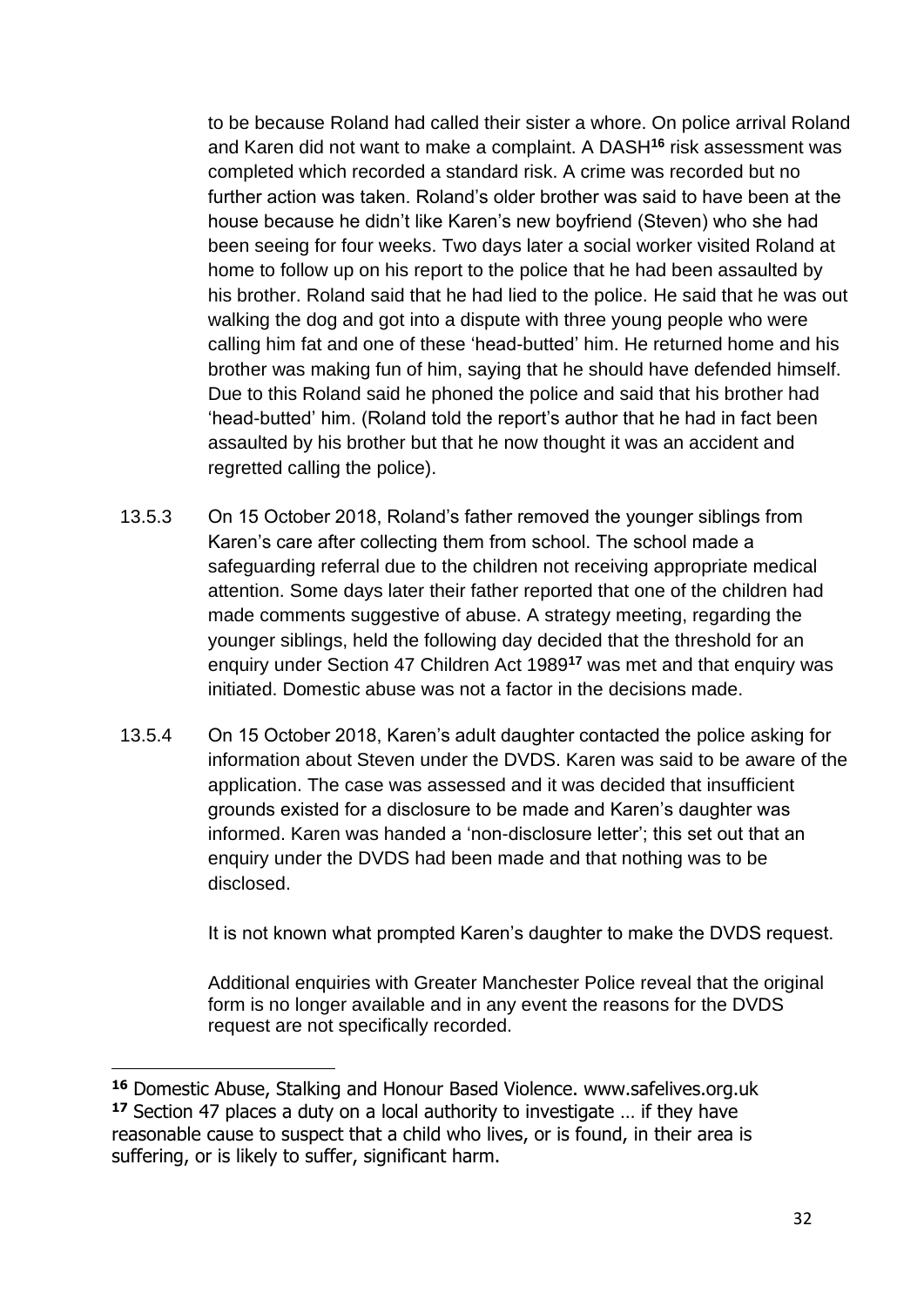- 13.5.5 On 2 November 2018, a strategy meeting took place following the enquiry under Section 47 Children Act 1989. The outcome was that no evidence had been identified to support any concerns of abuse. It was identified the presenting risks raised from school and health professionals had been substantiated but there were now no ongoing concerns due to Roland's father having custody of the younger children.
- 13.5.6 On 8 November 2018, A Children and Families Assessment on Roland (and a relative who is not a subject of the review) was completed as part of the section 47 enquiry, it concluded there were no safeguarding concerns or outstanding support needs for Roland (or the relative) and the case was closed. Roland was to continue to be offered pastoral support at college and EMTAS were to continue to support the whole family. This was inaccurate as the role of EMTAS was to support children's education not whole family support.
- 13.5.7 On 15 November 2018, an Anti-Social Behaviour noise nuisance complaint was received by ForHousing about loud music and arguing coming from Stevens's flat. Steven failed to attend appointments to discuss these concerns.
- 13.5.8 On 18 March 2019, a neighbourhood housing officer visited Steven at his flat and completed a property inspection. This followed a failed visit on 6 February 2019 when someone was in but refused to come to the door.
- 13.5.9 On 16 May 2019, Steven registered with Salford Home Search. He gave his current address as his flat and said that he was looking to move to a one bed property as his current accommodation was too big and he was unable to afford the shortfall in the rent and was therefore in rent arrears. The application did not list any other people to be housed with him.
- 13.5.10 On 2 June 2019, Karen registered with Salford Home Search. She gave the family home as her current address and said she had lived there since 2010. The application listed Roland as living with her and moving with her, but not Steven.
- 13.5.11 On 3 June 2019, Steven was evicted from his flat due to rent arrears. The following day he presented to Salford Housing Options Service. He refused an offer of accommodation and said that he could stay with a friend (he gave Karen's address).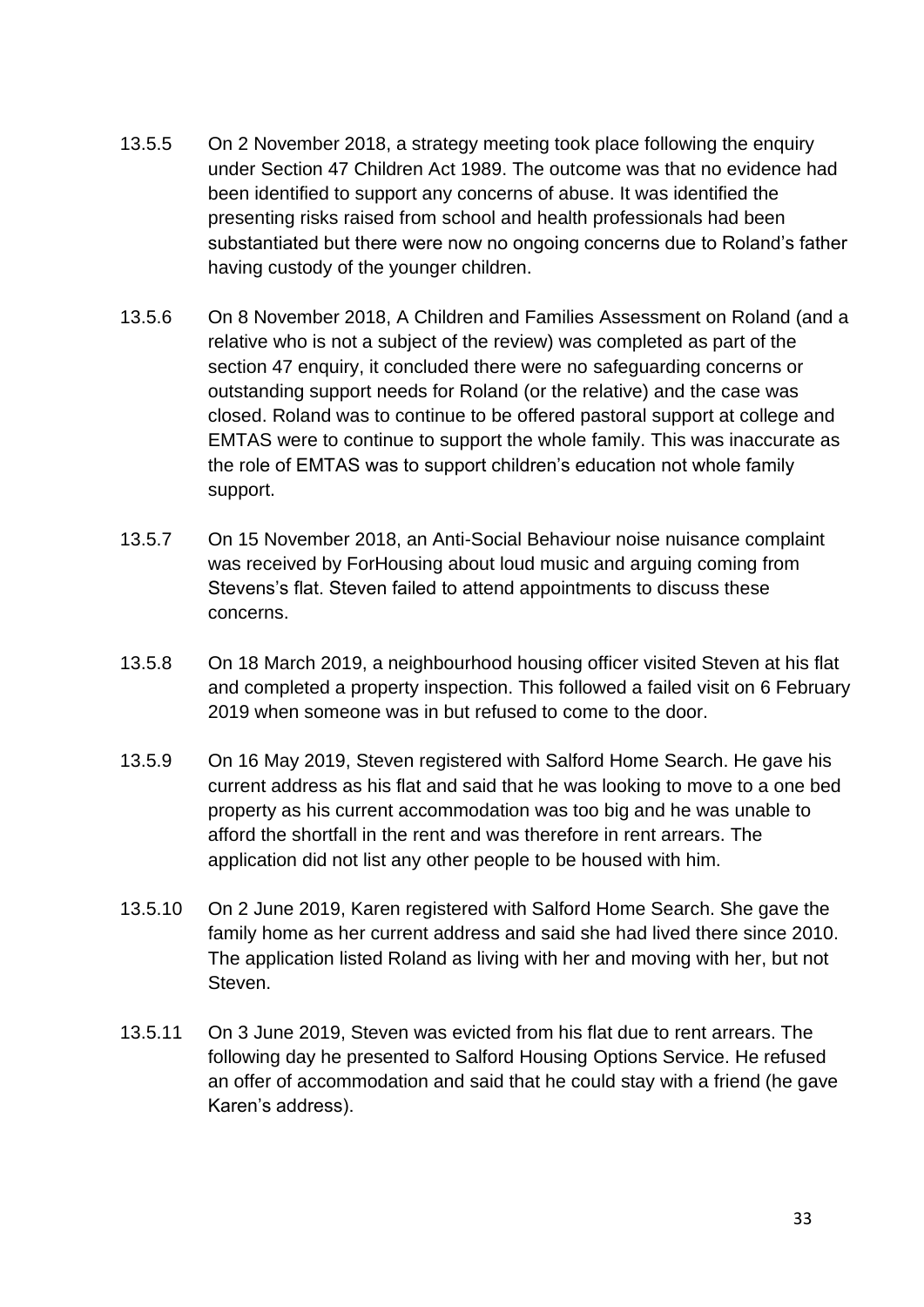- 13.5.12 Karen also presented to Salford Housing Options Service on 4 June 2019, she said that her private sector landlord had issued her with a notice to terminate her tenancy however she did not have the notice with her.
- 13.5.13 The case was closed on 8 July 2019, when Karen did not follow up and did not answer a telephone call. The chair of the review wrote to the landlord inviting their contribution to the review but no reply was received.
- 13.5.14 Steven and Karen did not mention each other on their separate housing applications and the two applications were not linked.
- 13.5.15 On 12 July 2019, Steven attended his GP complaining of low mood he was accompanied by Karen who became upset and left. Steven was prescribed Mirtazapine**<sup>18</sup>** .
- 13.5.16 On 31 July 2019, Steven attended his GP complaining of low mood and memory loss which was attributed to his head injury a year earlier. He was prescribed fluoxetine**<sup>19</sup>** and referred for counselling and the Salford Memory Assessment service and given an appointment in two weeks.
- 13.5.17 On 28 August 2019, Steven attended his GP to follow up the appointment of 31 July 2019. He said he had missed his last scheduled appointment as he had been at a funeral in Ireland. He was asked to continue on fluoxetine and attend again in two weeks.
- 13.5.18 On 30 August 2019, a friend of Karen's visited her at home. Roland overheard part of a conversation and accused his mother of taking drugs. Steven became involved in the argument which developed into a physical confrontation between Steven and Roland during which Roland stabbed Steven in the head with a kitchen knife inflicting the fatal wound.
- 13.5.19 Examination of Roland's mobile phone during the police investigation showed that throughout July and August Roland sent text messages to his mother and others which were extremely hostile towards Steven. Examples include:

**<sup>18</sup>** Mirtazapine is an antidepressant medicine. It's used to treat depression and sometimes obsessive compulsive disorder and anxiety disorders

**<sup>19</sup>** Fluoxetine is a type of antidepressant known as an SSRI (selective serotonin reuptake inhibitor). It is often used to treat depression, and also sometimes obsessive compulsive disorder and bulimia. Fluoxetine helps many people recover from depression, and it has fewer unwanted effects than older antidepressants.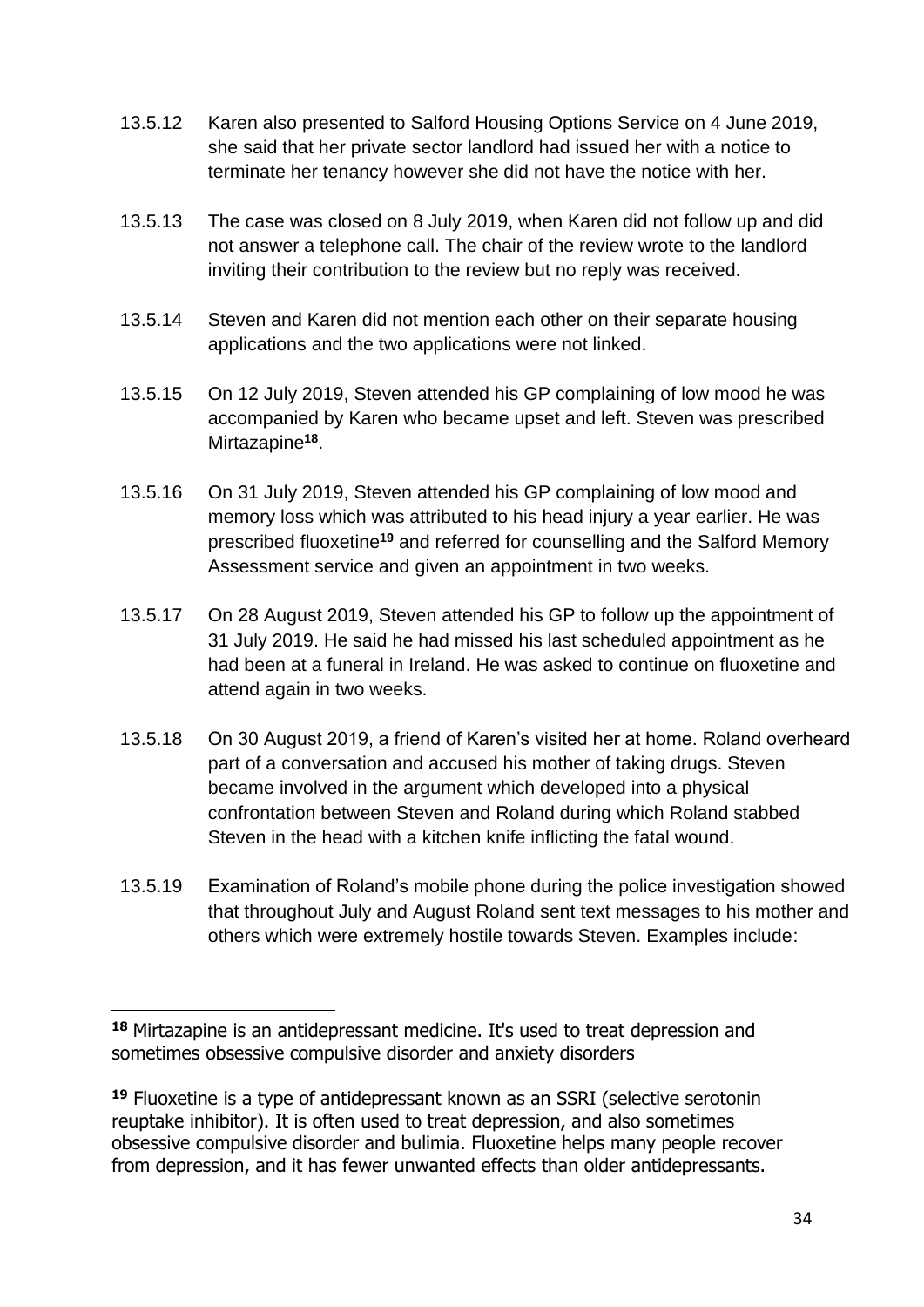'Don't be widdin to no one especially \*\*\*\*\* but yesterday mam was arguing with "Steven" because his mate \*\*\*\*\* came to see him and took him off to Tesco to get him a phone so they can keep in touch and the fene**<sup>20</sup>** asked him if he wants to move down there and stay with him so let wasn't pleased "Steven" pointed in my face and said ''and you don't get involved either'' so I boxed the face off him and he thought that night he had a bleed on the brain again because it felt the same lol my hands abit swollen and I can't bend one of my fingers xx.'

'Again I just wanted to make it clear that I won't put up with no fucking shit u can't deny you have wanted to do it since day one and he needed it back then for the shit he said to yous anyway so in my eyes he's needed his jaw spinned for time lol x.'

'I feel like stabbing him up and finally fucking out an end to this because I can't fucking cope looking at the fene he disgusts me'.

Other texts included information that indicated Roland had assaulted Steven.

'I swear on \*\*\*\*\* life I feel like going down stairs stabbing him up and finally fucking out an end to this because I can't fucking cope looking at the fene he disgusts me.'

'I just want to put him out and fuck him off but we all know Mam would just go back to him when she can do 10x better the only time he'll ever fuck off is when he's dead and that's exactly what I'm on about.'

'He's the lowest of the low and he's in my fucking living room.'

- 13.5.20 Photographs on Roland's phone showed a picture of Steven asleep with a penis drawn in marker pen on his face. The DHR panel felt that behaviour fell under the definition of domestic abuse.
- 13.5.21 Part of Roland's motivation as described in his text messages was jealousy of the time and attention his mother gave to Steven as well as anger at the loss of Roland's younger siblings from the house.
- 13.5.22 During his trial Roland claimed he was acting in self-defence. He also claimed diminished responsibility, with his legal team saying he was suffering from an abnormality of mental functioning at the time. A psychiatrist for the defence said Roland was on the autistic spectrum.

**<sup>20</sup>** Irish slang for boy or boyfriend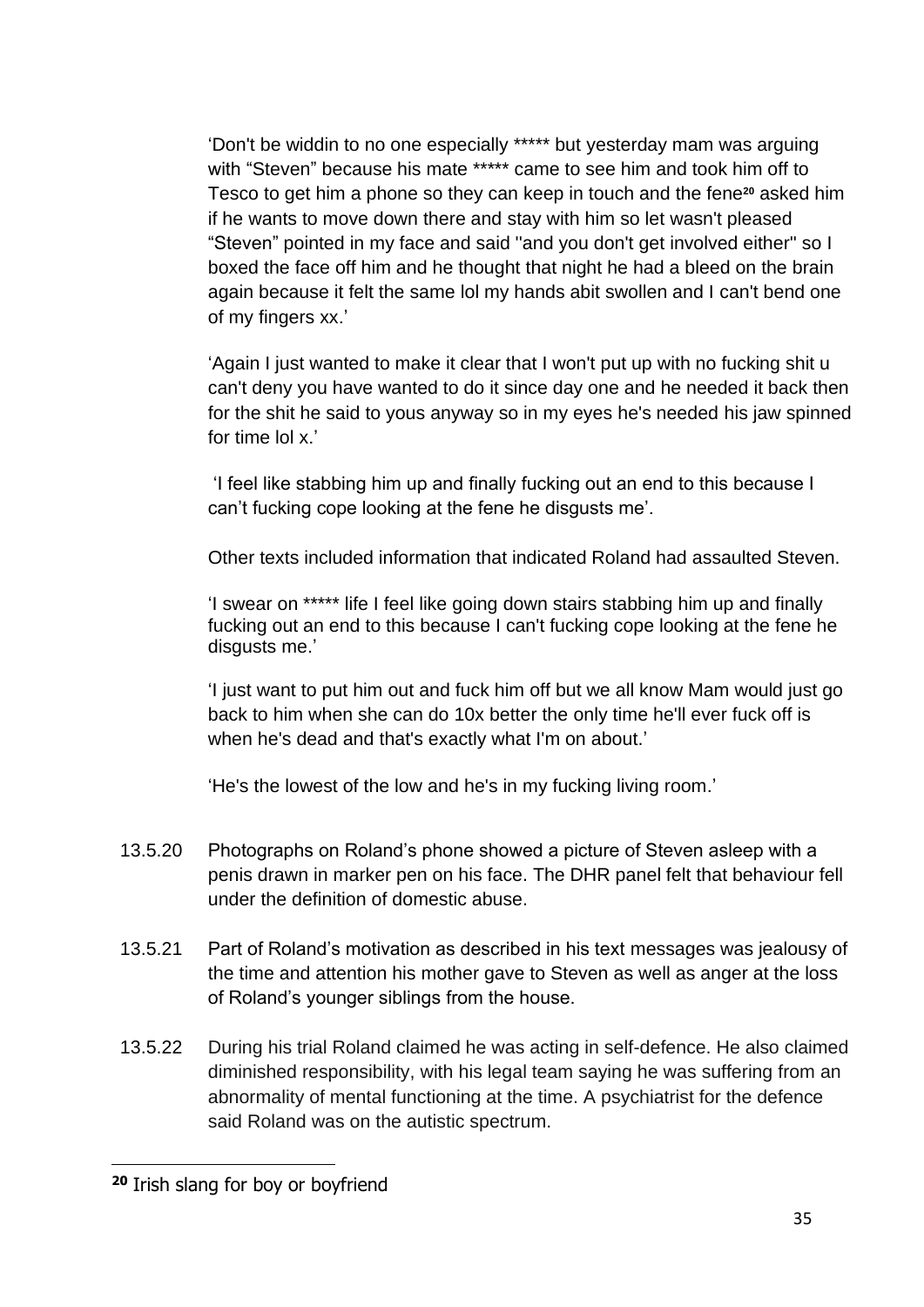- 13.5.23 The court heard that Roland worked on odd jobs and went to college when he was sixteen for a period before leaving. Most of his days were said to be spent watching films and playing on his Xbox.
- 13.5.24 Counsel for the prosecution said that Roland, was 'not comfortable' with the relationship between Steven and Karen, and that there had been 'friction' between them. Roland claimed that Steven had been abusive to him and Karen.
- 13.5.25 After a two week trial, the jury found Roland guilty of murder. Schedule 21, Criminal Justice Act 2003 sets out the sentencing start points where a person is sentenced to a mandatory life sentence. In the case of a youth (such as Roland) the sentencing start point is twelve years before a person can be considered for parole. Roland was sentenced to life imprisonment with a minimum tariff of eleven years.
- 13.5.26 A table containing important events which help with the context of the DHR can be found at Appendix A. This table is a combined chronology of events and provides an efficient reference to locating items of particular interest to the reader.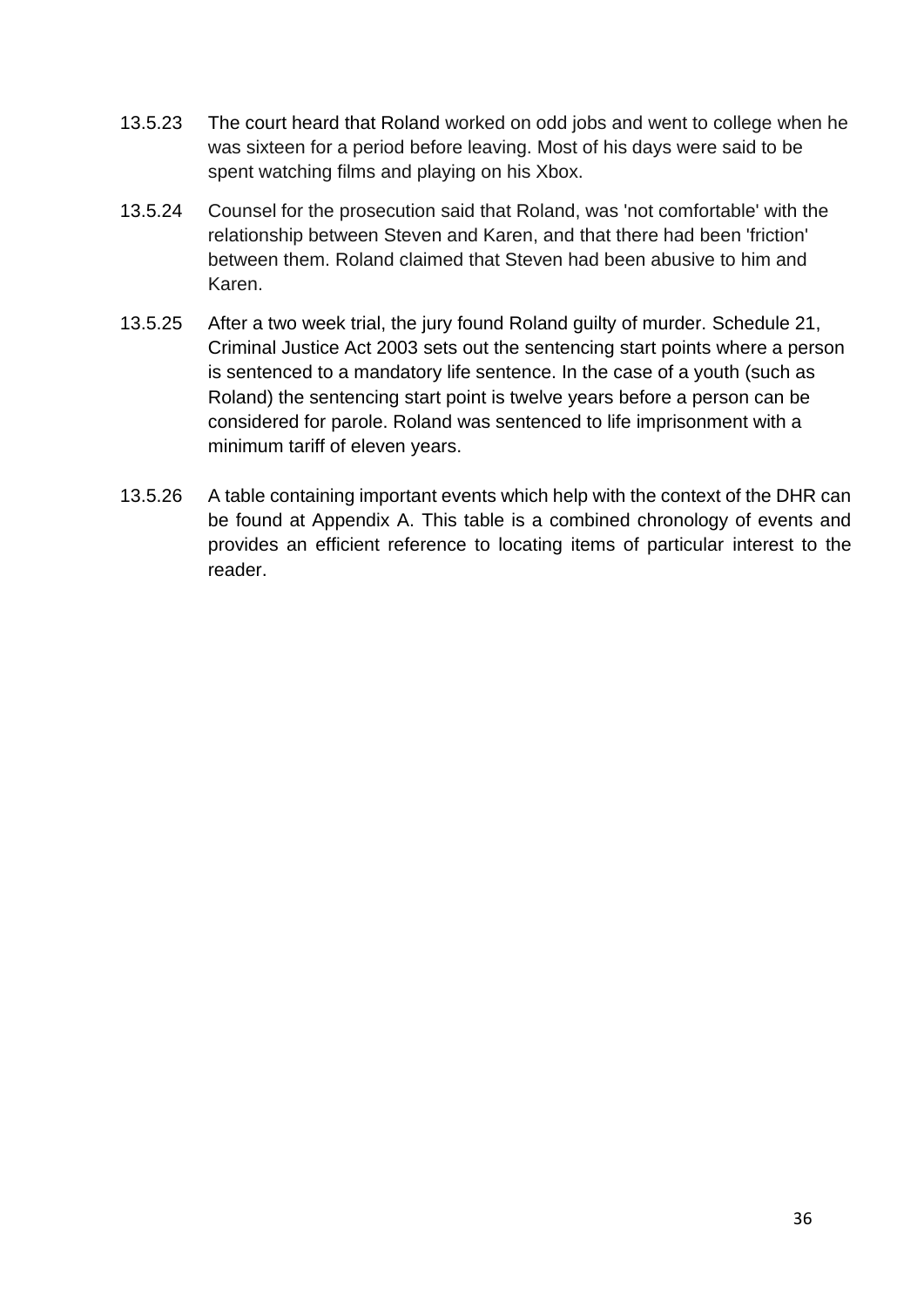#### 14 **ANALYSIS**

#### 14.1 **What indicators of domestic abuse, including controlling and coercive behaviour, did your agency have that may have identified Steven as a victim of domestic abuse, and Roland as a perpetrator; what was the response?**

- 14.1.1 No agency held information during the timeframe of the review that specified Steven was a victim of domestic abuse or that Roland was a perpetrator.
- 14.1.2 Following Steven's murder a number of statements were obtained from neighbours by the police. These statements provide information regarding an incident in early August 2019, when a male fitting the description of Roland was seen with a baseball bat at the door of the family address refusing to allow two people, believed to be Karen and Steven, into the property. Several witnesses reported hearing the man with the bat shouting 'Why have you picked him over me.' 'You're not touching her again'. Others stated that Roland and Steven were always at 'Loggerheads'.
- 14.1.3 This information was not known to the police or any other agency at the time and only came to light as a result of the police investigation into Steven's murder.
- 14.1.4 Steven's GP practice is part of the IRIS**<sup>21</sup>** project. The practice had no knowledge of current or historic domestic abuse and no referrals were made. During the review timeframe Steven presented with significant injuries. A routine enquiry should have taken place into how these injuries occurred. The significant head injury resulting in the subdural haematoma could have been indicative of a self-harm injury in the context of mental ill health or alcohol consumption rather than an assault. It could also have resulted from domestic abuse. This was not explored with Steven by the GP practice.
- 14.1.5 The GP safeguarding lead for the practice has confirmed that male victims of domestic abuse are recognised by the practice and routine enquiry is made as appropriate. In Steven's case his history of mental health and alcohol issues was considered a more likely explanation and therefore domestic abuse was not explored. Steven's family felt the GP(s) who saw Steven for low mood and memory loss should have asked him about domestic abuse and not attributed Steven's concerns to his head injury.

**<sup>21</sup>** The IRIS project is an evidence based model to support the identification of domestic abuse within Primary Care. This involves training health professionals to identify health indicators of DVA, supports enquiry about domestic abuse and identifies clear referral pathways to local domestic abuse services.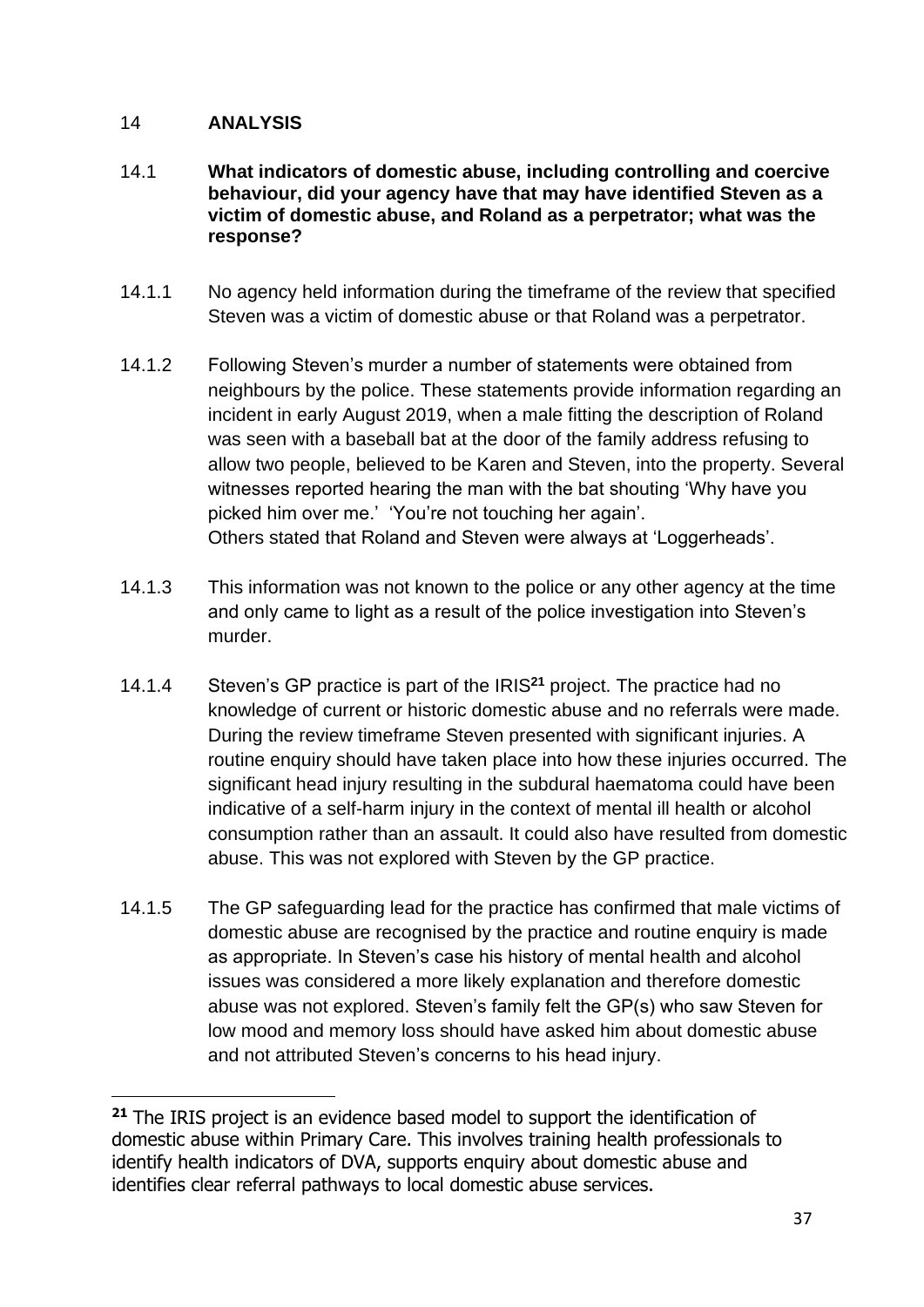- 14.1.6 Steven attended Salford Hospital (Salford Royal NHS Foundation Trust) for treatment to injuries on a number of occasions within the timeframe of the review. Explanations about the causes of his injuries were thought to be legitimate. There was therefore no enquiry with him regarding the possibility of domestic abuse. Steven's family believe that hospital staff should have been suspicious of the explanation given by Steven and think it is very likely his injuries were inflicted by another person(s). The DHR panel noted that a single agency action requires Salford Hospital to develop and embed the Primary Care response to domestic abuse. This approach includes recognising that males can also be victims of domestic abuse.
- 14.1.7 Roland had a history of angry outbursts, for example picking up a chair to throw it and this was one of the reasons for his referral to CAMHS as a twelve year old.
- 14.1.8 Whilst attending Salford Youth Council during the time frame of the review Roland sometimes had difficulty communicating appropriately with his peers. In the Youth Council online discussions Roland felt he had been made a show of when he attempted to initiate a relationship with a young woman, which was rejected. The summary of the conversations online indicated Roland was prone to outbursts in the language he used and in some of his comments made threats of violence towards other young people.
- 14.1.9 The information that was known to agencies about Roland's behaviour and tendency towards threats was in the context of adolescent behaviour. Roland was supported by CAMHS before the review period. He was both supported and challenged by youth workers about his behaviour towards peers. Roland was seen as a young person who was struggling with his identity and sexuality and how others in his family and the Traveller community would respond to him. His behaviour was not considered to be in the context of domestic abuse and there was no information to indicate that Steven was a victim of domestic abuse from Roland.
- 14.1.10 The Crown Prosecution Service policy guidance on coercive control states**<sup>22</sup>**;

Building on examples within the Statutory Guidance, relevant behaviour of the perpetrator can include:

- Isolating a person from their friends and family
- Depriving them of their basic needs

**<sup>22</sup>** www.cps.gov.uk/legal-guidance/controlling-or-coercive-behaviour-intimate-orfamily-relationship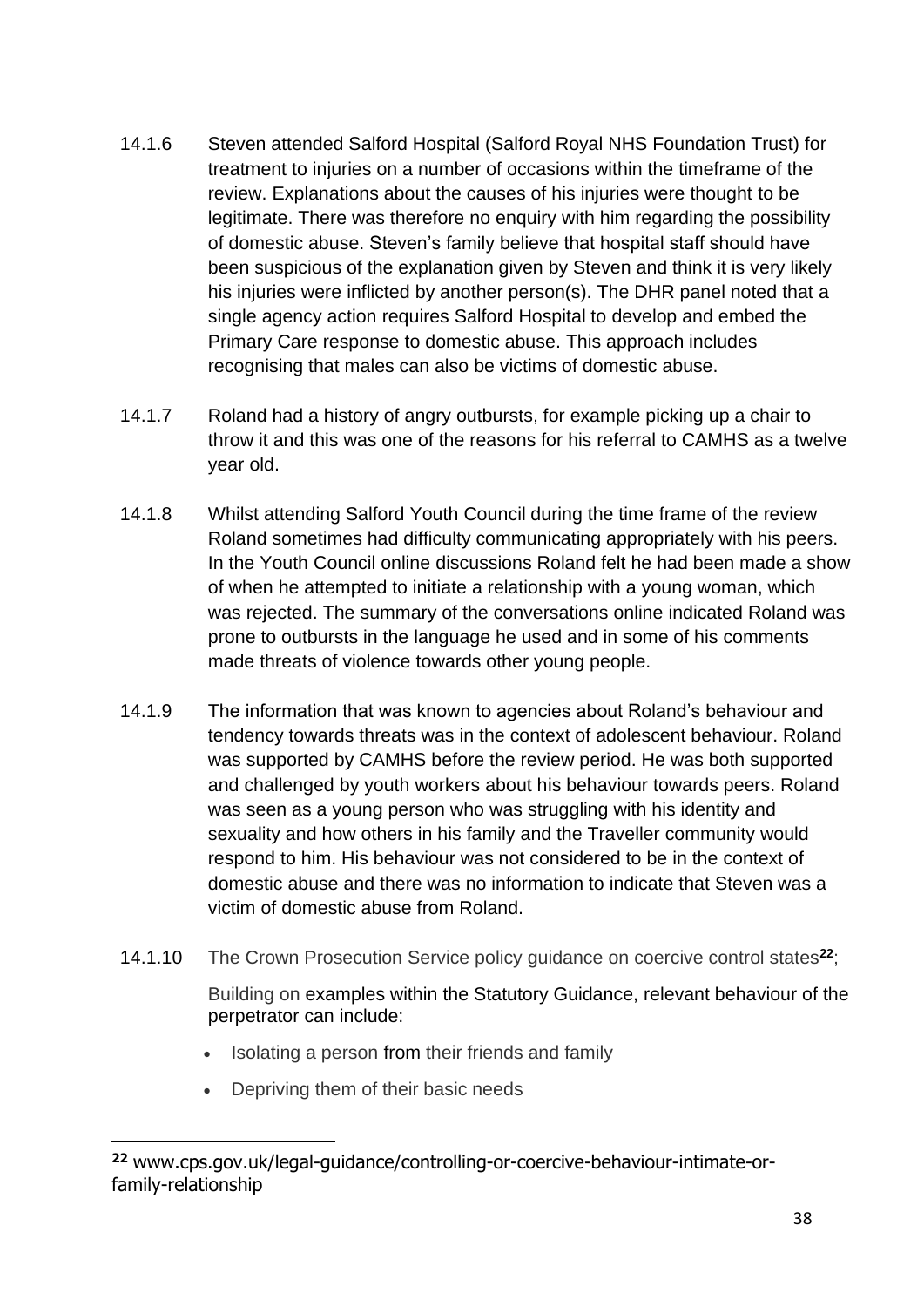- Monitoring their time
- Monitoring a person via online communication tools or using spyware
- Taking control over aspects of their everyday life, such as where they can go, who they can see, what to wear and when they can sleep
- Depriving them access to support services, such as specialist support or medical services
- Repeatedly putting them down such as telling them they are worthless
- Enforcing rules and activity which humiliate, degrade or dehumanise the victim
- Forcing the victim to take part in criminal activity such as shoplifting. neglect or abuse of children to encourage self-blame and prevent disclosure to authorities
- Financial abuse including control of finances, such as only allowing a person a punitive allowance
- Control ability to go to school or place of study
- Taking wages, benefits or allowances
- Threats to hurt or kill
- Threats to harm a child
- Threats to reveal or publish private information (e.g. threatening to 'out' someone)
- Threats to hurt or physically harming a family pet
- Assault
- Criminal damage (such as destruction of household goods)
- Preventing a person from having access to transport or from working
- Preventing a person from being able to attend school, college or University
- Family 'dishonour'
- Reputational damage
- Disclosure of sexual orientation
- Disclosure of HIV status or other medical condition without consent
- Limiting access to family, friends and finances

This is not an exhaustive list and prosecutors should be aware that a perpetrator will often tailor the conduct to the victim, and that this conduct can vary to a high degree from one person to the next.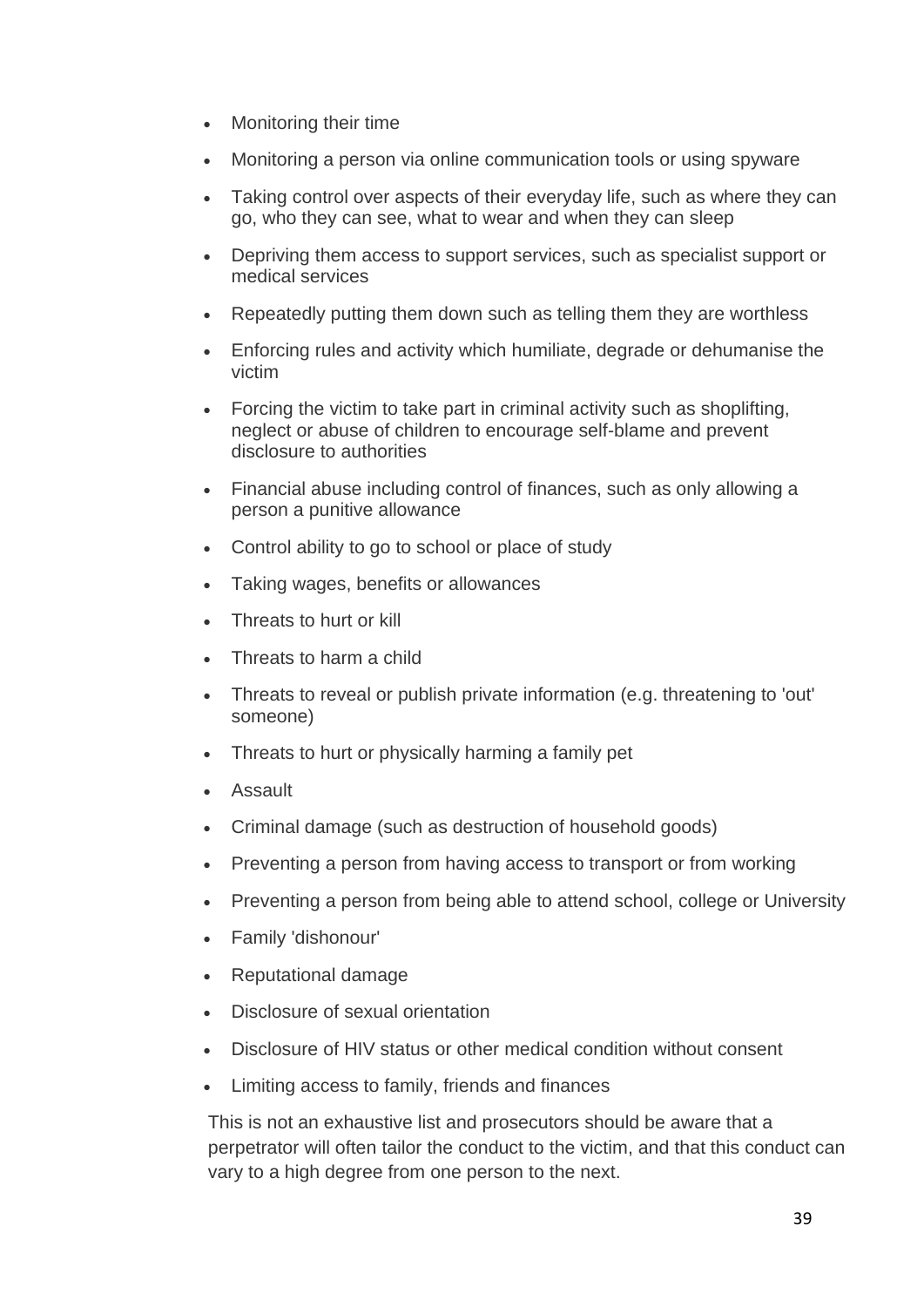14.1.11 On the evidence available to it the panel did not think that Steven had been subject to controlling and coercive behaviour by Roland. Paragraph 14.3.2 reflects on how Steven may have been impacted by Karen's behaviour. The DHR Panel thought Roland's act of drawing a penis on Steven's face and photographing it was abusive and demeaning. The act by itself, or together with other aspects of Roland's behaviour, did not amount to controlling and coercive behaviour.

#### 14.2 **What indicators of domestic abuse, including controlling and coercive behaviour, did your agency have that may have identified Steven as a perpetrator of domestic abuse, and Roland as a victim; what was the response?**

- 14.2.1 No agency had any information during the time period of the review that indicated Steven was a perpetrator of domestic abuse or that Roland was a victim of domestic abuse by Steven.
- 14.2.2 Steven is recorded as both a victim and perpetrator of domestic abuse. Following an incident in 2015, he was referred to MARAC as a high risk perpetrator. The incident had involved making serious verbal threats. Incidents prior to the timeframe of the review are not analysed in detail as they did not feature Roland or Karen.
- 14.2.3 On 14 October 2018, Roland reported to the police that his brother had 'headbutted' him and broken his nose. The incident was attended and correctly updated as per the Greater Manchester Police Domestic Abuse Policy (2015). This policy is currently being reviewed due to recent changes in structure

#### **The definition of Domestic Abuse is:**

Any incident or pattern of incidents of controlling, coercive or threatening behaviour, violence or abuse between those aged 16 or over who are or have been intimate partners or family members regardless of gender or sexuality.

The definition treats people aged 16 or over as adults, and Domestic Abuse involving 16 and 17 year olds is recorded. These cases are also Child Protection matters, where relevant procedures should be followed under Section 17 and 47 of the Children's Act (Child in Need or Child at Risk of Significant Harm).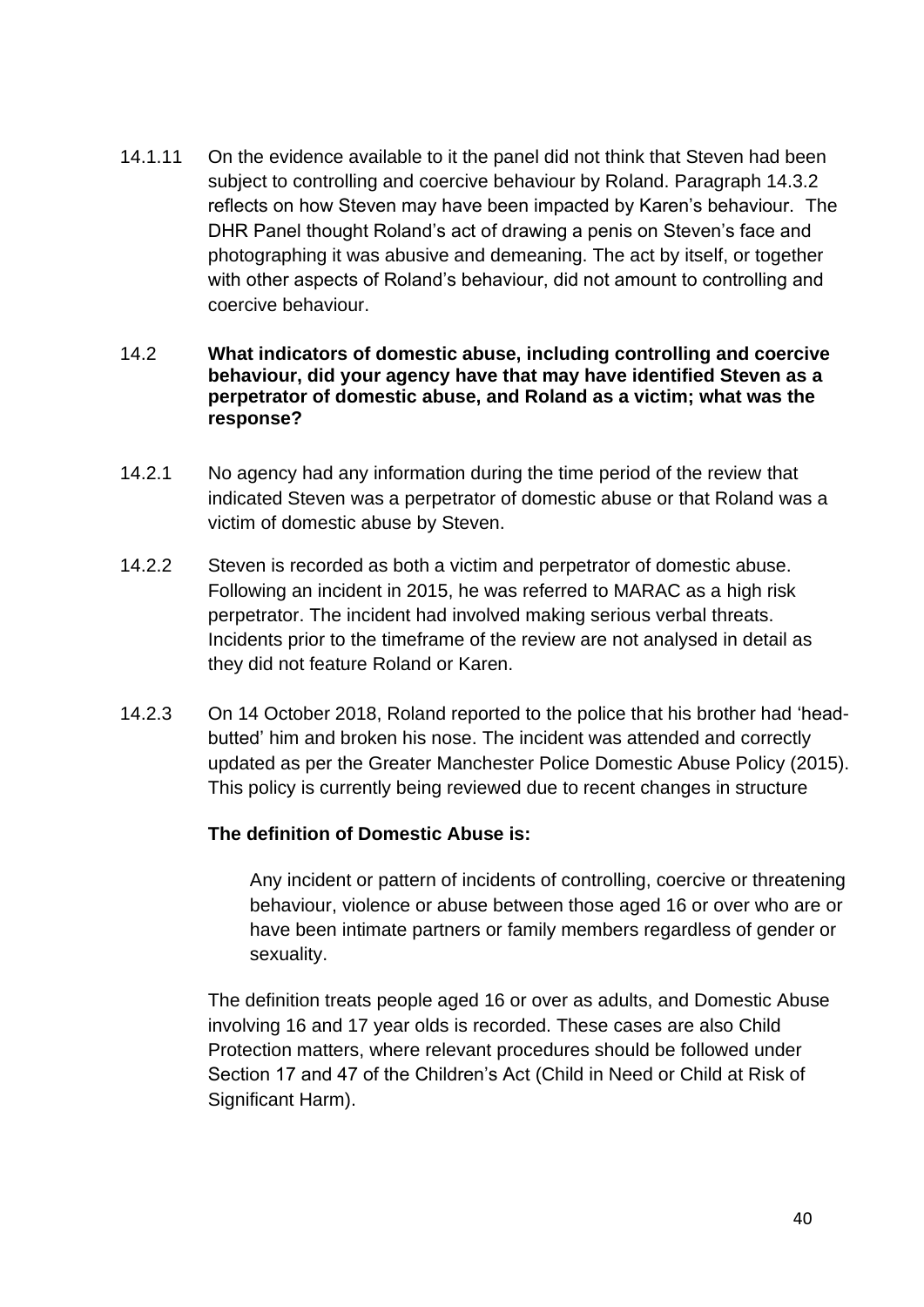- 14.2.4 The attending officer completed a DASH risk assessment which assessed the risk as Standard, as such the officer had the authority to file the incident after completing the relevant updates. The DASH contained only one positive answer as Roland refused to answer most questions. The officer requested that the matter be referred to Children's Services due to the fact that the victim, Roland, was 16 years old at the time of the incident. A referral was completed however the police did not request a strategy meeting. Working Together 2018, states that when there is reasonable cause to suspect that a child is suffering or is likely to suffer significant harm there should be a strategy discussion involving the local authority, the police, and health. A strategy meeting on 16 October 2018 was arranged by Children's Social Care as a result of the police referral although it had not been requested by the police. The police IMR author states that in hindsight, having reviewed the incident log and taking into consideration the victim was a child who had been assaulted, this incident could have been risk assessed as MEDIUM.
- 14.2.5 All medium and high-risk incidents are reviewed by a specialist officer and an enhanced risk assessment completed. This officer would then agree or alter the risk level set by the attending officer. Actions could have included safeguarding the victim, visiting to action safeguarding or making telephone contact. The need for a domestic abuse marker at the address on police computer systems would have been considered. A review by a specialist may have also noted the need for a strategy meeting.
- 14.2.6 On 15 October 2018, Karen's adult daughter contacted the police asking for information about Steven under the DVDS. Karen was said to be aware of the application. The case was assessed and it was decided that insufficient grounds existed for a disclosure to be made and Karen's daughter was informed. This decision does not seem to have fully taken into account that Steven was judged to be a high risk domestic abuse perpetrator and had been referred to MARAC in 2016. Part of the recorded rationale was that 'It appears that during the heat of an argument he likes to make verbal threats'. (This related to the incident which warranted referral to MARAC). The decision maker concluded that were insufficient other risk indicators to merit a disclosure. The police IMR author concluded that there was enough information to warrant a disclosure and that this could have been done as part of the Section 47 process. The panel supported this view.
- 14.2.7 On 16 October 2018, a social worker visited Roland at home to follow up on his report to the police that he had been assaulted by his brother. Roland said that he had lied to the police. Roland said that he was out walking the dog and got into a dispute with three young people who were calling him fat and one of these 'head-butted' him. He returned home and his brother Steven was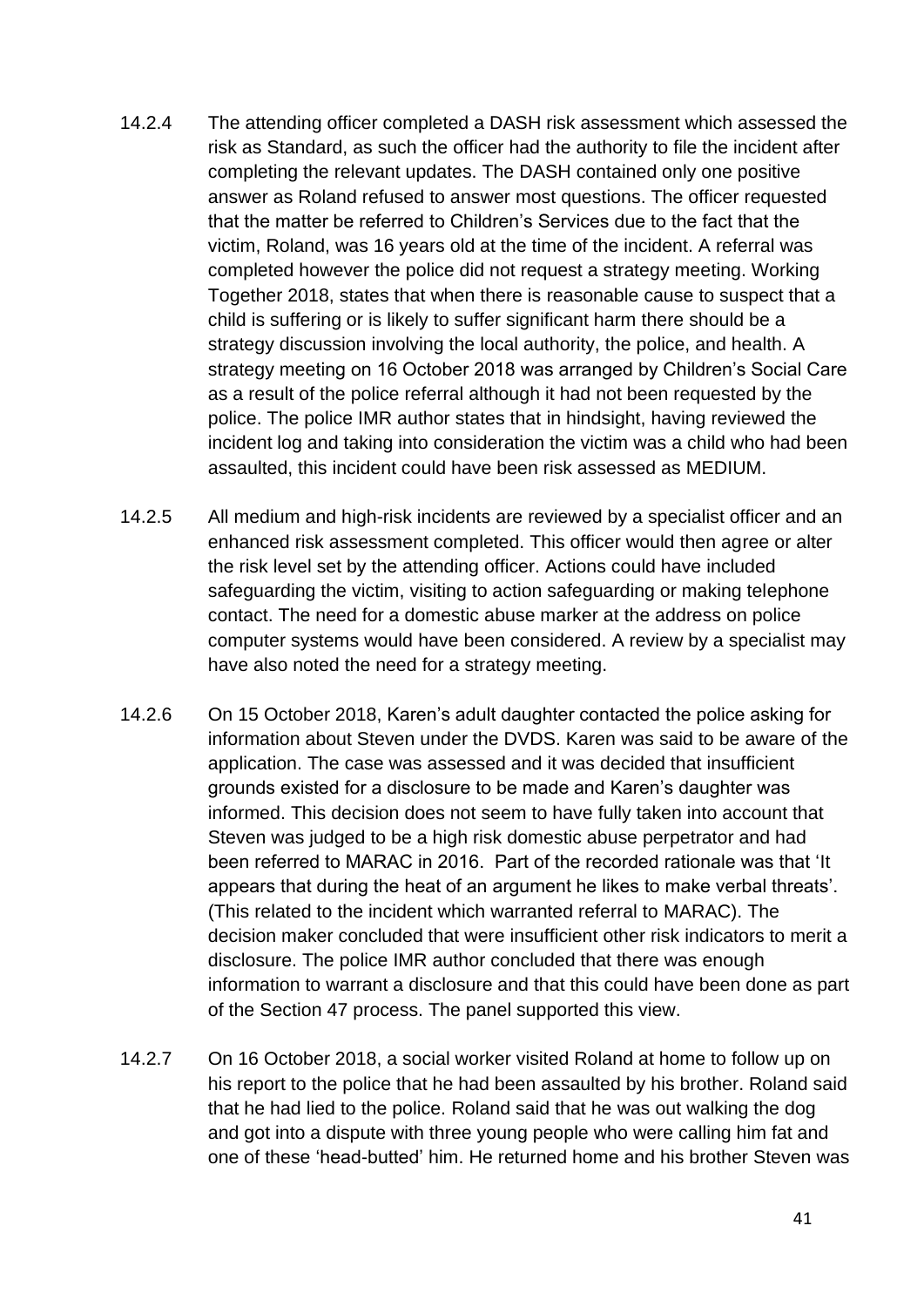making fun of him, saying that he should have defended himself. Due to this Roland said he phoned the police and said that his brother had 'head-butted' him.

- 14.2.8 The panel were told that Roland had a high BMI**<sup>23</sup>** score and long history of weight issues. Those who knew him thought that this contributed to feelings of low self-worth and difficulties in making positive friendships with peers. Conversely the pastoral lead at the college Roland attended said that Roland's weight did not appear to have any impact on his relationships with others at the college. [It is now known Roland had been assaulted by his brother].
- 14.2.9 The police were asked to attend a strategy meeting on 16 October 2018, in relation to Roland and his two younger siblings. The reason for the meeting was to consider medical neglect in relation to the younger siblings, the assault on Roland and concerns regarding Karen using drugs and alcohol with Steven. Further concerns were raised by the father of the younger children (Karen's estranged husband) regarding abuse. A further strategy meeting took place on 2 November 2018. The meeting recorded that Steven was a victim of historical Domestic Abuse and did not record that he was also a high-risk perpetrator and that he had a 'Stalker' flag. A High-Risk Domestic Abuse Perpetrator marker is added to a nominal file for 12 months and a day from the MARAC and had automatically been weeded in 2016 from Steven's file but would have been available on a more detailed examination of the record.
- 14.2.10 The officer attending the strategy meeting on behalf of GMP states that he did not believe that Roland had lied regarding being assaulted by his brother and as such he did not update the crime report.
- 14.2.11 The minutes of the strategy meeting of 2 November 2018, were not recorded on police systems until 12 November 2018. The minutes of the strategy meeting of 16 October 2018 were not recorded on police systems until the fact that they had not been recorded was discovered by the police IMR author. This meant that the DVDS application was dealt with in isolation as the officer tasked with that issue did not have information about the strategy meetings available to them. Had the two processes been joined up then any potential disclosure could have been discussed in the strategy meetings in the whole context of the issues facing the family at that time.

**<sup>23</sup>** The body mass index (BMI) is a measure that uses height and weight to work out if a person's weight is healthy.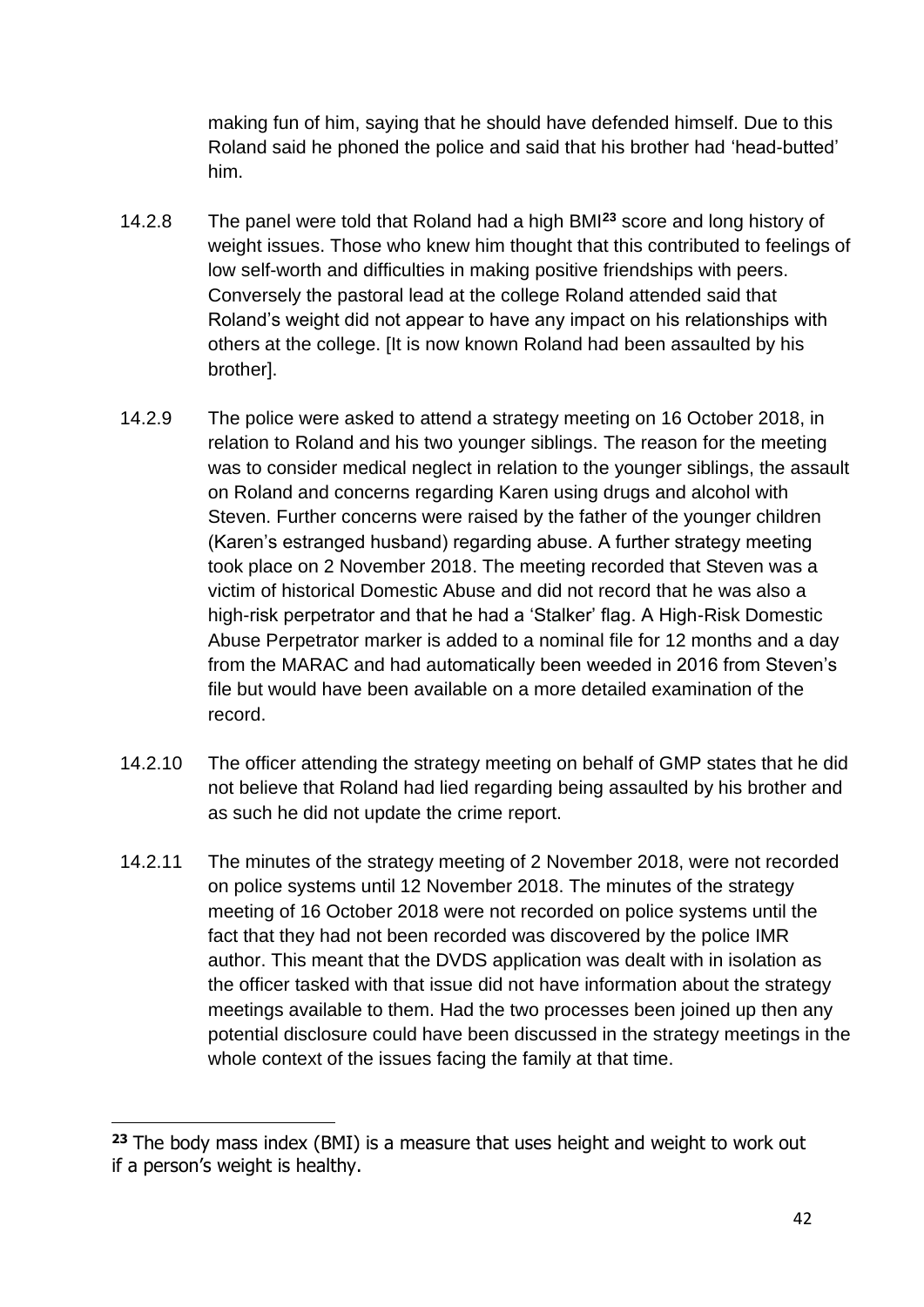- 14.2.12 Salford City College where Roland was enrolled on a Multi Trade Skills course provided pastoral support to him during some of the time period of the review but were not made aware by Roland or any agency of Karen's relationship with Steven and Steven's role in the family setup. Roland told staff at the college that he was upset because his father had taken the younger siblings to Ireland and that he was worried about his mum (Karen) because she was upset about losing the two younger children.
- 14.2.13 No agency possessed information which indicated that Steven was a perpetrator of domestic abuse towards Roland.

#### 14.3 **What indicators of domestic abuse, including controlling and coercive behaviour, did your agency have that may have identified Karen as a victim and/ or perpetrator of domestic abuse; what was the response?**

- 14.3.1 Karen had been known historically to the police as a victim of domestic abuse in relation to three recorded incidents between 2004 and 2007. The perpetrator being family members.
- 14.3.2 She was recorded as a perpetrator on one report in 2007 in relation to her daughter and again on the 25 October 2018, when her second husband reported malicious communications. During his initial call, Karen's second husband stated that he had been a domestic abuse victim for the last 20 years. The DASH report records that her second husband stated that Karen had been violent to him in the past and that she had previously stopped him from seeing family and friends. The panel thought that this information was relevant to the DHR as it may be indicative of a pattern of behaviour given the information from Steven's family and friend that he had become distant and broken off contact with them.
- 14.3.3 Police information shows Karen was a victim and perpetrator of domestic abuse well over a decade ago.
- 14.3.4 On 21 April 2019 Karen attended the Accident and Emergency department of North Manchester General Hospital (Northern Care Alliance NHS group) accompanied by Steven. She said that she had fallen from a bike that day and had injured her head and hand. A wound to her head was glued and she was given a follow appointment for the fracture clinic. Karen did not attend the fracture clinic. The injury was considered to be consistent with the explanation given and there was no enquiry into the potential for domestic abuse. The panel discussed that in the circumstances described an enquiry into the possibility of domestic abuse would have been appropriate. This has been recognised as an area for development by the relevant safeguarding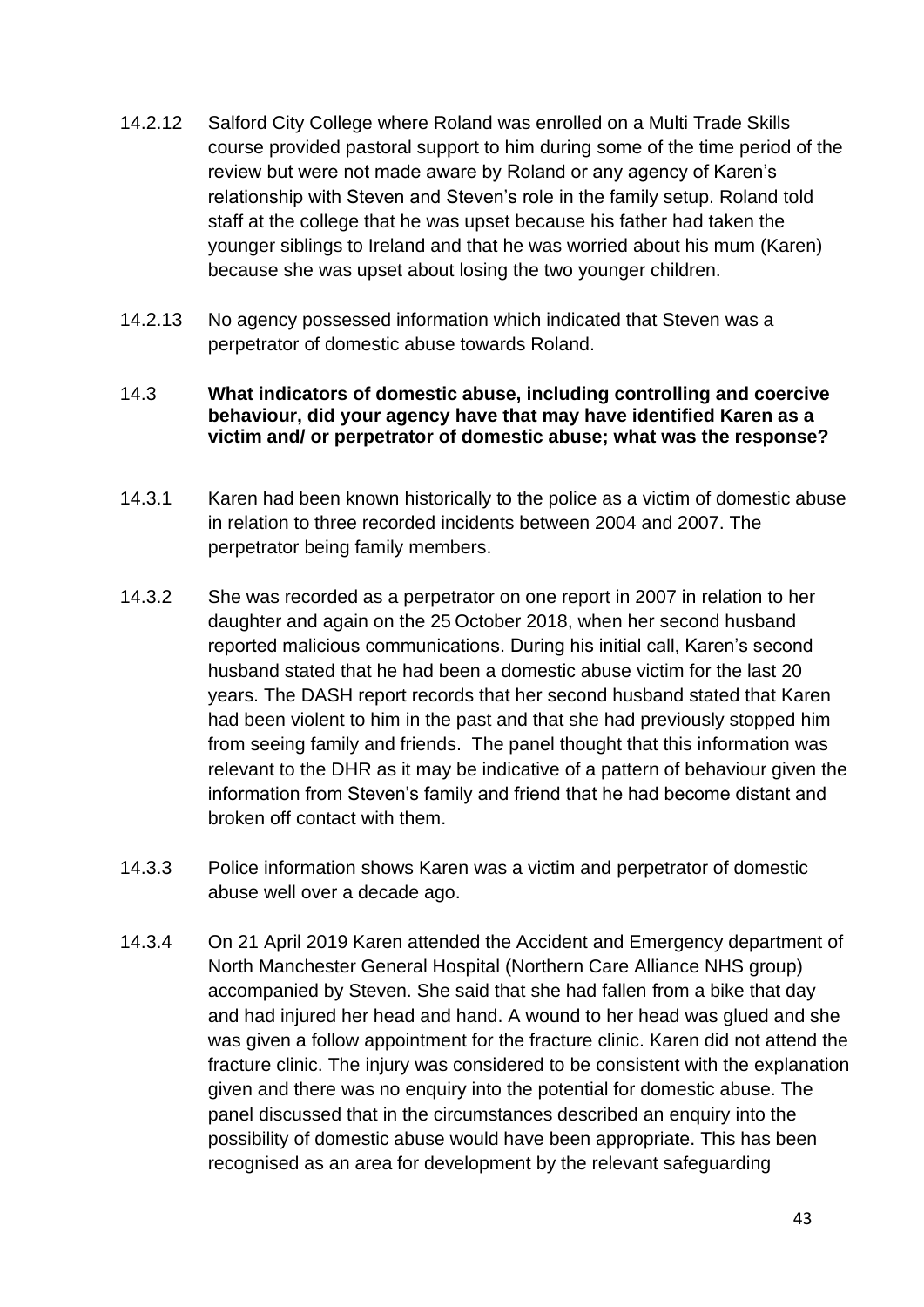practitioners and has led to a single agency recommendation for Salford Royal NHS Trust.

- 14.3.5 Following Steven's murder, the police investigation team spoke to witnesses who stated that historically they had heard Karen shouting abuse at Roland. One described hearing 'You're a fat bastard, nobody wants you, I hope you die, you gay fat bastard.' This was not reported to the police or any other agency by either Roland or a third party. The panel felt that on the face of Karen's comments her conduct amounted to emotional abuse (child abuse). The comments could have amounted to domestic abuse if they were after Roland's sixteenth birthday as the Government definition of domestic abuse applies to over sixteens. The panel member representing the LGBT Foundation told the panel that 'outing' a person's sexuality without their consent in this way could have a serious negative impact on them and that the words could have amounted to a hate crime.
- 14.3.6 No agency was in possession of information that indicated Karen may have been either a victim or perpetrator of domestic abuse in her relationships with Steven and Roland.

#### 14.4 **What influence did Roland's age have on your agency's dealing with him relevant to the terms of reference?**

- 14.4.1 Roland's age was considered in the outcome of the Children and Families Assessment completed by a social worker on 8 November 2018. Due to Roland's age it was considered he was able to offer himself some level of safety. Safety planning had been completed with Roland, and the social worker was confident he understood the plan identified, and had a mobile phone should he need to implement the safety plan. No concerns of Roland being neglected were identified during the assessment, he was able to ensure his own self care needs were met around personal grooming, ensure he was fed and ensure he was well presented.
- 14.4.2 The assessment concluded there were no safeguarding concerns or outstanding support needs for Roland and the case was closed. Roland was to continue to be offered pastoral support at college and EMTAS were to continue to support the whole family. This was inaccurate as the role of EMTAS was to support the younger children's education not whole family support.
- 14.4.3 Although the ongoing involvement of EMTAS was part of the rationale for closing the case, in fact EMTAS had no further involvement with Roland other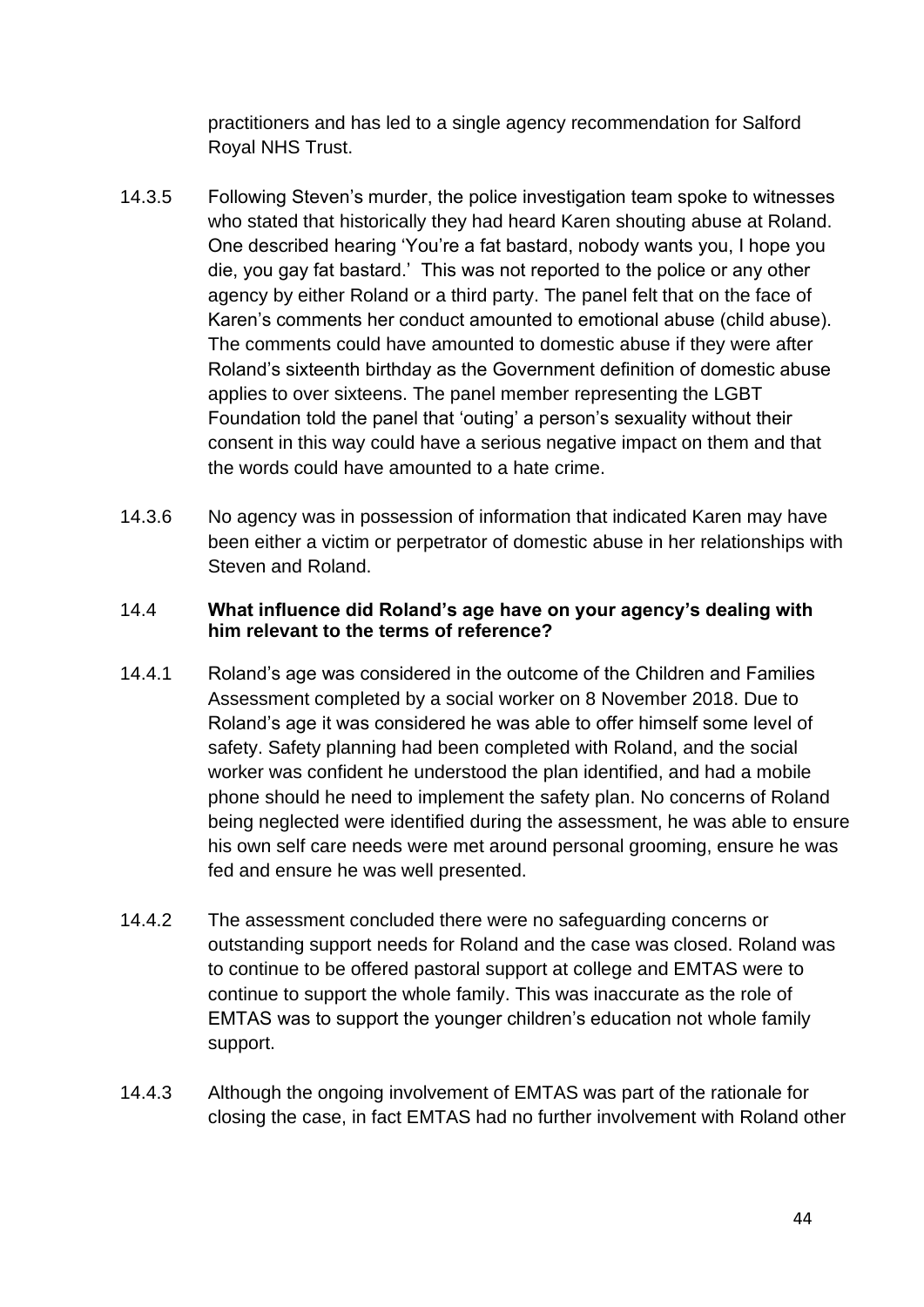than a single telephone call to invite him to an event which he did not attend. EMTAS were not aware of their presumed continuing involvement in the case.

- 14.4.4 The step down to universal services could have been strengthened by the multi-agency group. The understanding of the role of EMTAS could have been strengthened at the point of social care step down, to ensure the roles and supports were clear following social care ending their involvement. Good practice is to ensure that roles and responsibilities are clear following step down so that the needs of the child can be supported and monitored, clear timescales should be set within a SMART (Specific, Measurable, Achievable, Realistic, Timely) plan detailing the ongoing work and interventions required to enable a consistent level of identified support to continue.
- 14.4.5 The Children and Families Assessment offered an understanding of Roland's current needs, views, wishes and feelings. Areas of the assessment could have been improved to ensure the analysis was further evidence based, including the utilisation of the social care tools for assessing neglect. The conclusion of the assessment was that support was to continue through the provision of universal services. If the outcome had been that a more targeted approach through Team Around the Family (TAF) or child in need was required, this would have provided a further, short term level of coordinated multi-agency planning and intervention. The impact of this is that the family dynamics may have been better understood due to this level of involvement. Given there were no safeguarding concerns referred back to social care between case closure and the incident leading to this DHR, it is unlikely that any further social care involvement at that time would have altered events.
- 14.4.6 The incident of assault that Roland reported to the police was treated appropriately by the police based on Roland's age in that it was treated as a child protection matter as well as a crime and an appropriate referral was made to Children's Services. The incident should have led to the police requesting a strategy meeting which did not happen. However, Roland's case was discussed in the strategy meetings that took place on 16 October 2018 and 2 November 2018.
- 14.4.7 Salford City College where Roland was enrolled was informed of the incidents by the social worker, which ensured that staff were able to approach Roland and offer him pastoral support. He utilised this by attending support sessions and visiting the pastoral team office daily, when in college. Roland did not disclose any concerns relating to himself but expressed concern about his younger siblings. He did not disclose that Steven had moved into the family home and staff at the college had no knowledge of Steven.
- 14.5 **What barriers existed that may have prevented Steven from seeking help for his domestic abuse victimisation?**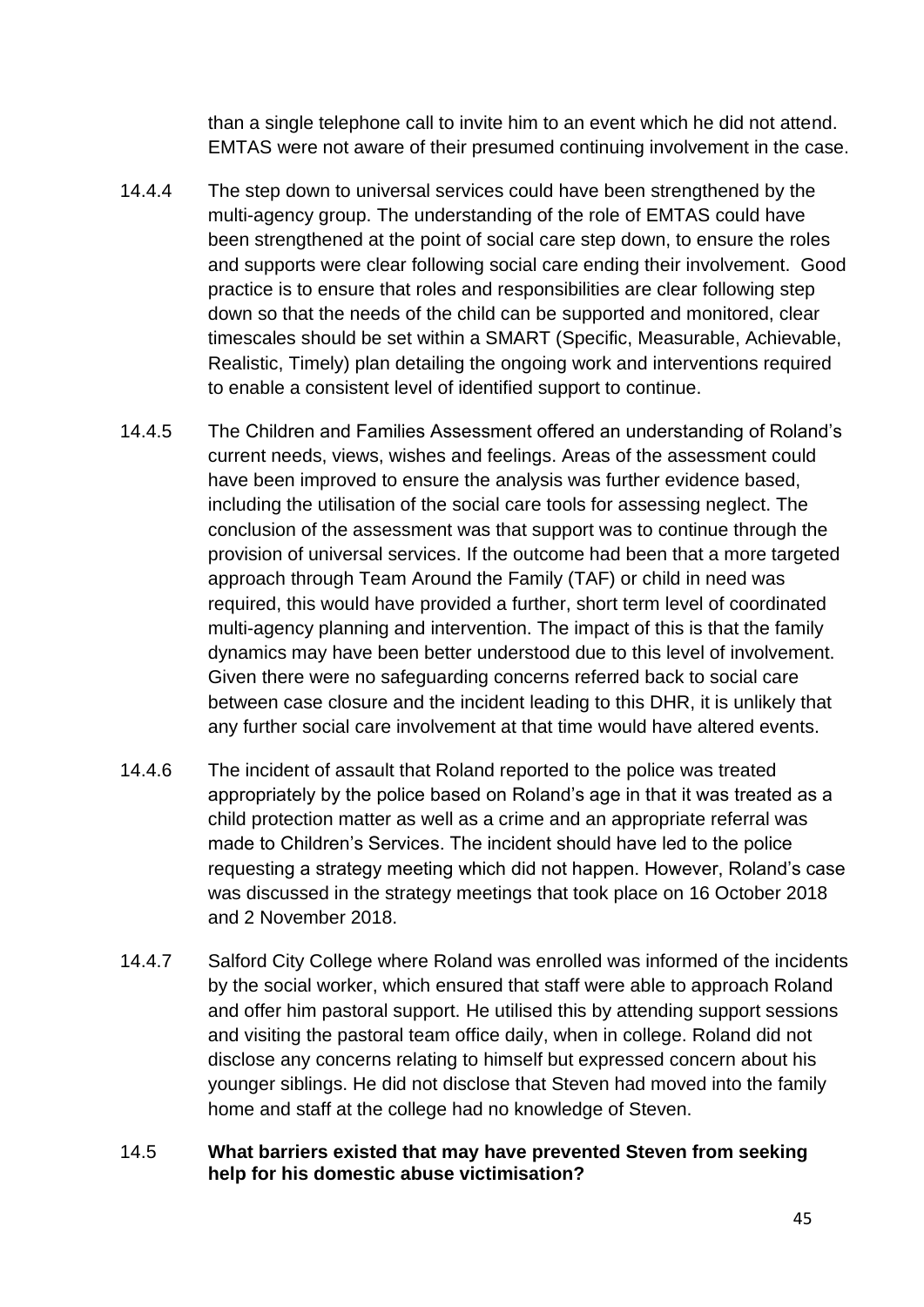- 14.5.1 Prior to his murder Steven was not known to any agency as a domestic abuse victim within his relationships with Karen and Roland.
- 14.5.2 The Respect Men's advice line, toolkit for work with male victims of domestic abuse**<sup>24</sup>** contains the following information on 'toxic masculinity' which may result in men being less likely to report instances of abuse.
- 14.5.3 The term 'toxic masculinity' is interpreted by many as an accusation that all men behave in an abusive and aggressive way. To avoid being misunderstood and to make clear that there are many expressions of masculine ties, rather than a single and uniform expression, we prefer to use the term, 'harmful masculinities' or 'harmful expressions of masculinities' in this context.

These expressions of masculinities often adhere to the typical gendered expectations that men are: aggressive; violent; unemotional and dominate their relationships with women and children. It identifies 'feminine' traits such as compassion, empathy and the ability to express your emotions as weakness. A man or boy displaying these traits may be laughed at or encouraged to suppress their emotions, which may lead to higher rates of violence, risk taking behaviours and suicide.

Men and boys are often led to believe that being depressed, feeling emotional pain, being bullied, feeling suicidal, experiencing eating disorders, being abused are 'feminine' issues and that 'real men' do not have them. This can leave men suppressing their pain, lacking the ability and security to talk about their emotions and to lash out in what they perceive 'acceptable' masculine ways such as substance abuse and violence.

The weaponisation of masculinity is the culture that shames men from emotional displays or displaying any form of feminised 'weakness' and sets the stage for men to act violently towards others.

As previously mentioned, men report experiencing many of the forms of abuse experienced by female victims of abuse, however an additional complexity is the weaponisation of masculinity in forms of abuse. By this we mean the use of somebody's masculinity and undermining of the societal perception of men.

**<sup>24</sup>** [https://mensadviceline.org.uk/wp-content/uploads/2020/01/Respect-Toolkit-for-](https://mensadviceline.org.uk/wp-content/uploads/2020/01/Respect-Toolkit-for-Work-with-Male-Victims-of-Domestic-Abuse-2019.pdf)[Work-with-Male-Victims-of-Domestic-Abuse-2019.pdf](https://mensadviceline.org.uk/wp-content/uploads/2020/01/Respect-Toolkit-for-Work-with-Male-Victims-of-Domestic-Abuse-2019.pdf)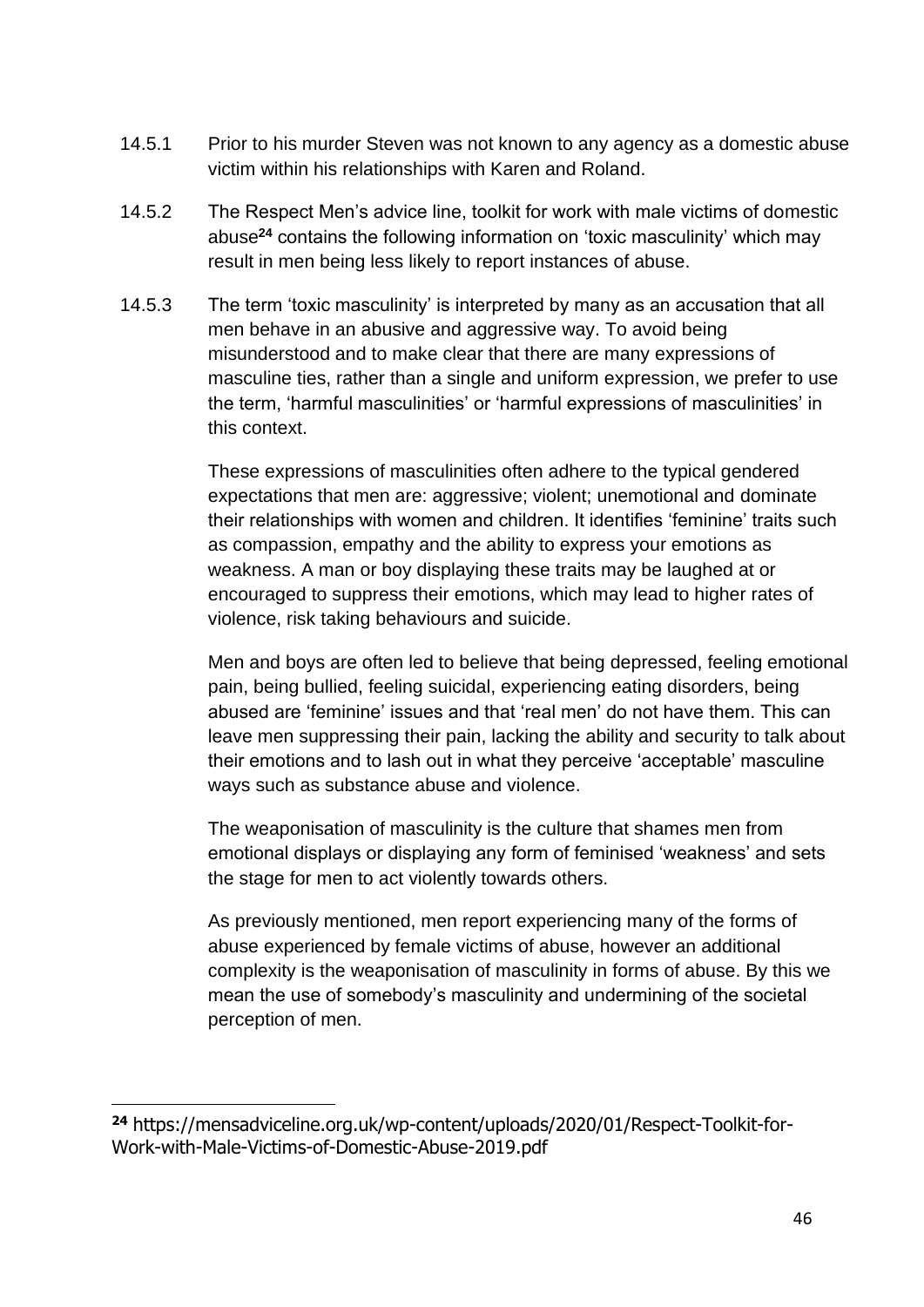Perpetrators might use the expectation of gendered roles to abuse, this might take any of the following forms.

If you were a real man you wouldn't put up with this, If you were a real man you'd provide better for your family, and If you were a real man you would be able to satisfy me sexually.

14.5.4 There are many published studies which identify the barriers to disclosure faced by victims of domestic abuse. The reasons identified are fairly consistent. One study by The Victim Support report 'Surviving Justice' 2017**<sup>25</sup>** report includes the following barriers and their percentage frequency.

| <b>Barriers to reporting</b>                                                                            | % citing barrier |
|---------------------------------------------------------------------------------------------------------|------------------|
| Pressure from perpetrator, fear of perpetrator, belief<br>that they would be in more danger             | 52%              |
| Fear they would not be believed or taken seriously                                                      | 42%              |
| Fear, dislike or distrust of the police/criminal justice<br>system (CJS)                                | 25%              |
| Concern about their children and/or the involvement of $23\%$<br>social services                        |                  |
| Poor previous experience of police/CJS                                                                  | 22%              |
| Abuse normalised, not understood or believed to be<br>deserved                                          | 15%              |
| Wanting to protect the perpetrator/wanting to stay in<br>relationship/not wanting to punish perpetrator | 14%              |
| Cultural or community concerns                                                                          | 9%               |
| <b>Financial concerns</b>                                                                               | 7%               |
| <b>Housing concerns</b>                                                                                 | 4%               |
| Embarrassment                                                                                           | 3%               |

- 14.5.5 Aggressive behaviour appears to have been normalised within the household. Examples include a man with a bat threatening Karen and Roland. Roland being 'head-butted' by his brother and Karen being abusive to Roland. Within that context it may have been difficult for Steven to report any abuse he suffered before his murder.
- 14.5.6 Safelives **<sup>26</sup>** in their 2019 report, Safe and Well: Mental Health and Domestic Abuse, say 'There is a strong association between having mental health problems and being a victim of domestic abuse. Mental ill health is also a risk

**<sup>25</sup>** <https://www.victimsupport.org.uk/wp>

content/uploads/documents/files/VS\_Survivor%E2%80%99s%20justice.pdf

**<sup>26</sup>** A UK charity dedicated to ending domestic abuse, for everyone and for good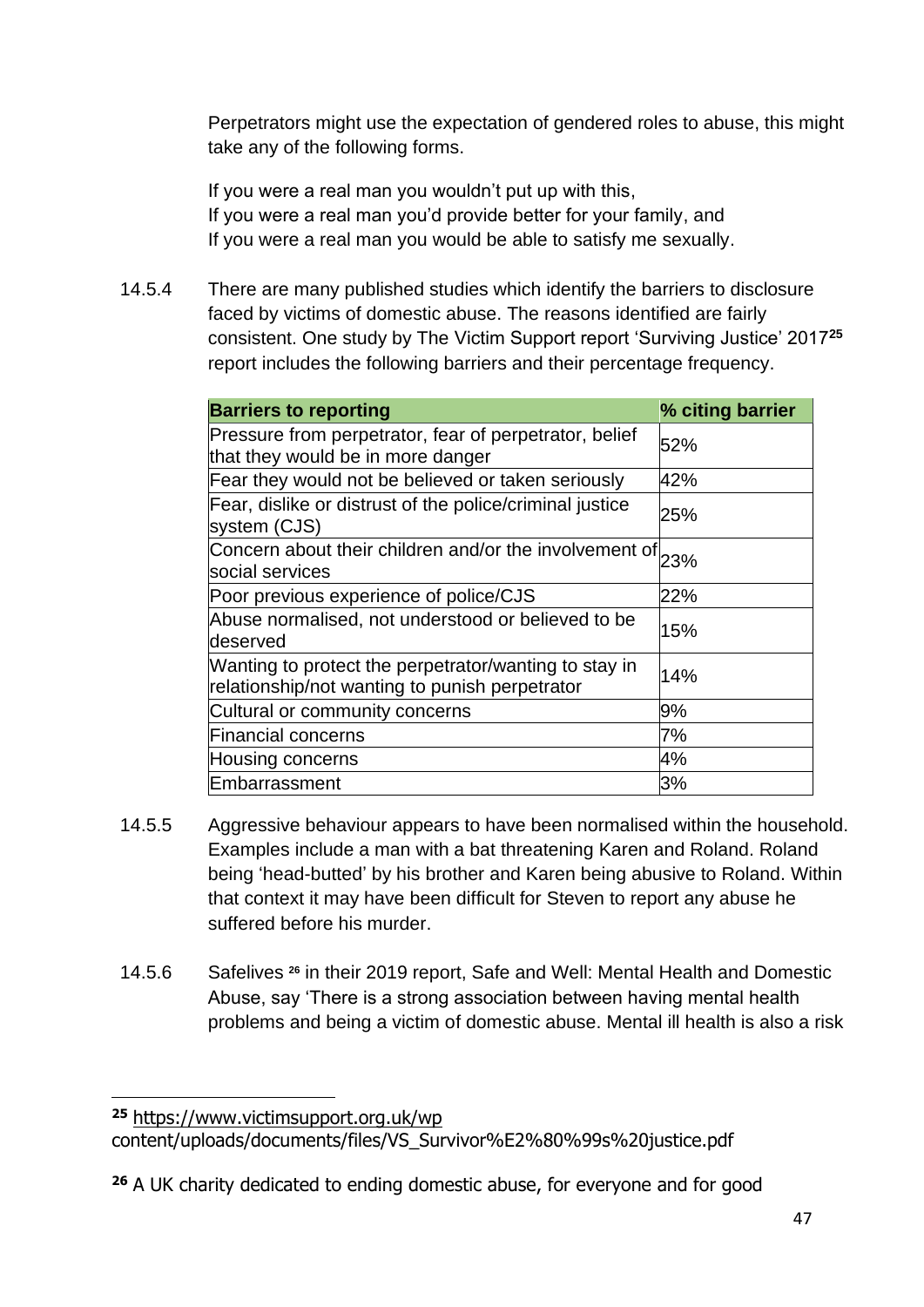factor for abuse perpetration'. Steven was being treated by his GP for low level mental health issues.

- 14.5.7 It is well established that all forms of domestic abuse are under reported. Studies have shown that parents are understandably particularly reluctant to disclose or report violence from their child.**<sup>27</sup>** Whilst Steven was not Roland's father his position in the household placed him as a de facto step-father.
- 14.5.8 Steven's family noted that he lived in a three bed flat and after the two other people living there left he fell into rent arrears as he was unable to pay the 'bedroom tax'. His family thought that if he had been moved to a one bedroom flat at this point then problems would have been avoided as he would not have built up the arrears that led to his eviction. They also think that it may have been in part the pressure of his housing situation which caused him to move in with Karen. The DHR panel noted that Steven's landlord had, and has, in place policies that deal sympathetically with victims of domestic abuse. The family's view at 1.3 encourages victims of domestic abuse to tell someone about it. A disclosure to the landlord would have seen them support Steven. As this was not known to Steven it could be construed as a barrier. Steven cannot be 'blamed' for his silence and the recommendation at 17.5 is aimed at ensuring that advice on domestic abuse is widely available.

#### 14.6 **What barriers existed that may have prevented Roland from seeking help for any domestic abuse offending?**

- 14.6.1 There is no information that any agency knew or suspected that Roland was abusing either Steven or Karen. As described at paragraph 14.1.2 the police investigation has shown that neighbours witnessed disturbances which may have amounted to domestic abuse.
- 14.6.2 Steven moved into the family home soon after Roland's parents had split up. There is evidence that other family members were at least initially unhappy about this and this may have influenced Roland.
- 14.6.3 Whilst engaged in the youth council, LGBT groups and the Gypsy Wagon Heritage Project, youth workers were aware of Roland's anger in his online comments, and support and help was offered. Roland's changing view of the acceptability of his sexuality to himself and his perception that his family, particularly the males, would not accept his sexuality meant he did not take up the support of the LGBT groups he could have. Roland rejected support because it appeared he found it hard to be himself and live with his sexuality and how this went against his family's views of such matters. Whilst youth

**<sup>27</sup>** Condry and Miles 2014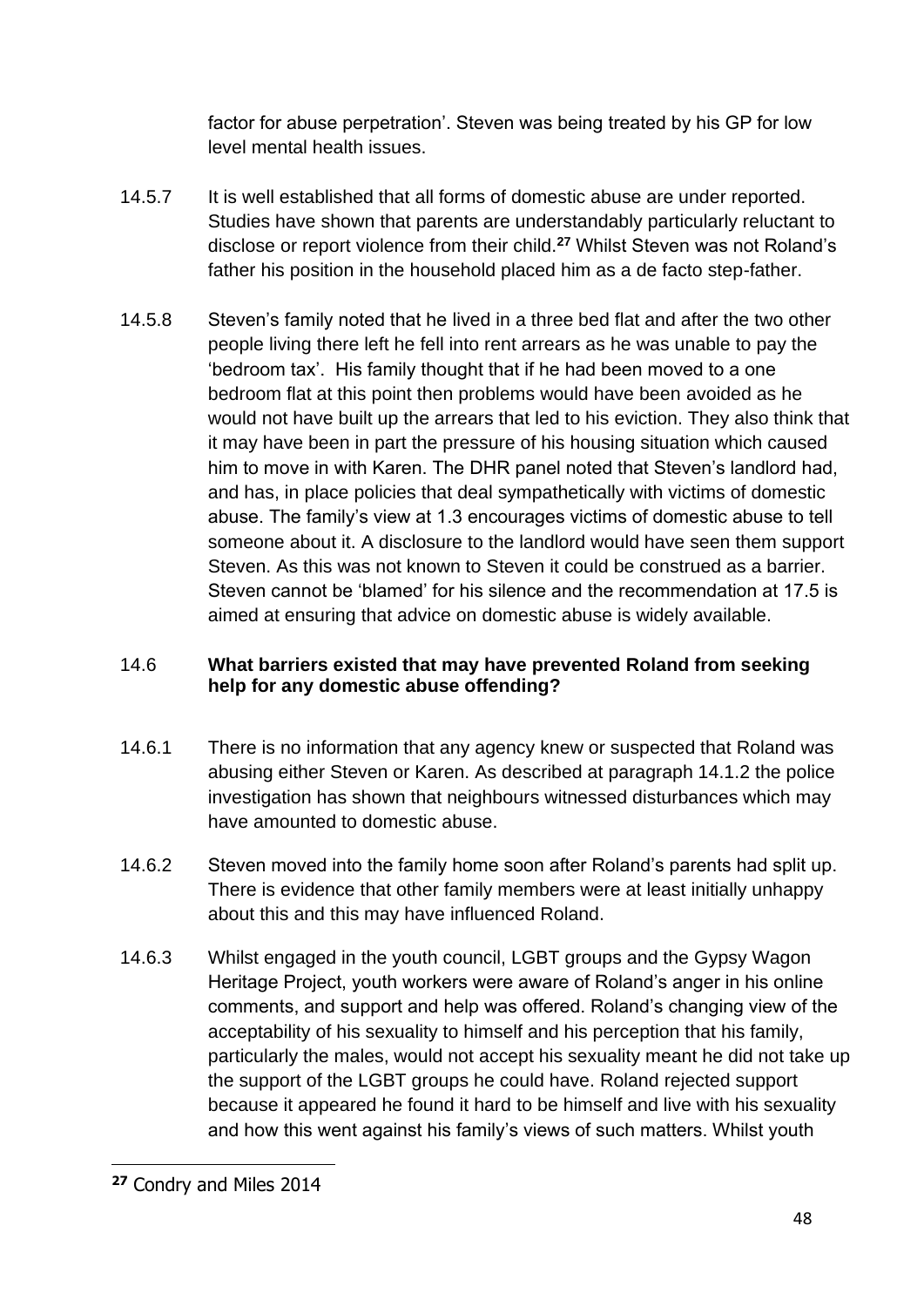workers were not aware of any domestic abuse offending, they did offer support to Roland and a sympathetic ear from three different youth workers in three projects.

- 14.6.4 The DHR panel thought it was unlikely that Roland would have recognised any of his behaviour as domestic abuse. Roland had been out of mainstream schooling for several years and he would not therefore have benefitted from mainstream Personal Social and Health Education which may touch on healthy relationships and domestic abuse.
- 14.6.5 A briefing published by the South East Wales Women's Aid consortium funded by the Equality and Human Rights Commission (October 2010) found that 'Cultural and social taboos exist amongst all Travelling groups against involving the police when violence occurs'. The EMTAS representative on the panel pointed out that in the experience of her service in Salford some Travellers, for example Travelling Show people did contact the police to report issues when appropriate.

#### 14.7 **How did your agency respond to any potential child safeguarding indicators when dealing with domestic abuse involving Steven and Roland?**

- 14.7.1 No agency had any domestic abuse involving Roland and Steven reported to them. Other child safeguarding issues are discussed at paragraphs 14.2 and 14.4
- 14.8 **How did your agency take account of any racial, cultural, linguistic, faith or other diversity issues, when completing assessments and providing services to Steven and Roland?**
- 14.8.1 See section 11
- 14.9 **Were there issues in relation to capacity or resources in your agency that affected its ability to provide services to Steven and/ or Roland, or on your agency's ability to work effectively with other agencies?**

#### 14.9.1 **Greater Manchester Police**

In the opinion of the IMR author there were two capacity and resource issues which impacted on the safeguarding response to the incident on 14 October 2018 and the Domestic Abuse incident reported by Karen's estranged husband on 25 October 2018.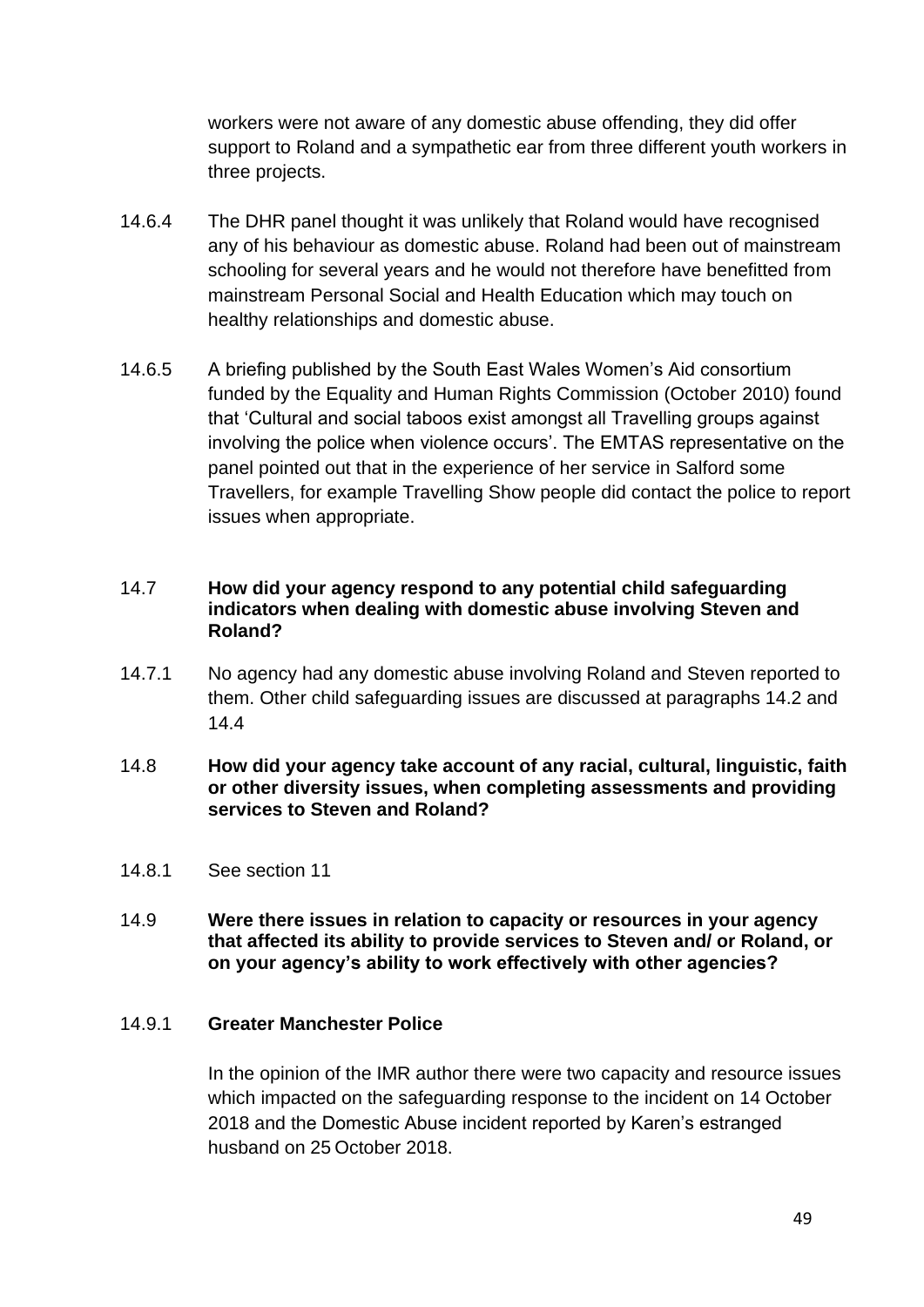The officer located in The Bridge attended a strategy meeting on 16 October and 2 November 2018, yet did not update the IT systems until 12 November 2018 with the strategy meeting minutes. These had not been read or checked for accuracy.

Police response resources from 25 October 2018 were very limited and thus the incident log was delayed until 8 November 2018.

Availability of resources is an issue for every emergency and safeguarding organisation on a regular basis. The IMR author is aware that GMP does everything within its power to ensure that resources are prioritised and used appropriately but the impact of budget and resource cuts experienced by the organisation in the past years has meant that inevitably there will be occasions where resources will be stretched to the point where providing an acceptable level of service is not possible.

#### 14.10 **What learning has emerged for your agency?**

#### 14.10.1 **Children's Services**

Ensuring assessments are consistently evidence based and fully address the exploration of the presenting risk and what this means to the individual child taking into account wider environmental issues which may impact upon the child's lived experience. Ensuring assessments are consistently evidence based, utilising the appropriate tools to support practice. These should take into account wider environmental issues which may impact upon the child's lived experience.

#### 14.10.2 **Greater Manchester Police**

#### **Recording of Information**.

During the IMR author's work, it became apparent that it is not unusual for Children's Services to request a strategy meeting in person at The Bridge as the Social Work Duty team and police are co-located there. This is usually followed up with an email request for audit purposes, at which point a PPI (Public Protection Investigation) document would be created or updated. PPI's are now replaced with Care Plans (CAPS).

The officer present at the strategy meeting on 16 October 2018 cannot account for the reason that it is not documented on GMP systems believing that it was an oversight and a capacity issue at the time.

This has been fed back to district and the current process ensures that strategy meeting requests must be received via email at which point a 'CAP'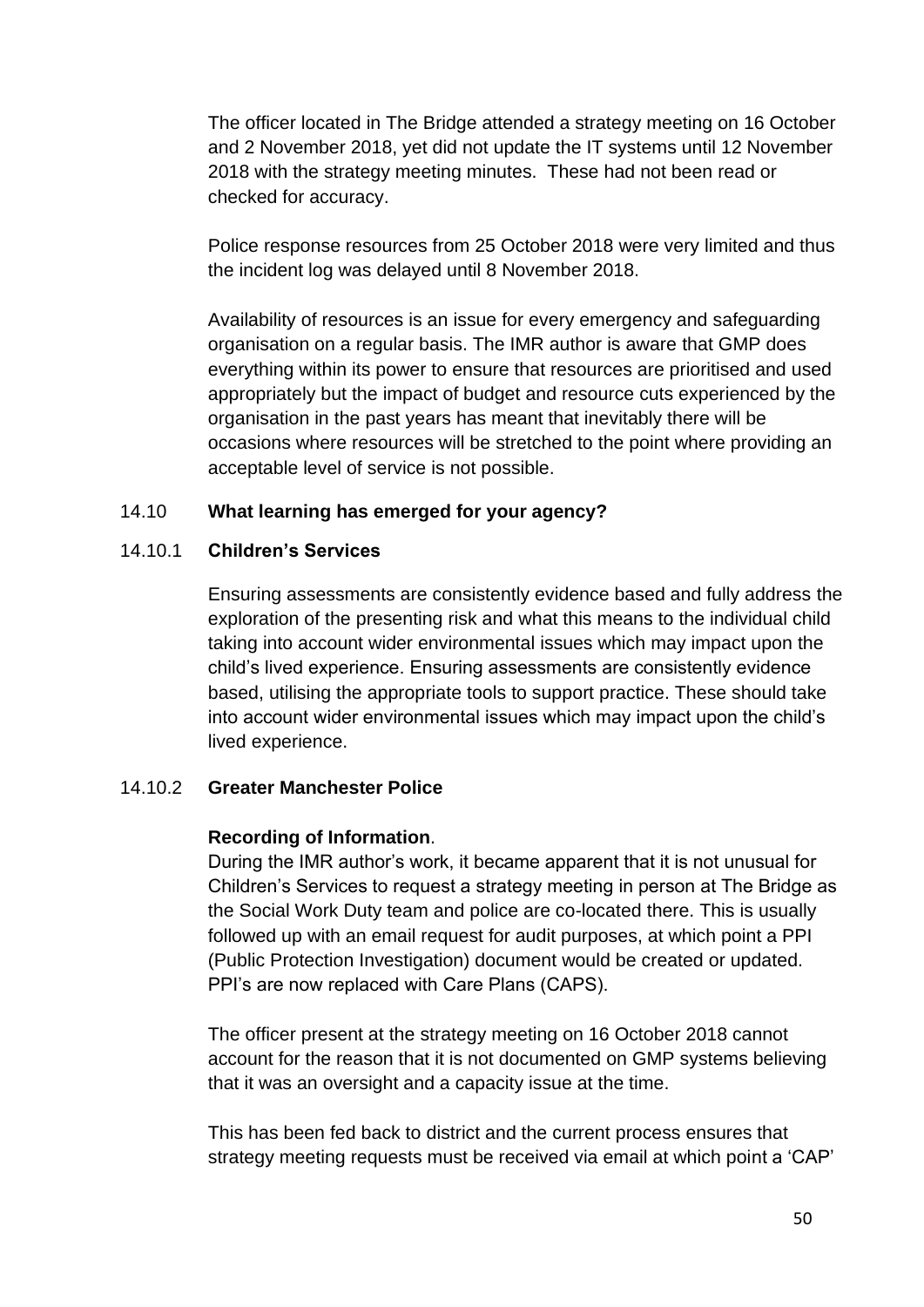document (Care Plan) will be created. This will be actioned to supervision to allocate thereby ensuring management oversight in relation to every strategy meeting requested.

#### **Strategy Meetings**.

At the first strategy meeting only CSC and GMP were present. Education and Housing were present as well as CSC and GMP at the second. Health representation was not present even though there were significant concerns around missed health appointments. School had also raised concerns. Appropriate partners are essential in order to make informed decisions. Working together 2018 states, that the purpose of a strategy meeting is to;

- $\triangleright$  Share available information,
- $\triangleright$  Agree the conduct and timing of a Criminal Investigation,
- ➢ Decide whether enquiries under Sec 47 of the Children Act should be instigated,
- $\triangleright$  To determine any short term actions to determine what further information is needed, and
- ➢ To consider Legal thresholds.

None of these tasks were documented.

The GMP representative at the meetings was a Police Constable who although had child protection experience, had never completed the Initial Crime Investigators Development Programme or Child Abuse Investigators Course.

A 'Learning from Reviews' presentation was provided to staff from The Bridge and Complex Safeguarding Team. District Senior Leadership Team have been made aware of potential training needs of Bridge staff. A senior GMP (Investigation and Safeguarding Review) ISR3 review officer has been made aware regarding the training needs for The Bridge staff (Multi Agency Safeguarding Hub).

#### **Line Management Oversight**.

As the strategy meetings were not documented within GMP there was no management oversight within GMP. District Senior Leadership Team have been made aware and action agreed that CAP plans will be actioned to supervision for closure or allocation.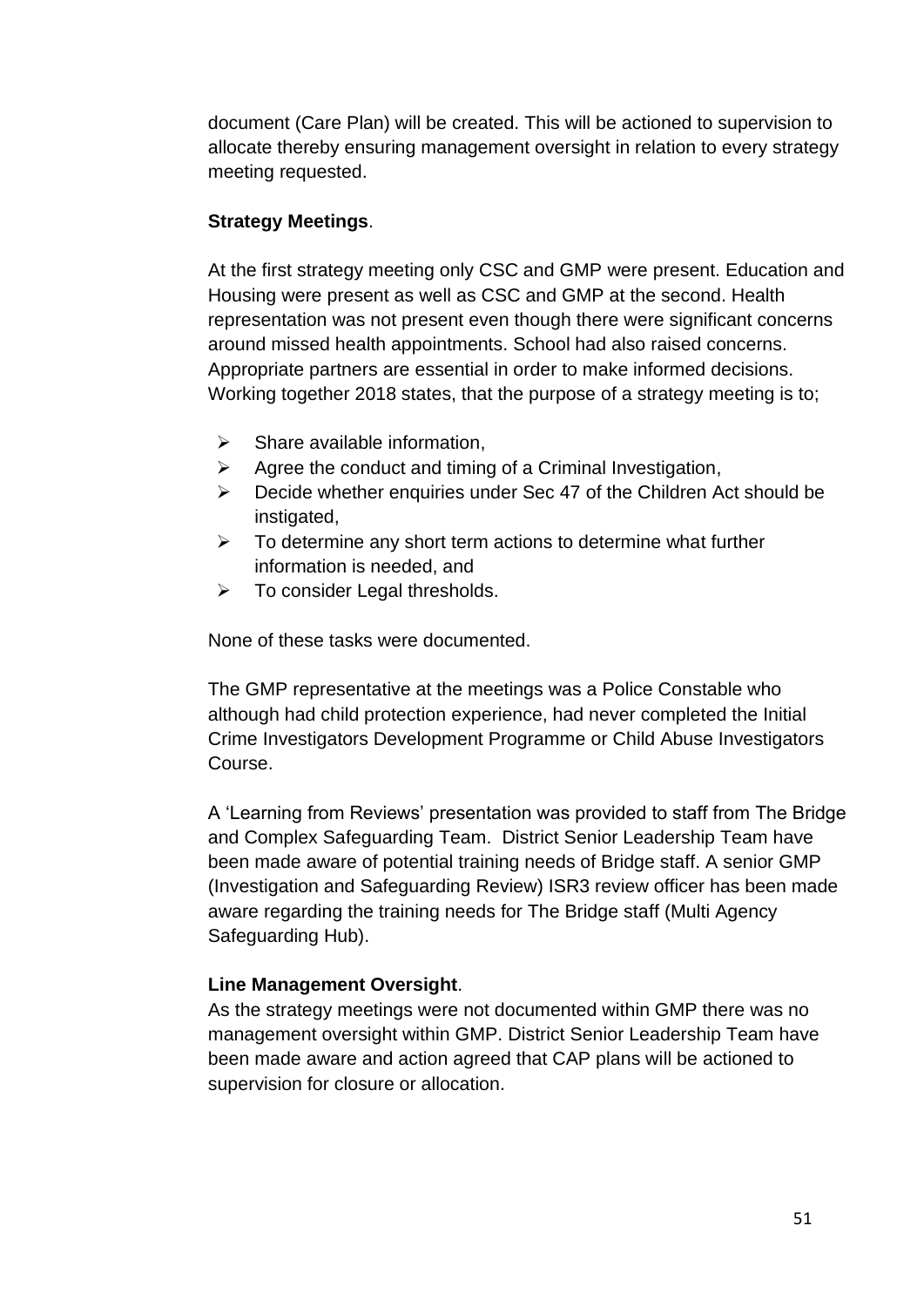#### **Accuracy from Strategy Meeting Minutes**.

The minutes from the 2018 meetings were only obtained by GMP as a result of this safeguarding review. They are inaccurate - Mother's partner's name is incorrectly recorded and the information from GMP suggests that Steven is a domestic abuse victim, there is no information with regard to the fact that he is indeed a domestic abuse perpetrator and was referred to MARAC in 2015. I have been informed that the minutes from meetings are not often shared or checked upon their receipt. As above this issue regarding capacity of the staff has been raised with the district SLT and the ISR 3 review team.

#### **DVDS process**.

Due to the fact that a Section 47 investigation had been initiated on the 16 October 2018, this would have negated the need for this application. However, the officers completing this process would have been unaware of this as it was not recorded.

#### 14.10.3 **GP Practices**

Consideration for non-attendance to appointments for adults should be further explored. It is acknowledged that there may be a host of reasons why this may occur but the link with controlling and coercive relationship will be emphasised within IRIS training.

When a child is home schooled Primary Care are now informed by the 0-19 services as per policy and guidance. This guidance was not in place when Roland became home schooled in 2015. Primary Care records are now flagged with relevant 'read code'. These identify to the GP practice the children who are home schooled and provide an opportunity to invite home schooled children into the GP practice for an annual review. This ensures at least one agency has an opportunity to assess health related issues. The 'read code' was not on Roland's medical records because the policy was not in place at the time he became home schooled.

#### 14.10.4 **Salford Youth Services**

An area of learning for the Youth Service is to be more persistent with seeking to engage a young person, like Roland, where there is internal conflict about his sexuality, culture and family. On several occasions a youth worker offered via text message to meet or support, as it was clear, Roland was experiencing internal conflicts and if he could have continued to attend the LGBT groups to gain the peer and worker support this may be benefited him. 1:1 support from a worker via a referral through The Bridge may have resulted in Roland receiving more support with the issues he was experiencing around his sexuality and family.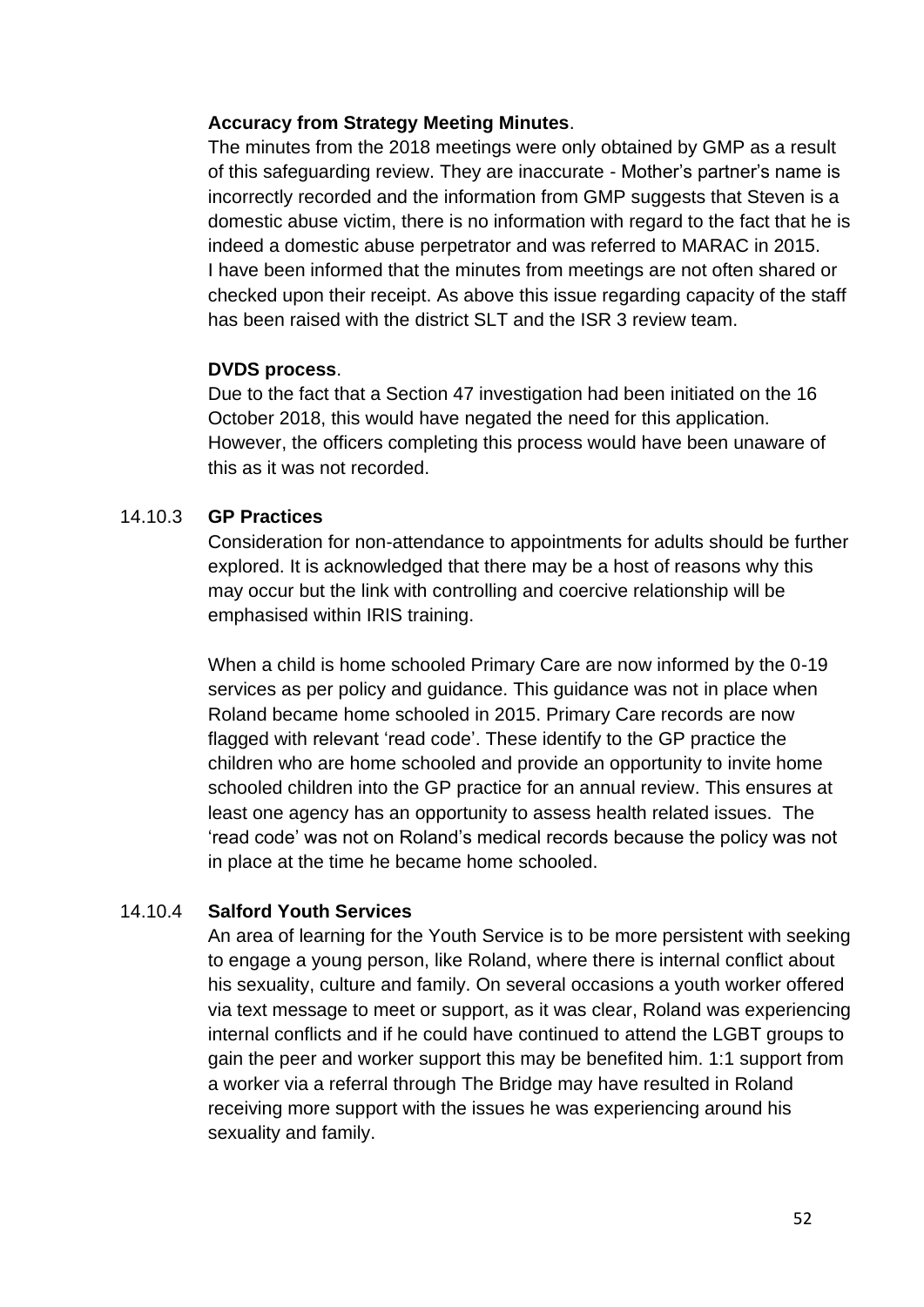#### 14.11 **Are there any examples of outstanding or innovative practice arising from this case?**

#### 14.11.1 **Salford CCG – GP practice**

GP Practice 2 did not routinely record who attended appointments with either Roland or Karen. This means it is difficult to tell from the records who accompanied Roland and Karen to appointments. This has been explored with the GP practice and they fully acknowledge this. The Practice have embedded a system which is regularly audited to ensure that all patients, no matter their age, have a 'read code' automatically added to ensure the system records if they attend alone or if someone is in attendance. Audits are completed on all clinical staff to monitor compliance to this system change.

#### 14.12 **Does the learning in this review appear in other domestic homicide reviews commissioned by Salford Community Safety Partnership?**

14.12.1 Previous Domestic Homicide Reviews conducted in Salford have been considered and the specific learning in this review has not previously been recognised.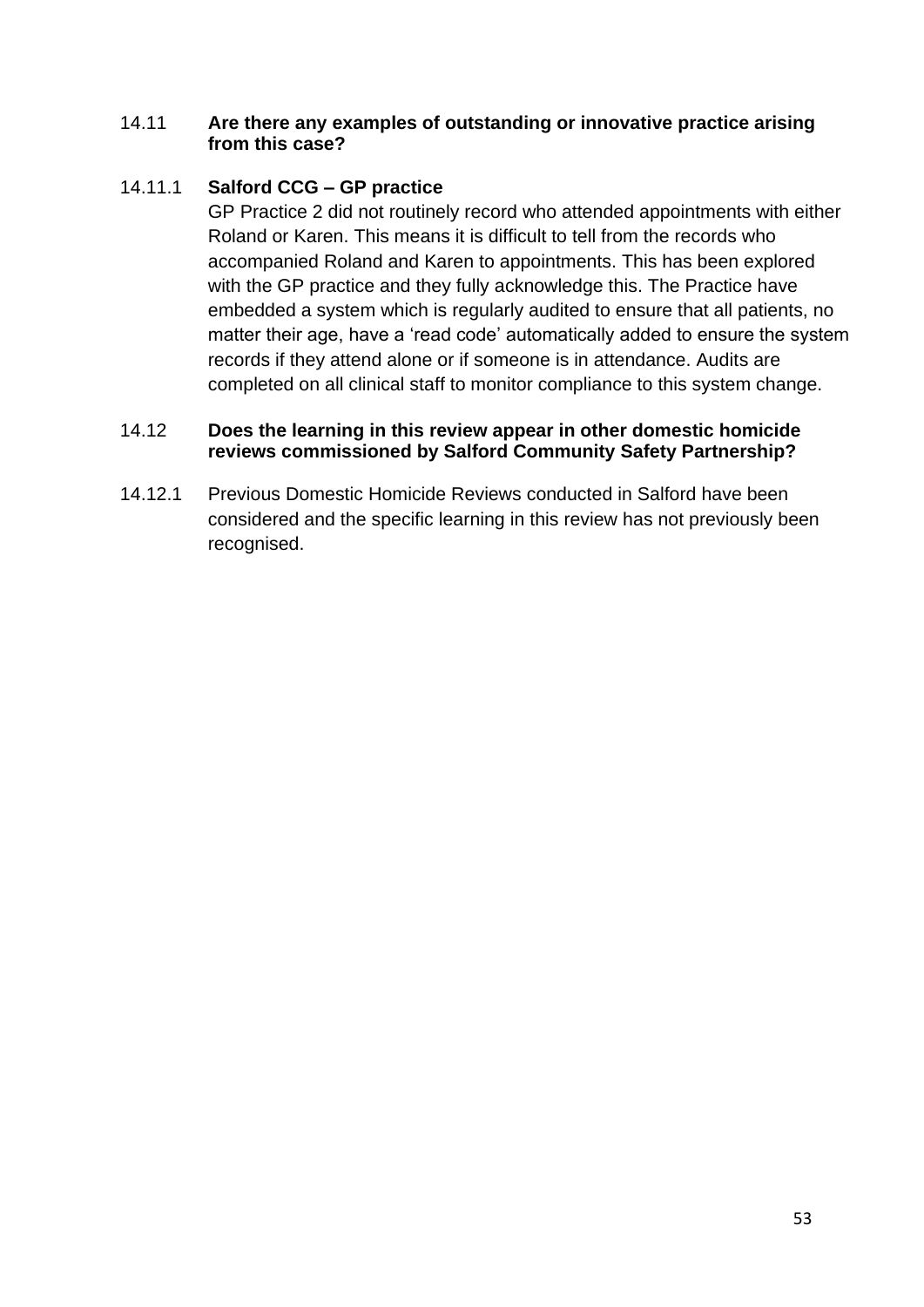#### 15 **CONCLUSIONS**

- 15.1 Steven met Karen during the Summer of 2018 and they quickly began spending time together, initially at his flat and eventually at Karen's family home when Steven moved in.
- 15.2 Steven had lived in his flat with his one of his sons and a friend. His friend moved away earlier in 2018 and his son also moved out. During the following months Steven's contact with his sons reduced and then stopped altogether. Steven's family feel that he was bullied and intimidated by Karen's family and cite graffiti in his flat and rumours of an assault as their reasons for this belief. The family's view is that Steven's relationship with Karen was at the root of the issues between Steven and Roland. Their view is that when Karen began paying attention to Steven, Roland became jealous and this led to the animosity that Roland felt towards Steven. The family would have liked to see Karen make a contribution to the review.
- 15.3 On 31 August 2018 and again on 17 September 2018, Steven was admitted to hospital with a head injury. Steven claimed that the injuries were as a result of accidents but also said on the second occasion that he had been in a fight with a friend.
- 15.4 It seems that it was around this time that Steven moved into Karen's family home. His flat continued to be used by unknown others and was a source of noise nuisance complaints.
- 15.5 In October 2018, a series of incidents occurred which brought Steven, Karen and Roland to the attention of agencies.
	- Concerns were raised about Roland's younger siblings who had missed a number of medical appointments.
	- Roland reported an assault by his older brother.
	- Karen's adult daughter contacted the police asking for information about Steven under the Domestic Violence Disclosure Scheme.
	- Roland's father removed the younger siblings from Karen's care and the school made a safeguarding referral. A strategy meeting regarding the younger siblings resulted in a Section 47 Children Act 1989**<sup>28</sup>** enquiry the outcome of which saw them remain with their father.

**<sup>28</sup>** Section 47 places a duty on a local authority to investigate … if they have reasonable cause to suspect that a child who lives, or is found, in their area is suffering, or is likely to suffer, significant harm.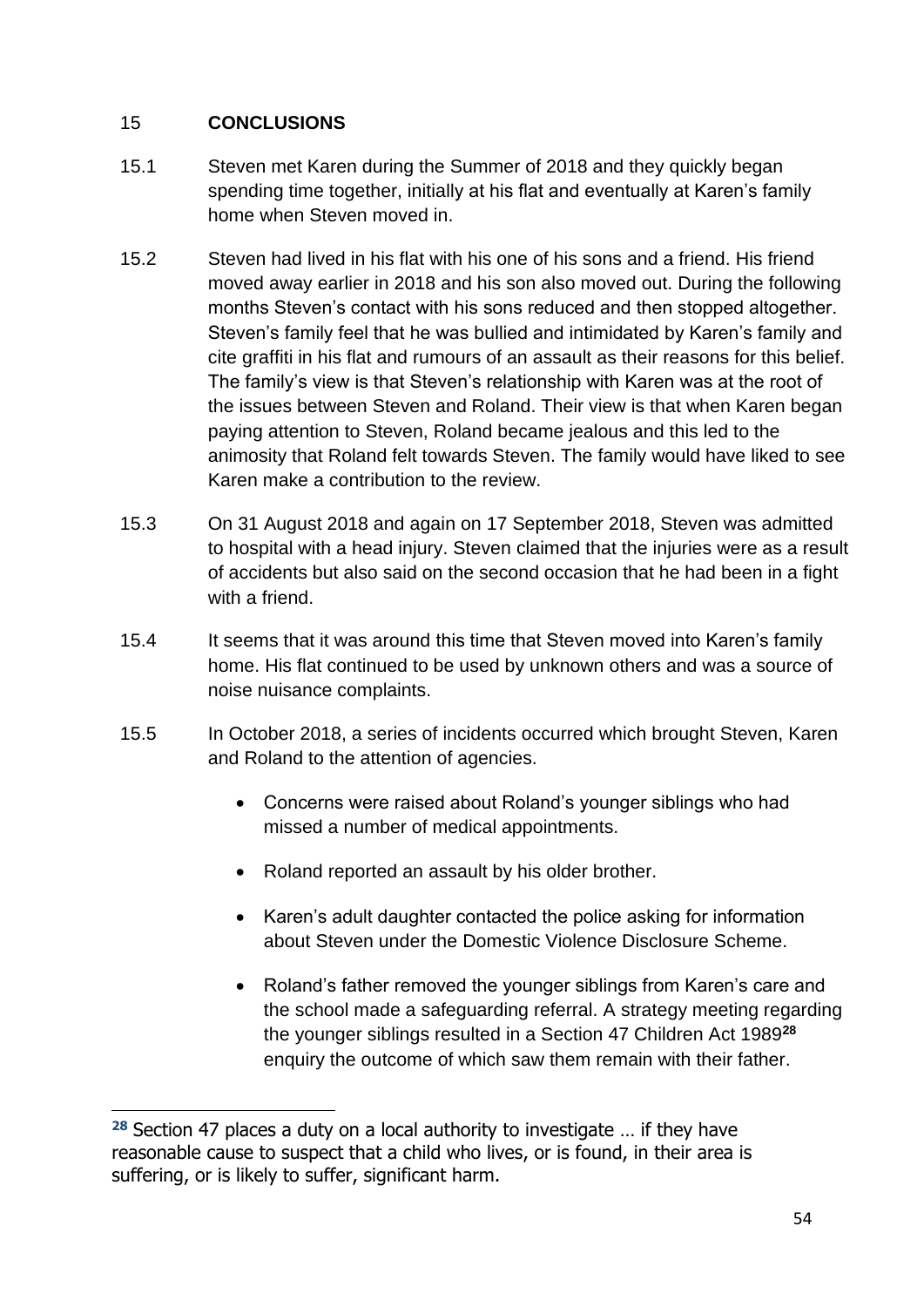- 15.6 Appropriately, there were two strategy meetings in relation to his younger siblings and Roland. No evidence was found to substantiate the suggestion of abuse in relation to the younger children. In early November 2018, a children and family's assessment in relation to Roland concluded that there were no ongoing concerns and his case was closed to Children's Social Care. The social worker recorded that there would be ongoing support from EMTAS but that was not accurate and there was no ongoing support in place for Roland.
- 15.7 In October 2014, Roland stated during a CAMHS assessment that he was 'always on the edge and ready to fight'. He appeared sensitive to threat and had a very swift fight or flight response causing him to be angry and aggressive. He did not attend school after December 2014 and was "home educated", but did attend the Gypsy Wagon Heritage Project for two years from 2016 where he gained basic skills and personal development. From January to June 2018, Roland attended the Salford Youth Council once a week. During this time he disclosed that he was bi sexual and later told a youth worker that he regretted his disclosure.
- 15.8 Although Roland's background presents a turbulent picture, when he attended Salford City College from September 2018 to March 2019 he was observed to be a mature individual and was selected as class representative for the college student council due to his balanced views and ability to interact well with others. Roland was well known to the pastoral team at the college but he did not disclose to them Steven's presence in the family and his discussions focussed on the removal of his younger siblings.
- 15.9 After the incidents of October 2018, agencies had little contact with the family. In April 2019 Karen attended a hospital Accident and Emergency department with a hand and head injury which she said had been caused by a fall from a bike. In late May/early June, Steven and Karen both applied for housing separately and did not mention each other on their housing applications. In July and August 2019 Steven visited his GP complaining of low mood and was prescribed anti-depressant medication.
- 15.10 Whilst nothing was reported to agencies, the police investigation into Steven's murder found evidence of conflict in the family which was not reported to the police. Steven's family noticed a change in his behaviour in that his contact with them diminished and a friend saw that he had lost weight and was not his normal self. By the time of his murder in August 2019, Steven appears to have lost contact with his existing family and friends. The DHR panel did not have clear information on why this was the case. It is possible that this was a choice Steven made. However, on reading the report Steven's family strongly disagreed that he would have made this choice as he had always been very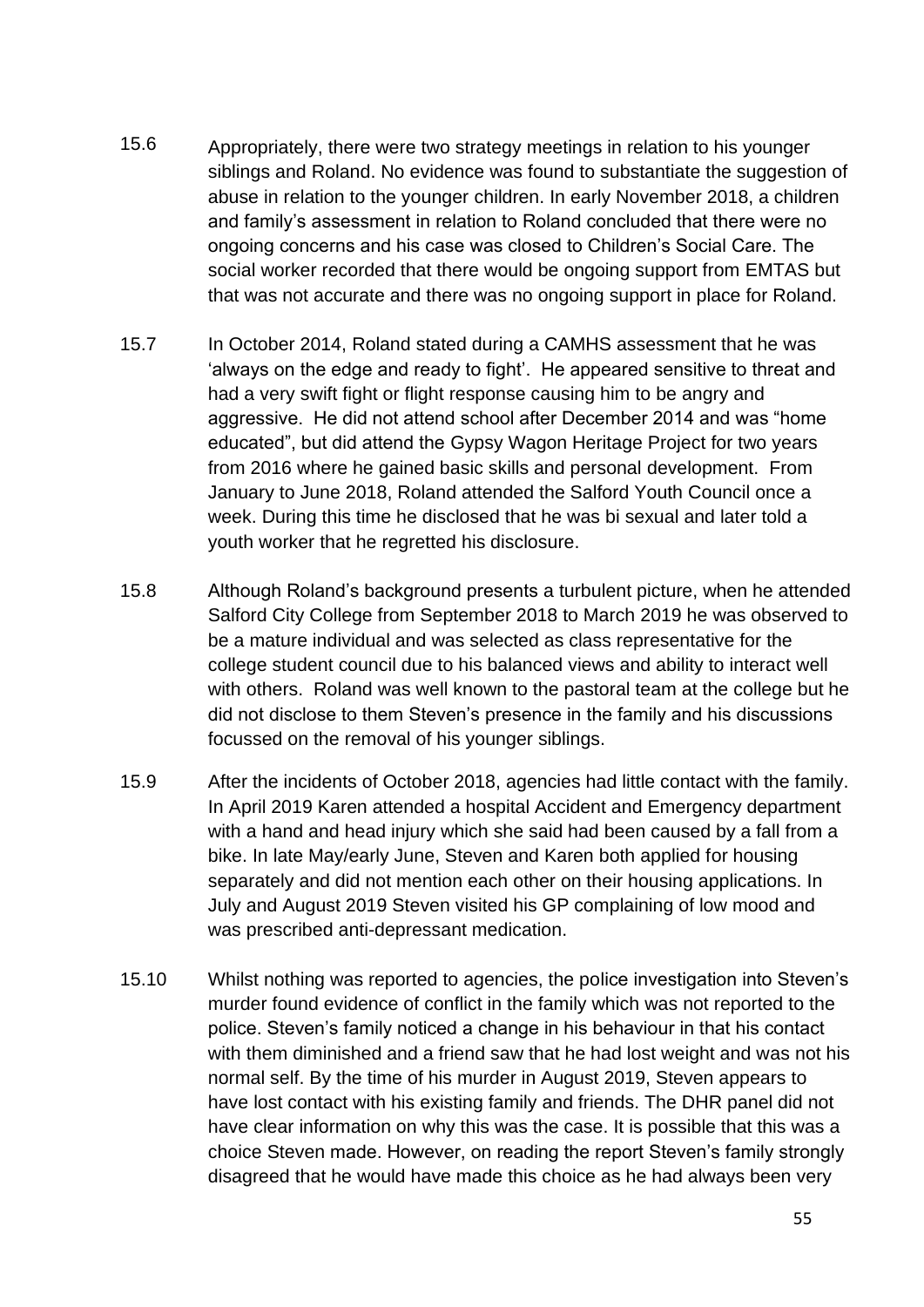'family-oriented'. It is also possible that he was under some pressure from Karen and her family to restrict contact with his family and friends that he had known before starting the relationship with Karen.

- 15.11 Text messages to others recovered from Roland's phone show that he felt angry and hostile towards Steven.
- 15.12 On the day of Steven's murder an argument quickly led to a physical confrontation between him and Roland in which Roland stabbed him inflicting a fatal injury. There is no record of Roland being in contact with any agency after his last attendance at college in March 2019. He would have been eligible to enrol again at college the week following Steven's murder.
- 15.13 It seems that Steven and Karen's relationship was initially unpopular with her family, for example her adult daughter instigated a DVDS application and her adult son was said to be visiting because he was unhappy about the relationship between Karen and Steven when Roland reported an assault in October 2018. However, the family in effect became invisible to agencies after October 2018 and there were no further incidents which raised concern.
- 15.14 During Roland's trial, the prosecutor said that Roland was not comfortable with the relationship between his mother and Steven and there had been friction between them. At his trial Roland gave evidence that during an argument with Steven he picked up his phone to call his brother to come and "sort Steven out". Immediately following this was the physical confrontation in which Steven was killed.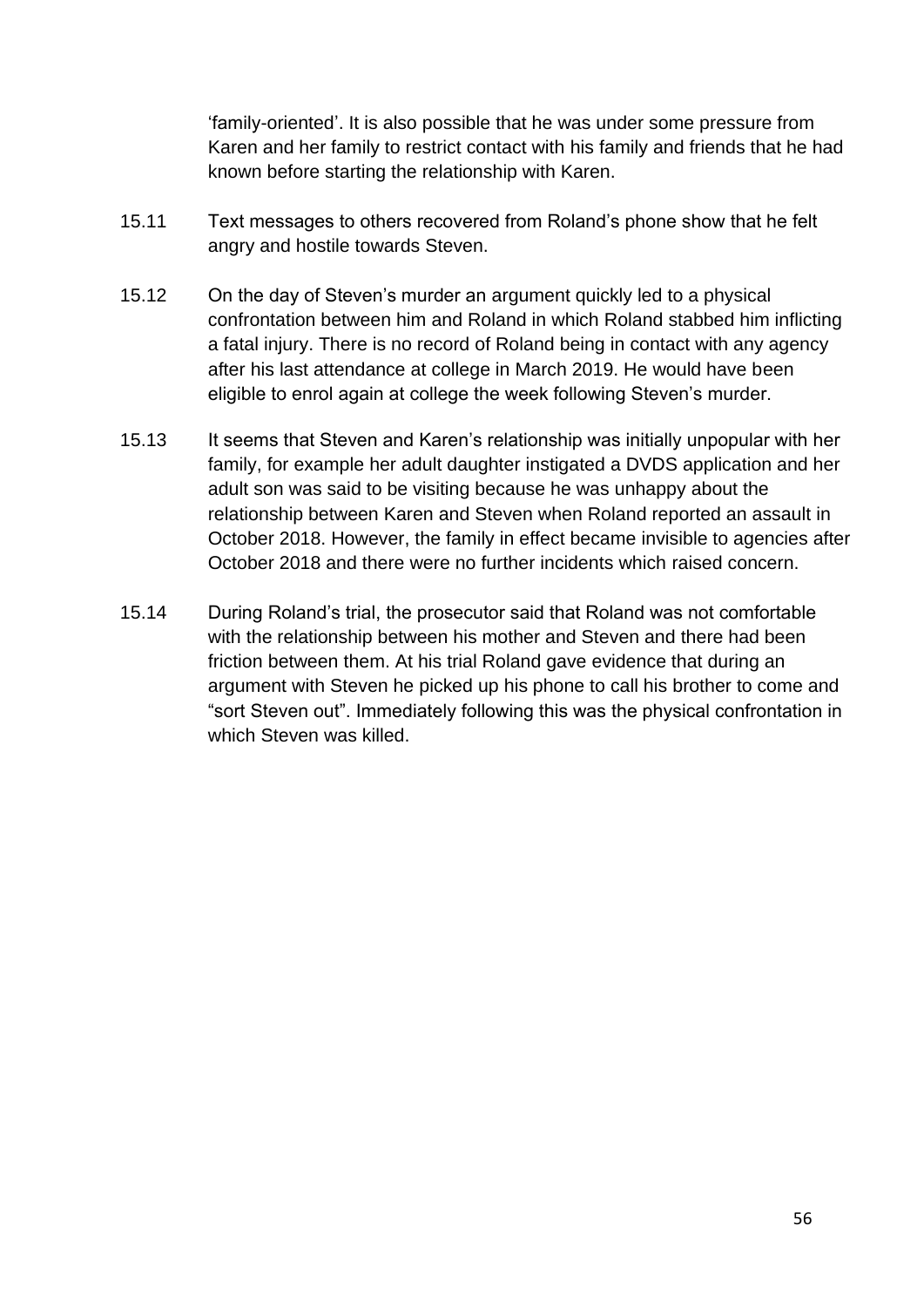#### 16 **MULTI AGENCY LEARNING DEVELOPED BY THE DHR PANEL**

#### 16.1 **Narrative**

The focus of the strategy meetings was on Roland's younger siblings and Roland appeared to have been marginalised. Additionally, the strategy meetings did not include a health representative which meant decisions were made on inferior information and analysis.

#### **Learning**

Agencies should apply existing guidance (Working Together to Safeguard Children 2018) appropriately in order to maximise the benefit of multi-agency working.

Recommendation 1

#### 16.2 **Narrative**

Roland's case was finalised by Children's Social Care in the expectation that there would be ongoing involvement from EMTAS. This was not the case and EMTAS had no ongoing arrangement with Roland within their agreed working practices.

#### **Learning**

A full understanding of the role of other agencies at the point of step down from social care is vital, to ensure appropriate supports are in place for children and families.

Recommendation 2

#### 16.3 **Narrative**

There was unreported conflict in the household during 2018/2019 which led to Steven's murder.

#### **Learning**

Adolescent to Parent Violence and Abuse is under reported by victims and may not always be considered or recognised by professionals.

Recommendation 3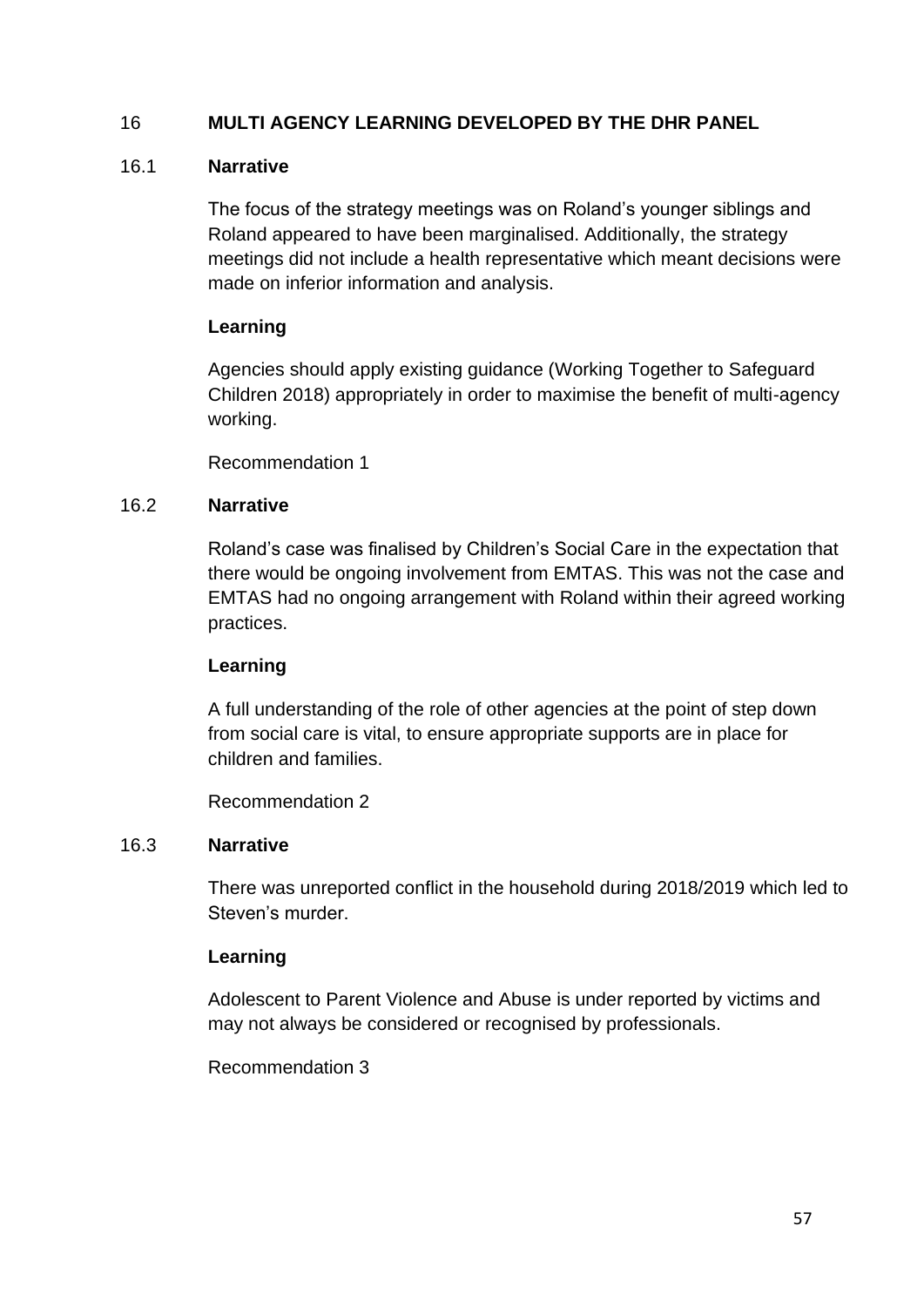#### 16.4 **Narrative**

The panel heard that help in dealing with Adolescent to Parent Violence and Abuse is available to families through the Salford Children's services Early Help offer but that the programme is not well known or publicised. The Salford Youth Justice Team provides a later stage intervention programme for families who are struggling with Adolescent to Parent Violence where the young person is in the criminal justice process.

#### **Learning**

Information about services has to be freely available in order for the public and other agencies to make best use of those services.

Recommendation 4

#### 16.5 **Narrative**

People outside the household were aware of problems, for example abusive behaviour. This finding is consistent with many other DHRs.

#### **Learning**

The panel felt that this illustrated a cultural acceptance of domestic abuse within some neighbourhoods of Salford and that action was required in order to address the cultural issue. This may need to go beyond publicity as Salford CSP already conducts extensive publicity around domestic abuse. The issue was identified in the Salford Domestic Abuse Needs Analysis, produced in June 2019 and a set of actions intended to change attitudes and behaviours is identified in the accompanying Salford Tackling Domestic Abuse Plan 2020 – 2030.

Recommendation 5

#### 16.6 **Narrative**

The panel recognised that there is a lack of evidence that routine enquiry is embedded in all agencies as standard practice and should review the policies on routine/targeted enquiry.

#### **Learning**

The partnership should receive assurance that the role and practice of routine/targeted enquiry is embedded within all domestic abuse training.

Recommendation 6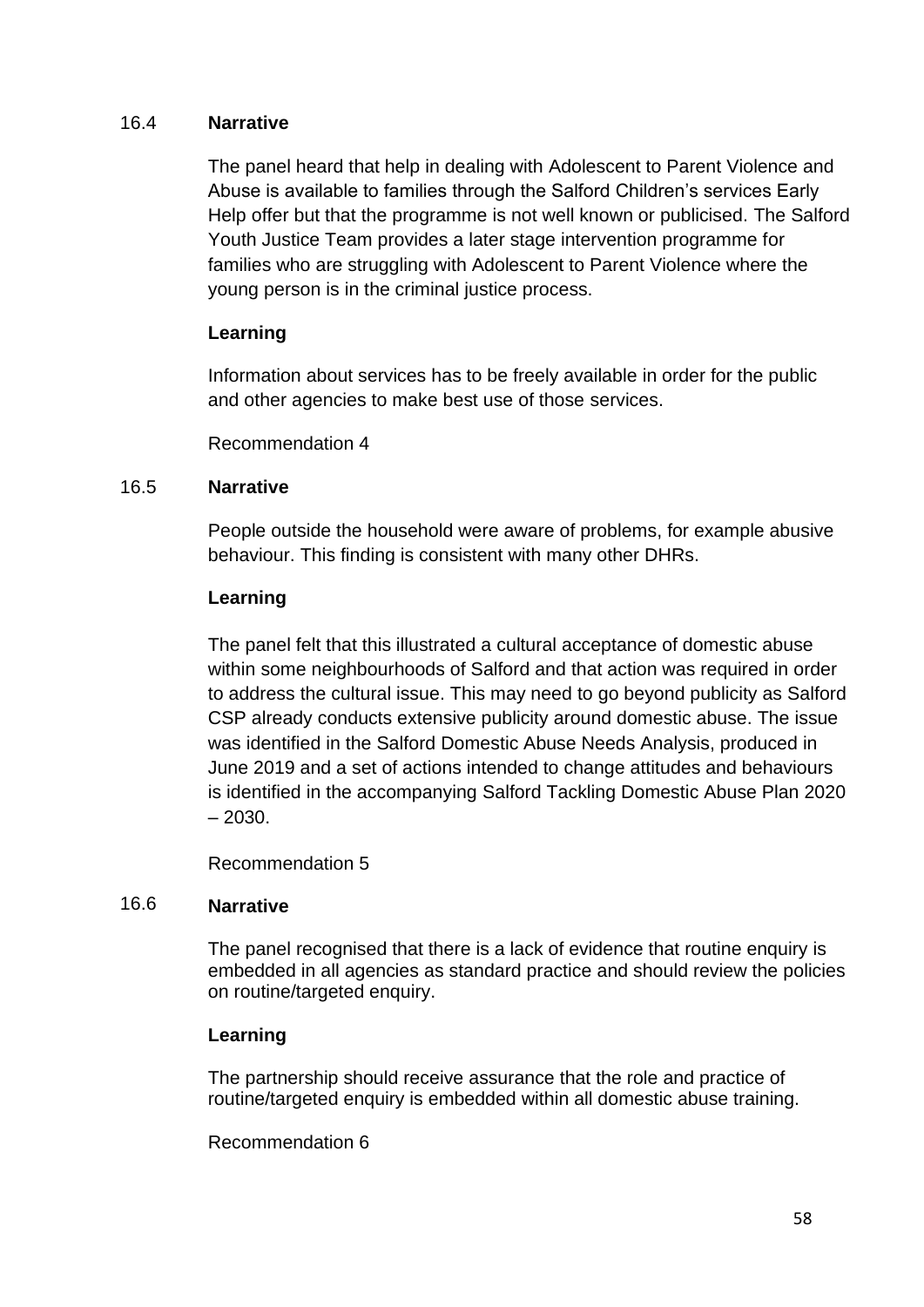#### 17 **RECOMMENDATIONS**

#### **DHR Panel**

- 17.1 In order for strategy meetings to be consistently good, practice standards including appropriate management oversight of strategy meetings should be developed and implemented into multi-agency practice, utilising the support of Salford Safeguarding Partnership. Salford Community Safety Partnership should be assured by its constituent partners that the work has been completed and implemented.
- 17.2 Agencies should give assurance to Salford CSP that where workers are reliant on other agencies to provide support following their conclusion of a case, a full understanding of the other agencies' involvement is documented and a SMART plan is developed.
- 17.3 Agencies should give assurance to Salford CSP that their workers have access to the Home Office information guide on Adolescent to Parent Violence and Abuse (APVA) and that it is included within Domestic Abuse training.
- 17.4 Salford Community Safety Partnership should review the referral pathways and direct access by the public to programmes tackling Adolescent to Parent Violence and make them more accessible to other agencies and the public.
- 17.5 Salford Community Safety Partnership should receive an update on the Salford Tackling Domestic Abuse Plan 2020 – 2030 and assure itself that the actions intended to change attitudes and behaviours are robust and on track.
- 17.6 Salford Community Safety Partnership should receive assurance that the role and practice of routine/targeted enquiry is embedded within all domestic abuse training.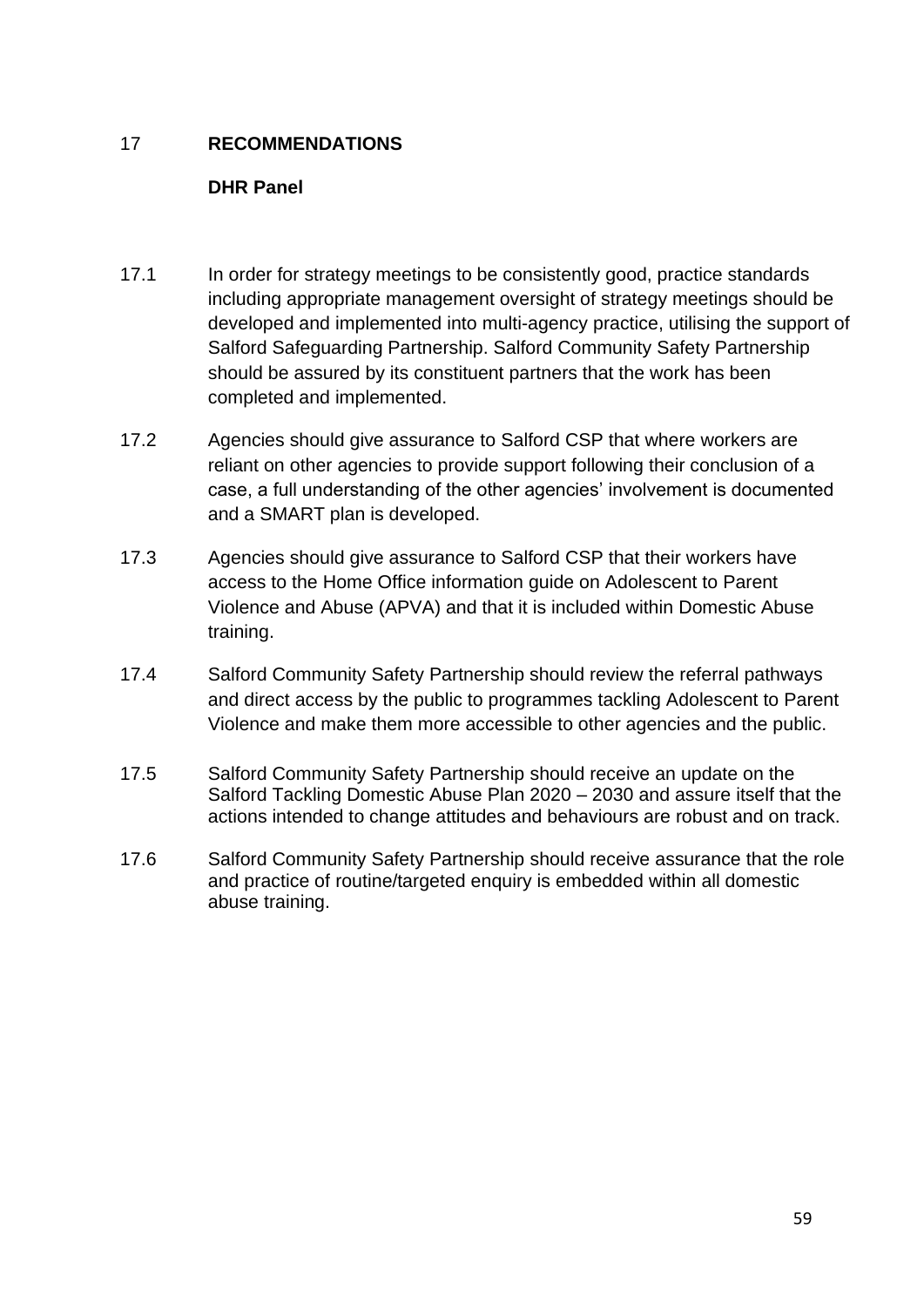### **Appendix A – Table of Significant Events**

| <b>Date</b>                        | <b>Event</b>                                                                                                                                                                                                                                                                                                                                                                                                                                                                                                                                                                                                                                   |
|------------------------------------|------------------------------------------------------------------------------------------------------------------------------------------------------------------------------------------------------------------------------------------------------------------------------------------------------------------------------------------------------------------------------------------------------------------------------------------------------------------------------------------------------------------------------------------------------------------------------------------------------------------------------------------------|
| <b>July 2014</b><br>- July<br>2017 | Roland saw the Community Pediatrician service with obesity,<br>significant behavioural difficulties and issues relating to self-esteem.<br>He was displaying violent behaviour, outbursts, defiant nature and<br>difficulty following instructions posing potential risk to a vulnerable<br>pupil on one occasion. The School Health Advisor made a referral to<br>CAMHS around the same time and Roland was assessed by them in<br>October 2014. Roland said that he was "always on the edge and<br>ready to fight". He appeared sensitive to threat and had a very swift<br>fight or flight response causing him to be angry and aggressive. |
| $16.1.18. -$<br>5.6.18.            | Roland attended the Salford Youth Council once a week. During this<br>time he disclosed that he was bi sexual. Roland had a series of<br>fallouts with peers in the group.                                                                                                                                                                                                                                                                                                                                                                                                                                                                     |
| 15.6.18.                           | Roland had a conversation with a youth worker in which he said he<br>regretted his disclosure that he was bi sexual.                                                                                                                                                                                                                                                                                                                                                                                                                                                                                                                           |
| February<br>2016 to<br>Sept 2018   | Roland attended the Gypsy Wagon Heritage Project, this involved him<br>in developing practical skills, e.g. sanding and painting as well as<br>personal development e.g. giving a presentation to others.                                                                                                                                                                                                                                                                                                                                                                                                                                      |
| 20.7.18.                           | Roland attended his GP surgery with a sensitive physical health<br>issue. Due to this his father was asked to leave the room. Disclosed<br>following this he had been sexually active.                                                                                                                                                                                                                                                                                                                                                                                                                                                         |
| 31.8.18.                           | Steven was admitted to hospital suffering from a bleed on the brain.<br>He was treated and discharged on 7.9.18. He said that he had lost his<br>balance and hit the back of his head on a door some days previously<br>and had fallen into a brick wall before that.                                                                                                                                                                                                                                                                                                                                                                          |
| 17.9.18                            | Steven was admitted to hospital following a bicycle accident which<br>resulted in a 15ft fall down an embankment. On examination Steven<br>had sustained a head injury. A subconjunctival haematoma was<br>evident to the right eye, however Steven explained that this injury was<br>sustained from a fight with a friend the other day after consuming 4<br>cans of lager. No loss of consciousness was reported at the time of<br>the bicycle accident. Steven remained as an inpatient at SRFT for<br>observations and was subsequently discharged on 20 September<br>2018.                                                                |
| 4.10.18.                           | Breach of tenancy case opened as Steven failed to allow access to<br>inspect balcony condition. Case closed 10.4.18 as access gained<br>and rubbish removed.                                                                                                                                                                                                                                                                                                                                                                                                                                                                                   |
| 12.10.18.                          | Health visitor reports concerns about Roland's younger siblings. The<br>outcome was a Team Around the Family to continue to support<br>Karen.                                                                                                                                                                                                                                                                                                                                                                                                                                                                                                  |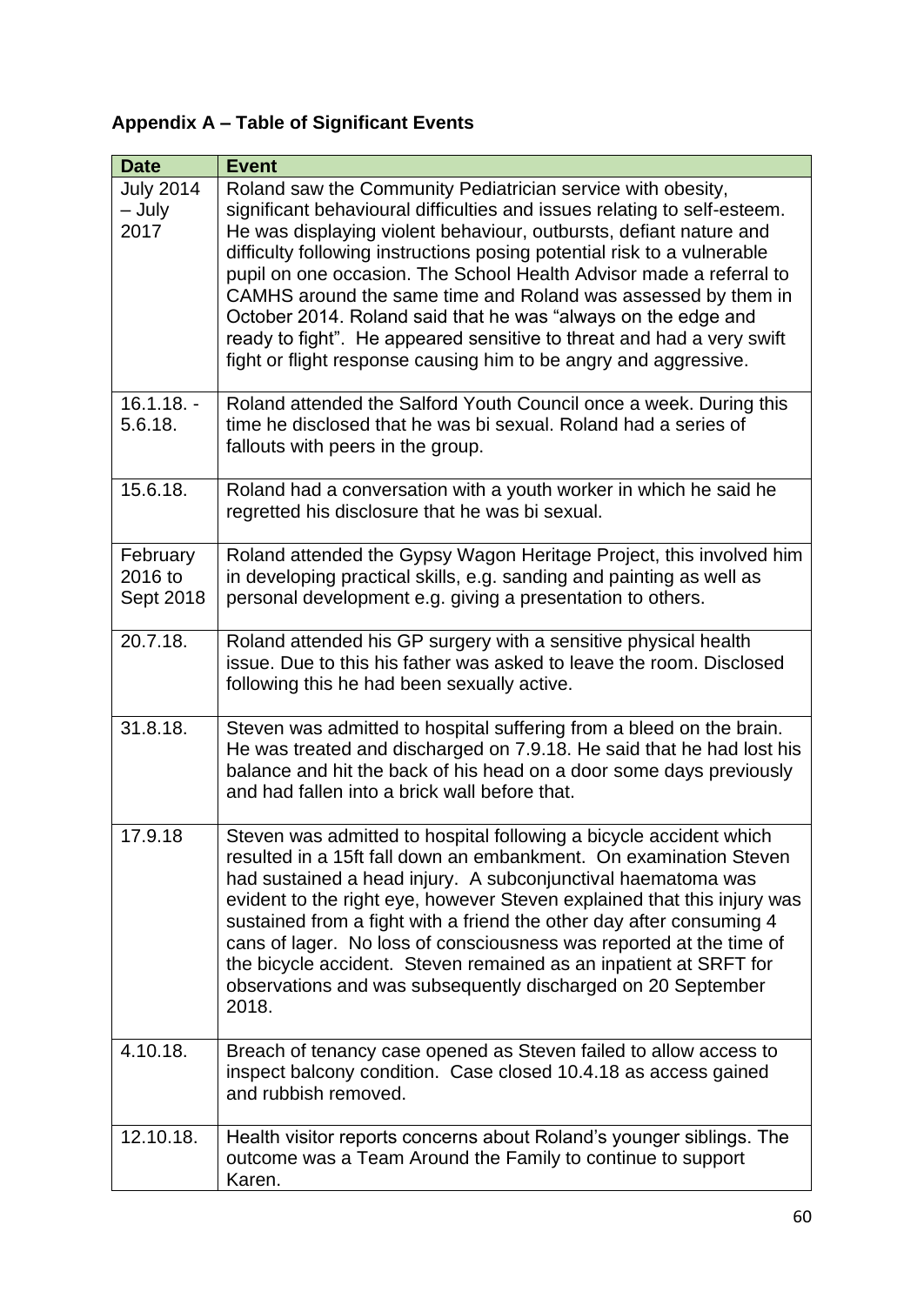| 14.10.18. | Roland contacted the police and reported that his older brother had<br>'head-butted' him and may have broken his nose. This was said to be<br>because Roland had called their sister a whore. On police arrival<br>Roland and Karen did not want to make a complaint. A DASH risk<br>assessment was completed which recorded a standard risk. A crime<br>was recorded but no further action was taken. Roland's older brother<br>was said to be at the house because he didn't like Karen's new<br>boyfriend (Steven) who she had been seeing for four weeks. |
|-----------|---------------------------------------------------------------------------------------------------------------------------------------------------------------------------------------------------------------------------------------------------------------------------------------------------------------------------------------------------------------------------------------------------------------------------------------------------------------------------------------------------------------------------------------------------------------|
| 15.10.18. | Karen's adult daughter contacted the police asking for information<br>about Steven under the Domestic Violence Disclosure Scheme.<br>Karen was said to be aware of the application. The case was<br>assessed and it was decided that insufficient grounds existed for a<br>disclosure to be made and Karen's daughter was informed.                                                                                                                                                                                                                           |
| 15.10.18. | Roland's father removed the younger siblings from Karen's care after<br>collecting them from school. The school made a safeguarding referral<br>due to the children no receiving appropriate medical attention. Whilst<br>with their father he reported that one of the children had made<br>comments suggestive of sexual conduct from an adult male (Steven)                                                                                                                                                                                                |
| 16.10.18. | Strategy meeting re younger siblings. Threshold met for Sec 47<br>enquiry (section 47 Children Act 1989).                                                                                                                                                                                                                                                                                                                                                                                                                                                     |
| 16.10.18. | A social worker visited Roland at home to follow up on his report to<br>the police that he had been assaulted by his brother. Roland said that<br>he had lied to the police. Roland said that he was out walking the dog<br>and got into a dispute with three young people who were calling him<br>fat and one of these 'head-butted' him. He returned home and his<br>brother Steven was making fun of him, saying that he should have<br>defended himself. Due to 'head-butted' him.                                                                        |
| 25.10.18  | Roland's father contacted the police to report that he was receiving<br>threats via a false Facebook account which he alleged had been set<br>up by Karen. A DASH risk assessment recorded a medium risk.                                                                                                                                                                                                                                                                                                                                                     |
| 2.11.18.  | Strategy meeting and outcome to section 47 enquiry. No evidence<br>had been identified to support any concerns of sexual abuse. It was<br>identified the presenting risks raised from school and health<br>professionals had been substantiated but there were no ongoing<br>concerns due to Roland's father now having custody.                                                                                                                                                                                                                              |
| 8.11.18.  | A Children and Families Assessment on Roland and ***** was<br>completed, it concluded there were no safeguarding concerns or<br>outstanding support needs for Roland and ***** and the case was<br>closed. Roland was to continue to be offered pastoral support at<br>college and EMTAS were to continue to support the whole family.                                                                                                                                                                                                                        |
| 15.11.18. | An ASB noise nuisance complaint received by ForHousing about loud<br>music and arguing coming from Steven's flat. Steven failed to attend                                                                                                                                                                                                                                                                                                                                                                                                                     |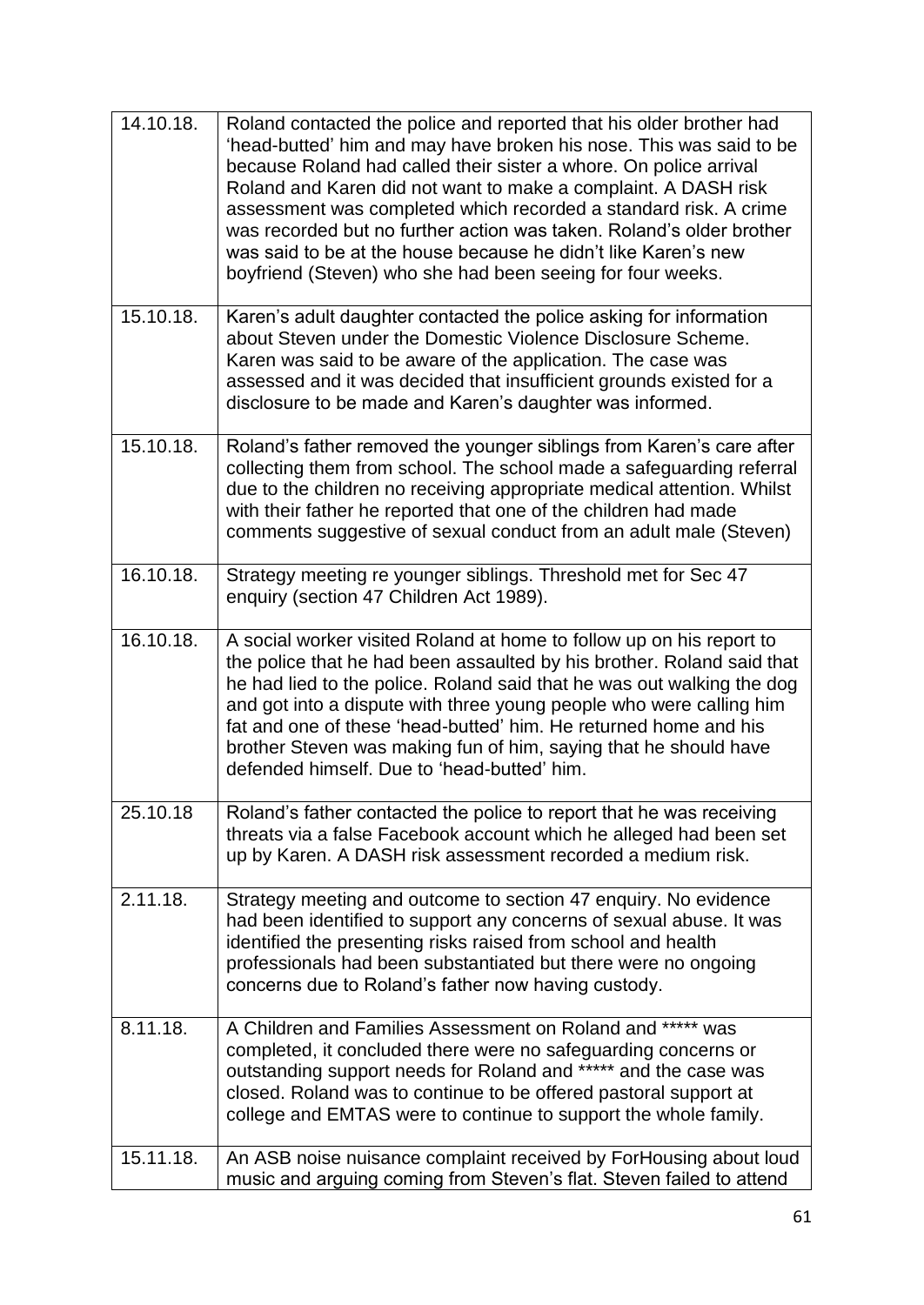|           | appointments to discuss these concerns. The case was closed on<br>5.6.19 following Steven being evicted for rent arrears on 3.6.19.                                                                                                                                                                                                                                                                                                                                                                                                                                                                                                     |
|-----------|-----------------------------------------------------------------------------------------------------------------------------------------------------------------------------------------------------------------------------------------------------------------------------------------------------------------------------------------------------------------------------------------------------------------------------------------------------------------------------------------------------------------------------------------------------------------------------------------------------------------------------------------|
| 17.11.18. | The police received a call to say that Roland and ******* had been<br>locked in the house without food. On police attendance this was<br>found to be a hoax call.                                                                                                                                                                                                                                                                                                                                                                                                                                                                       |
| 6.2.19.   | A neighbourhood housing officer visited Steven at his flat. Someone<br>was in but refused to come to the door.                                                                                                                                                                                                                                                                                                                                                                                                                                                                                                                          |
| 18.3.19.  | A neighbourhood housing officer visited Steven at his flat and<br>completed a property inspection.                                                                                                                                                                                                                                                                                                                                                                                                                                                                                                                                      |
| 21.4.19.  | Karen attended the Accident and Emergency department of North<br>Manchester General Hospital (Northern Care Alliance NHS group)<br>accompanied by Steven. She said that she had fallen from a bike that<br>day and had injured her head and hand. A wound to her head was<br>glued and she was given a follow up appointment for the fracture<br>clinic. Karen did not attend the fracture clinic. There was no enquiry<br>into the potential for domestic abuse.                                                                                                                                                                       |
| 16.5.19   | Steven registered with Salford Home Search. Current address was<br>***** and had lived there since 21.12.16. He was looking to move to a<br>one bed property as his current accommodation was too big and he<br>was unable to afford the shortfall in the rent and was therefore in rent<br>arrears. The application did not list any other people to be housed<br>with him.                                                                                                                                                                                                                                                            |
| 2.6.19    | Karen registered with Salford Home Search. Her current address was<br>***** and she had lived there since 10.08.10. The application listed<br>Roland *****, son, and *****, as living with her and moving with her.<br>Application was never made active.                                                                                                                                                                                                                                                                                                                                                                               |
| 3.6.19    | Steven was evicted from his tenancy due to rent arrears.                                                                                                                                                                                                                                                                                                                                                                                                                                                                                                                                                                                |
| 4.6.19.   | Steven presented to the Housing Options Service in Salford having<br>been evicted for rent arrears by ForHousing from ***** the previous<br>day. He had a TORTS (Interference with Goods) Act 1977 Schedule<br>to advise that his belongings were still in the property and he needed<br>to arrange for removal by 01.07.19. Steven did not meet the statutory<br>criteria for placement into temporary accommodation however, he<br>was offered a referral for accommodation under ABEN (A Bed Every<br>Night), scheme. Steven refused the referral as he said he could stay<br>with a friend at (Karen's address) for the time being. |
| 4.6.19    | Karen presented to the Housing Options Service as her private sector<br>landlord had issued her with a notice to terminate her tenancy at<br>****** however she did not have the notice with her. Karen said that<br>there were two children to be rehoused with her, Roland and (relative                                                                                                                                                                                                                                                                                                                                              |